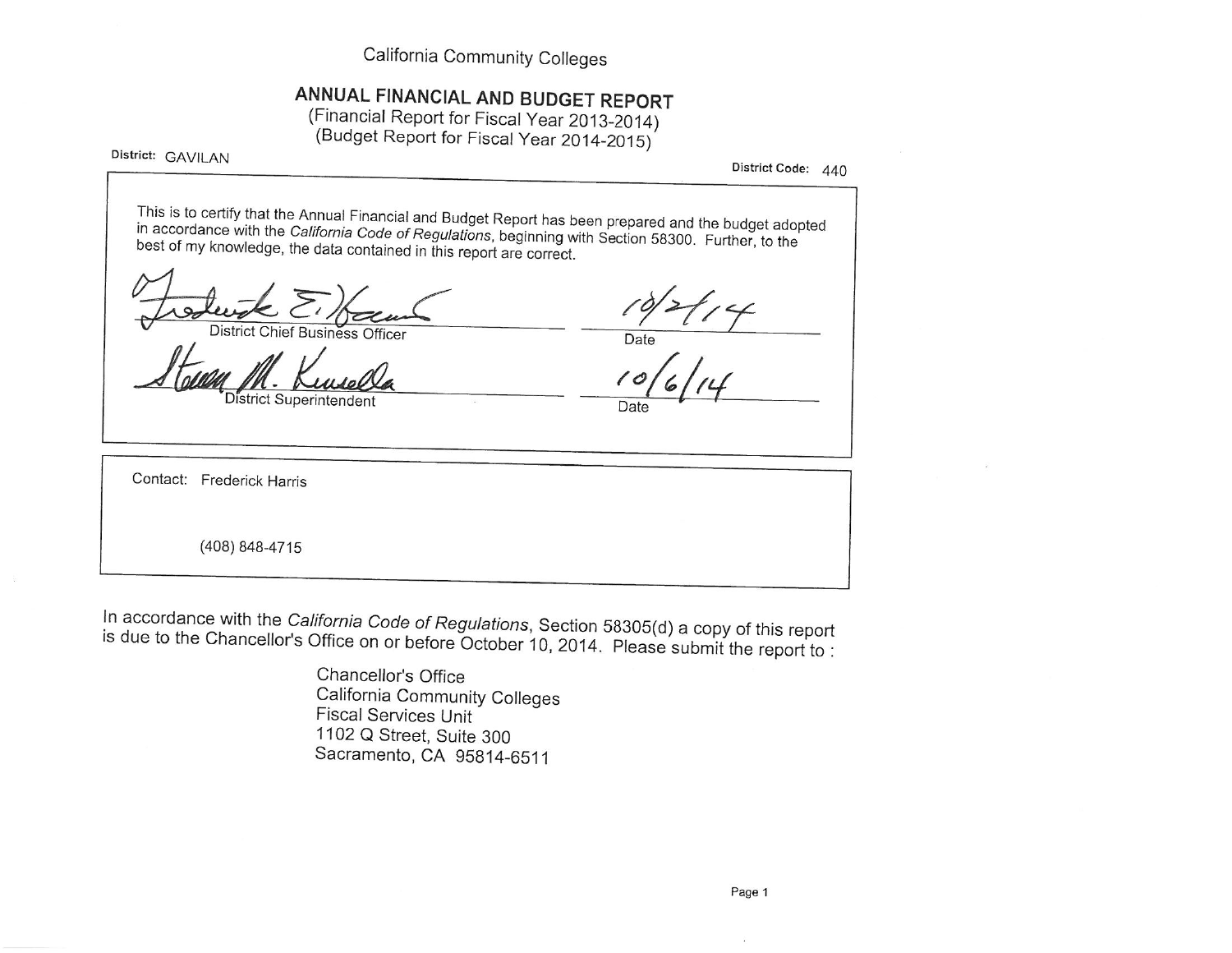# **Analysis of compliance with the 50 Percent Law (ECS 84362)**

# **Annual Financial and Budget Report**

# **The Current Expense of Education**

# **SUPPLEMENTAL DATA S11 GENERAL FUND - UNRESTRICTED SUBFUND**

| For Actual Year: 2013-2014<br>Budget Year: 2014-2015 |        | District ID: 440                 | Name: GAVILAN          |                        |                |
|------------------------------------------------------|--------|----------------------------------|------------------------|------------------------|----------------|
|                                                      |        | <b>Activity (ECSA)</b>           | <b>Activity (ECSB)</b> | <b>Activity (ECSX)</b> |                |
|                                                      |        | <b>ECS 84362 A</b>               | <b>ECS 84362 B</b>     | <b>Excluded</b>        |                |
|                                                      | Object | <b>Instructional Salary Cost</b> | <b>Total CEE</b>       | <b>Activities</b>      |                |
| <b>Academic Salaries</b>                             | Code   | AC 0100-5900 & AC 6110           | AC 0100 - 6799         | AC 6800 - 7390         | <b>Total</b>   |
| <b>Instructional Salaries</b>                        |        |                                  |                        |                        |                |
| Contract or Regular                                  | 1100   | 4,365,895                        | 4,476,777              |                        | 4,476,777      |
| Other                                                | 1300   | 5,602,837                        | 6,041,730              |                        | 6,041,730      |
| <b>Total Instructional Salaries</b>                  |        | 9,968,732                        | 10,518,507             | $\mathbf 0$            | 10,518,507     |
| <b>Non-Instructional Salaries</b>                    |        |                                  |                        |                        |                |
| Contract or Regular                                  | 1200   |                                  | 1,729,483              |                        | 1,729,483      |
| Other                                                | 1400   |                                  | 84,712                 |                        | 84,712         |
| <b>Total Non-Instructional Salaries</b>              |        | $\Omega$                         | 1,814,195              | $\overline{0}$         | 1,814,195      |
| <b>Total Academic Salaries</b>                       |        | 9,968,732                        | 12,332,702             | $\overline{0}$         | 12,332,702     |
|                                                      |        |                                  |                        |                        |                |
| <b>Classified Salaries</b>                           |        |                                  |                        |                        |                |
| <b>Non-Instructional Salaries</b>                    |        |                                  |                        |                        |                |
| <b>Regular Status</b>                                | 2100   |                                  | 4,368,210              | 56,723                 | 4,424,933      |
| Other                                                | 2300   |                                  | 66,927                 | 4,677                  | 71,604         |
| <b>Total Non-Instructional Salaries</b>              |        | 0                                | 4,435,137              | 61,400                 | 4,496,537      |
| <b>Instructional Aides</b>                           |        |                                  |                        |                        |                |
| <b>Regular Status</b>                                | 2200   | 665,561                          | 665,561                |                        | 665,561        |
| Other                                                | 2400   | 156,113                          | 156,113                |                        | 156,113        |
| <b>Total Instructional Aides</b>                     |        | 821,674                          | 821,674                | $\Omega$               | 821,674        |
| <b>Total Classified Salaries</b>                     |        | 821,674                          | 5,256,811              | 61,400                 | 5,318,211      |
|                                                      |        |                                  |                        |                        |                |
| <b>Employee Benefits</b>                             | 3000   | 2,530,041                        | 5,240,252              | 41,157                 | 5,281,409      |
| <b>Supplies and Materials</b>                        | 4000   |                                  | 354,957                | 558                    | 355,515        |
| <b>Other Operating Expenses</b>                      | 5000   |                                  | 3,498,468              | 110,145                | 3,608,613      |
| <b>Equipment Replacement</b>                         | 6420   |                                  |                        |                        | $\overline{0}$ |
| <b>Total Expenditures Prior to Exclusions</b>        |        | 13,320,447                       | 26,683,190             | 213,260                | 26,896,450     |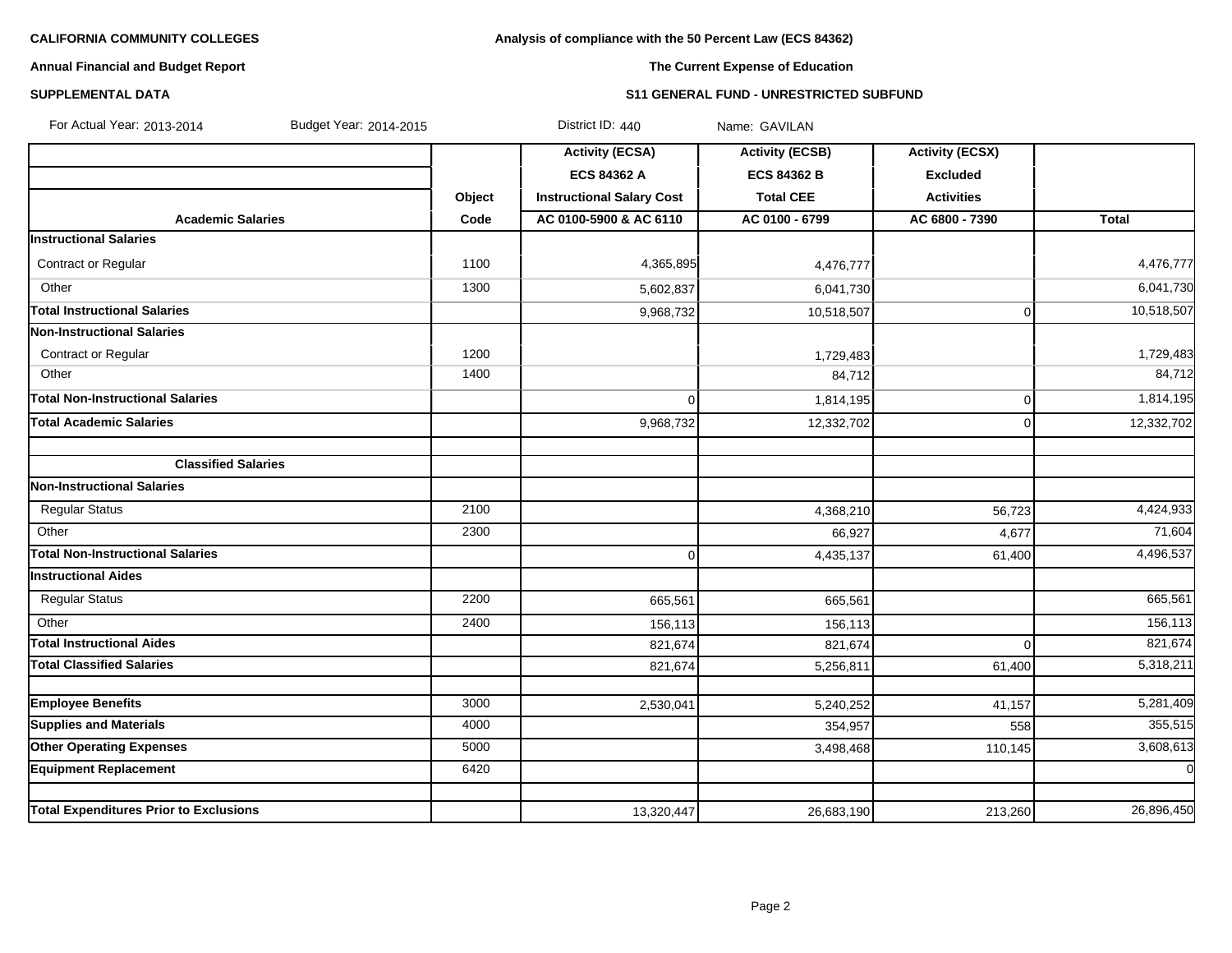**Analysis of compliance with the 50 Percent Law (ECS 84362)**

# **Annual Financial and Budget Report**

# **SUPPLEMENTAL DATA S11 GENERAL FUND - UNRESTRICTED SUBFUND**

**The Current Expense of Education**

For Actual Year: 2013-2014 Budget Year: 2014-2015 District ID: 440 Name: GAVILAN

|                                                                     |                    | <b>Activity (ECSA)</b><br>ECS 84362 A | <b>Activity (ECSB)</b><br><b>ECS 84362 B</b> | <b>Activity (ECSX)</b><br><b>Excluded</b> |                |
|---------------------------------------------------------------------|--------------------|---------------------------------------|----------------------------------------------|-------------------------------------------|----------------|
|                                                                     |                    | <b>Instructional Salary Cost</b>      | <b>Total CEE</b>                             | <b>Activities</b>                         |                |
| <b>Exclusions</b>                                                   |                    | AC 0100-5900 & AC 6110                | AC 0100 - 6799                               | AC 6800 - 7390                            | <b>Total</b>   |
| <b>Activities to Exclude</b>                                        | <b>TOP Code</b>    |                                       |                                              |                                           |                |
| Instructional Staff-Retirees' Benefits and Retirement Incentives    | 5900               |                                       |                                              |                                           | 0              |
| Student Health Services Above Amount Collected                      | 6441               |                                       |                                              |                                           | $\overline{0}$ |
| <b>Student Transportation</b>                                       | 6491               |                                       |                                              |                                           | $\overline{0}$ |
| Noninstructional Staff-Retirees' Benefits and Retirement Incentives | 6740               |                                       |                                              |                                           | 0              |
| <b>Objects to Exclude</b>                                           | <b>Object Code</b> |                                       |                                              |                                           |                |
| <b>Rents and Leases</b>                                             | 5060               |                                       | 386,758                                      |                                           | 386,758        |
| Lottery Expenditures                                                |                    |                                       |                                              |                                           |                |
| <b>Academic Salaries</b>                                            | 1000               |                                       |                                              |                                           | $\Omega$       |
| <b>Classified Salaries</b>                                          | 2000               |                                       |                                              |                                           | <sup>0</sup>   |
| <b>Employee Benefits</b>                                            | 3000               |                                       |                                              |                                           | $\mathbf 0$    |
| <b>Supplies and Materials</b>                                       | 4000               |                                       |                                              |                                           |                |
| Software                                                            | 4100               |                                       |                                              |                                           | <sup>0</sup>   |
| Books, Magazines, & Periodicals                                     | 4200               |                                       |                                              |                                           | $\Omega$       |
| <b>Instructional Supplies &amp; Materials</b>                       | 4300               |                                       | 51,466                                       |                                           | 51,466         |
| Noninstructional, Supplies & Materials                              | 4400               |                                       |                                              |                                           | $\Omega$       |
| <b>Total Supplies and Materials</b>                                 |                    | $\overline{0}$                        | 51,466                                       | $\Omega$                                  | 51,466         |
| Other Operating Expenses and Services                               | 5000               |                                       | 1,188,725                                    |                                           | 1,188,725      |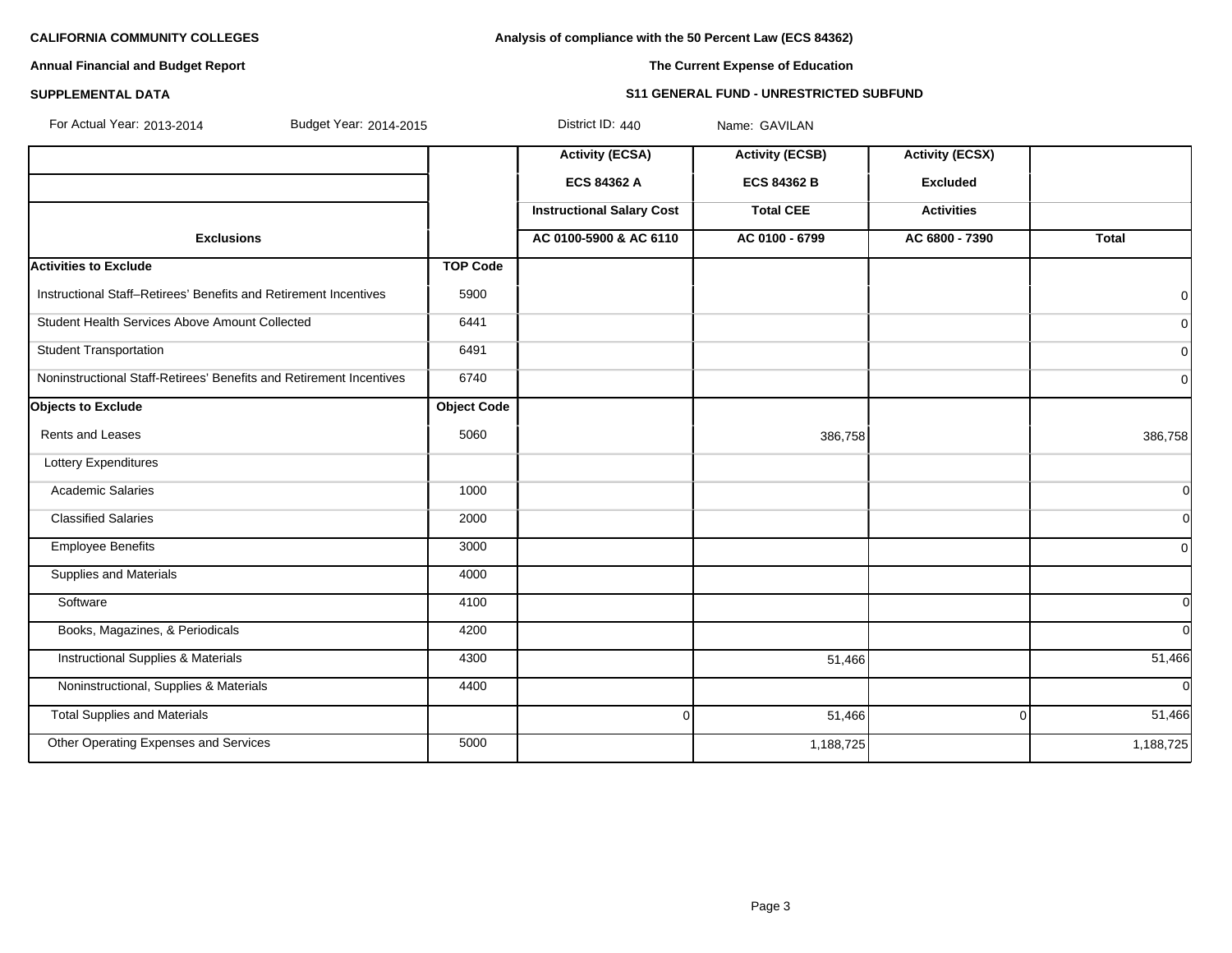# **Analysis of compliance with the 50 Percent Law (ECS 84362)**

# **Annual Financial and Budget Report**

# **The Current Expense of Education**

### **SUPPLEMENTAL DATA S11 GENERAL FUND - UNRESTRICTED SUBFUND**

| For Actual Year: 2013-2014<br>Budget Year: 2014-2015     |        | District ID: 440                 | Name: GAVILAN          |                        |                |
|----------------------------------------------------------|--------|----------------------------------|------------------------|------------------------|----------------|
|                                                          |        | <b>Activity (ECSA)</b>           | <b>Activity (ECSB)</b> | <b>Activity (ECSX)</b> |                |
|                                                          |        | <b>ECS 84362 A</b>               | <b>ECS 84362 B</b>     | <b>Excluded</b>        |                |
|                                                          | Object | <b>Instructional Salary Cost</b> | <b>Total CEE</b>       | <b>Activities</b>      |                |
|                                                          | Code   | AC 0100-5900 & AC 6110           | AC 0100 - 6799         | AC 6800 - 7390         | <b>Total</b>   |
| <b>Capital Outlay</b>                                    | 6000   |                                  |                        |                        |                |
| <b>Library Books</b>                                     | 6300   |                                  |                        |                        | $\overline{0}$ |
| Equipment                                                | 6400   |                                  |                        |                        |                |
| Equipment - Additional                                   | 6410   |                                  |                        |                        | 0              |
| Equipment - Replacement                                  | 6420   |                                  |                        |                        | $\overline{0}$ |
| <b>Total Equipment</b>                                   |        | 0                                | 0                      | $\Omega$               | $\overline{0}$ |
| <b>Total Capital Outlay</b>                              |        | $\overline{0}$                   | 0                      | $\Omega$               | $\overline{0}$ |
| Other Outgo                                              | 7000   |                                  |                        |                        | $\overline{0}$ |
| <b>Total Exclusions</b>                                  |        | 0                                | 1,626,949              | $\Omega$               | 1,626,949      |
| Total for ECS 84362, 50% Law                             |        | 13,320,447                       | 25,056,241             | 213,260                | 25,269,501     |
| Percent of CEE (Instructional Salary Cost / Total CEE)   |        | 53.16%                           | 100.00%                |                        |                |
| 50% of Current Expense of Education                      |        |                                  | 12,528,120             |                        |                |
| Nonexempted (Remaining) Deficiency from second           |        |                                  |                        |                        |                |
| preceeding Fiscal Year                                   |        |                                  |                        |                        |                |
| Amount Required to be Expended for Salaries of Classroom |        | 13,320,447                       | 25,056,241             | 213,260                | 25,269,501     |
| <b>Instructors</b>                                       |        |                                  |                        |                        |                |
| Reconciliation to Unrestricted General Fund Expenditures |        |                                  |                        |                        |                |
| <b>Total Expenditures Prior to Exclusions</b>            |        | 13,320,447                       | 26,683,190             | 213,260                | 26,896,450     |
| <b>Capital Expenditures</b>                              | 6000   | 31,574                           | 130,134                |                        | 130,134        |
| <b>Equipment Replacement (Back out)</b>                  | 6420   |                                  | 0                      | ∩                      | $\Omega$       |
| <b>Total Unrestricted General Fund Expenditures</b>      |        | 13,352,021                       | 26,813,324             | 213,260                | 27,026,584     |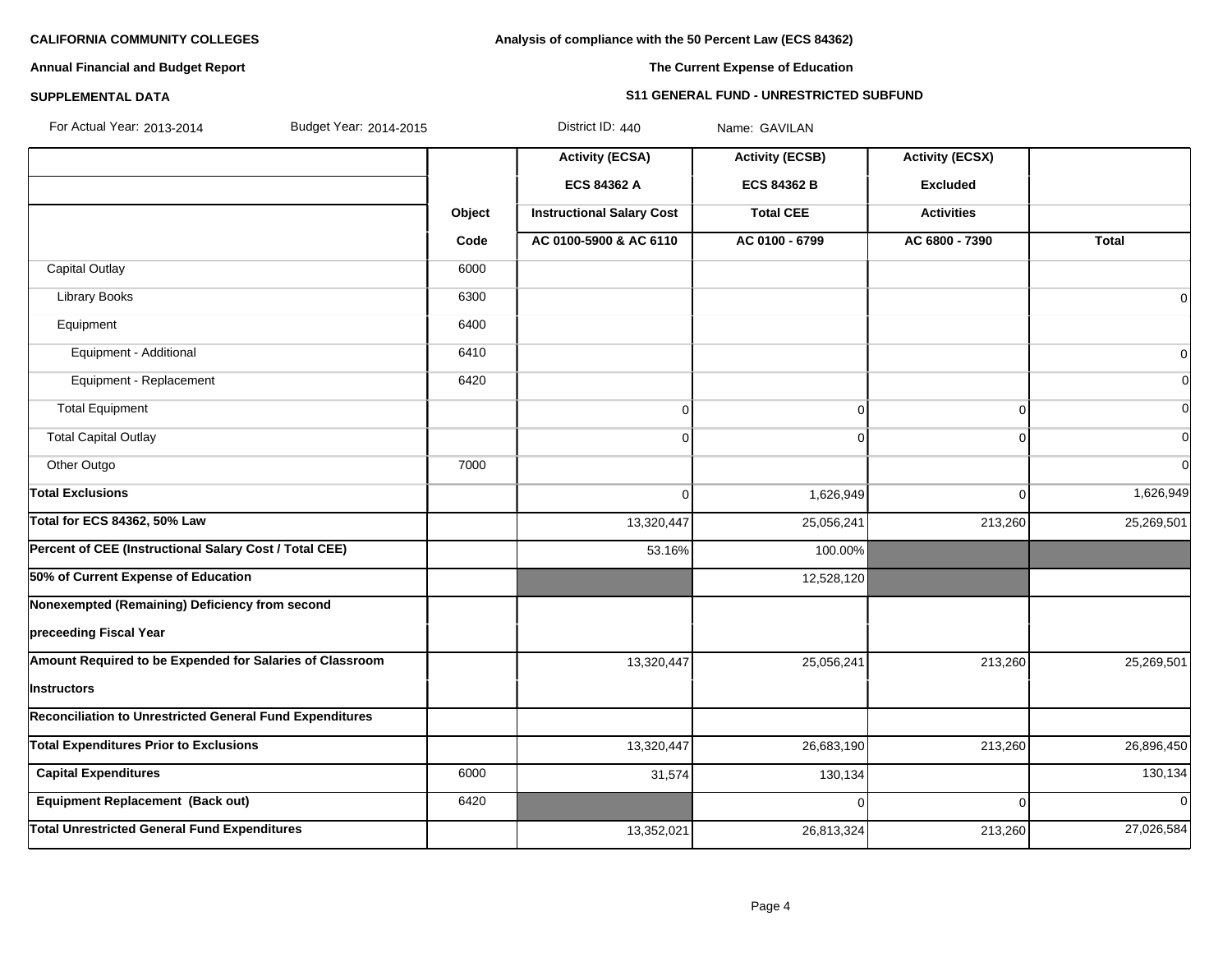#### **COMBINED BALANCE SHEET 10 General Fund — Combined**

### **(Total Unrestricted and Restricted)**

| For Year Ended June 30, 2014                    | Name: GAVILAN<br>District ID: 440 |                                            |                                          |                                        |  |  |  |
|-------------------------------------------------|-----------------------------------|--------------------------------------------|------------------------------------------|----------------------------------------|--|--|--|
|                                                 |                                   | 11                                         | 12                                       | 10                                     |  |  |  |
| <b>Description</b>                              | CA<br>(Object)                    | <b>General Fund</b><br><b>Unrestricted</b> | <b>General Fund</b><br><b>Restricted</b> | <b>General Fund</b><br><b>COMBINED</b> |  |  |  |
| <b>ASSETS</b>                                   |                                   |                                            |                                          |                                        |  |  |  |
| Cash, Investments, and Receivables              | 9100                              |                                            |                                          |                                        |  |  |  |
| Cash:                                           |                                   |                                            |                                          |                                        |  |  |  |
| Awaiting Deposit and in Banks                   | 9111                              | 27,500                                     |                                          | 27,500                                 |  |  |  |
| In County Treasury                              | 9112                              | 2,320,795                                  | 383,786                                  | 2,704,581                              |  |  |  |
| Cash With Fiscal Agents                         | 9113                              |                                            |                                          | $\mathbf 0$                            |  |  |  |
| <b>Revolving Cash Accounts</b>                  | 9114                              |                                            |                                          | $\mathbf 0$                            |  |  |  |
| Investments (at cost)                           | 9120                              |                                            |                                          | $\mathbf 0$                            |  |  |  |
| <b>Accounts Receivable</b>                      | 9130                              | 3,204,739                                  | 886,355                                  | 4,091,094                              |  |  |  |
| Due from Other Funds                            | 9140                              | 186,522                                    |                                          | 186,522                                |  |  |  |
| Inventories, Stores, and Prepaid Items          | 9200                              |                                            |                                          |                                        |  |  |  |
| <b>Inventories and Stores</b>                   | 9210                              |                                            |                                          | 0                                      |  |  |  |
| Prepaid Items                                   | 9220                              | 9,126                                      |                                          | 9,126                                  |  |  |  |
| <b>TOTAL ASSETS</b>                             |                                   | 5,748,682                                  | 1,270,141                                | 7,018,823                              |  |  |  |
| <b>LIABILITIES</b>                              |                                   |                                            |                                          |                                        |  |  |  |
| <b>Current Liabilities and Deferred Revenue</b> | 9500                              |                                            |                                          |                                        |  |  |  |
| Accounts Payable                                | 9510                              | 1,090,829                                  | 615,570                                  | 1,706,399                              |  |  |  |
| Accrued Salaries and Wages Payable              | 9520                              | 507,373                                    | 103,770                                  | 611,143                                |  |  |  |
| Compensated Absences Payable Current            | 9530                              |                                            |                                          | $\Omega$                               |  |  |  |
| Due to Other Funds                              | 9540                              | 492,967                                    |                                          | 492,967                                |  |  |  |
| <b>Temporary Loans</b>                          | 9550                              |                                            |                                          | $\mathbf 0$                            |  |  |  |
| Current Portion of Long-Term Debt               | 9560                              |                                            |                                          | 0                                      |  |  |  |
| <b>Deferred Revenues</b>                        | 9570                              | 951,652                                    | 548,127                                  | 1,499,779                              |  |  |  |
| <b>TOTAL LIABILITIES</b>                        |                                   | 3,042,821                                  | 1,267,467                                | 4,310,288                              |  |  |  |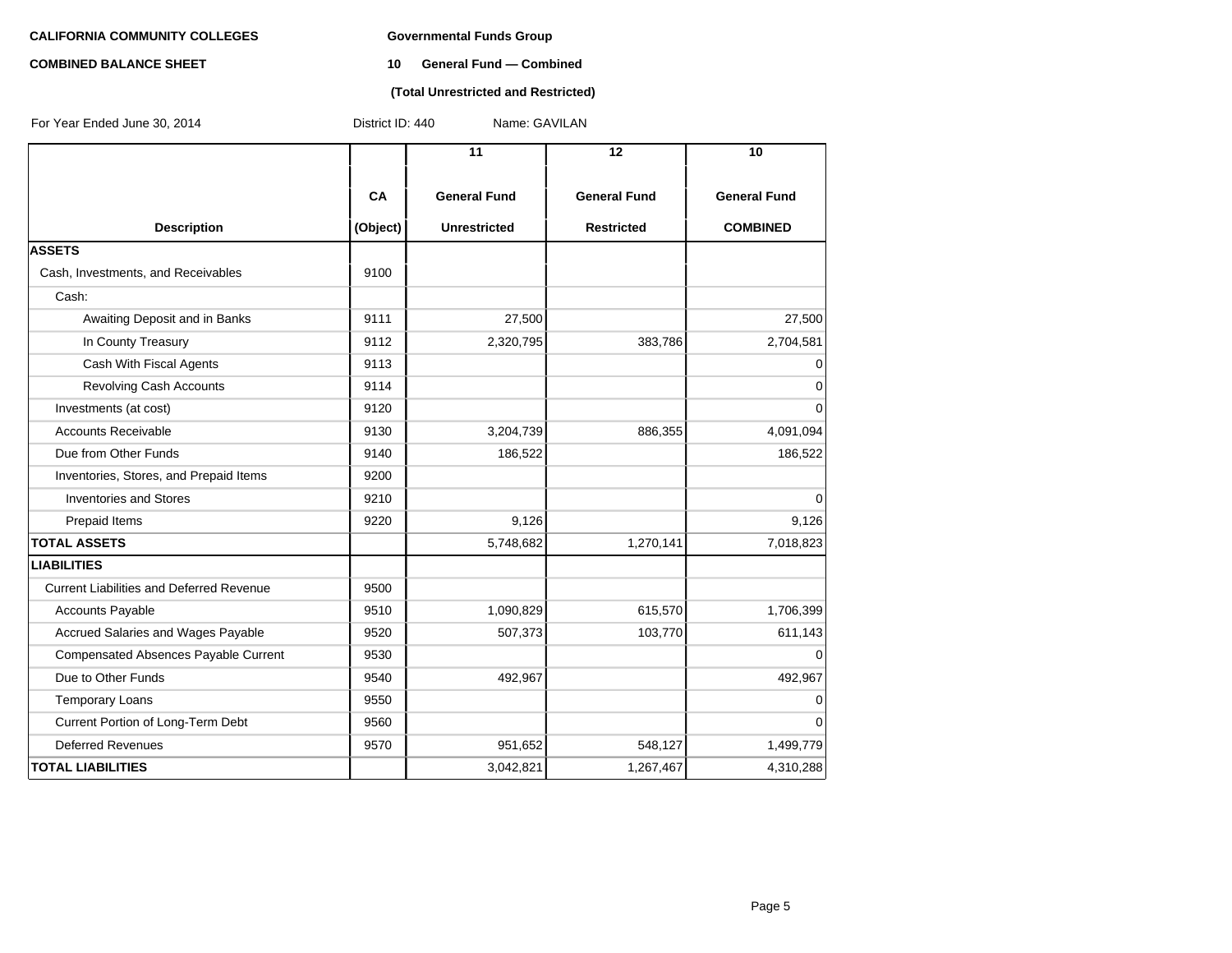#### **COMBINED BALANCE SHEET 10 General Fund — Combined**

#### **(Total Unrestricted and Restricted)**

| For Year Ended June 30, 2014                    | District ID: 440<br>Name: GAVILAN |                     |                     |                     |  |  |
|-------------------------------------------------|-----------------------------------|---------------------|---------------------|---------------------|--|--|
|                                                 |                                   | 11                  | 12                  | 10                  |  |  |
|                                                 | CA                                | <b>General Fund</b> | <b>General Fund</b> | <b>General Fund</b> |  |  |
| <b>Description</b>                              | (Object)                          | <b>Unrestricted</b> | <b>Restricted</b>   | <b>COMBINED</b>     |  |  |
| <b>FUND BALANCE (NON-GASB 54)</b>               |                                   |                     |                     |                     |  |  |
| Fund Balance Reserved                           | 9710                              |                     |                     | 0                   |  |  |
| NonCash Assets                                  | 9711                              |                     |                     | 0                   |  |  |
| Amounts Restricted by Law for Specific Purposes | 9712                              |                     |                     | 0                   |  |  |
| Reserve for Encumbrances Credit                 | 9713                              |                     |                     | 0                   |  |  |
| Reserve for Encumbrances Debit                  | 9714                              |                     |                     | $\mathbf 0$         |  |  |
| Reserve for Debt Services                       | 9715                              |                     |                     | 0                   |  |  |
| Assigned/Committed                              | 9754                              |                     |                     | 0                   |  |  |
| Unassigned                                      | 9790                              |                     |                     | $\mathbf 0$         |  |  |
| <b>Total Fund Balance</b>                       |                                   | 0                   | $\overline{0}$      | 0                   |  |  |
| <b>Fund Balance (GASB 54)</b>                   | 9750                              |                     |                     |                     |  |  |
| Nonspendable Fund Balance                       | 9751                              |                     |                     | 0                   |  |  |
| <b>Restricted Fund Balance</b>                  | 9752                              |                     |                     | 0                   |  |  |
| <b>Committed Fund Balance</b>                   | 9753                              |                     |                     | 0                   |  |  |
| Assigned Fund Balance                           | 9754                              |                     |                     | 0                   |  |  |
| <b>Total Designated Fund Balance</b>            |                                   | 0                   | $\overline{0}$      | 0                   |  |  |
| Uncommitted Fund Balance                        | 9790                              | 2,705,860           | 2,675               | 2,708,535           |  |  |
| <b>TOTAL FUND EQUITY</b>                        |                                   | 2,705,860           | 2,675               | 2,708,535           |  |  |
| <b>TOTAL LIABILITIES AND FUND EQUITY</b>        |                                   | 5,748,681           | 1,270,142           | 7,018,823           |  |  |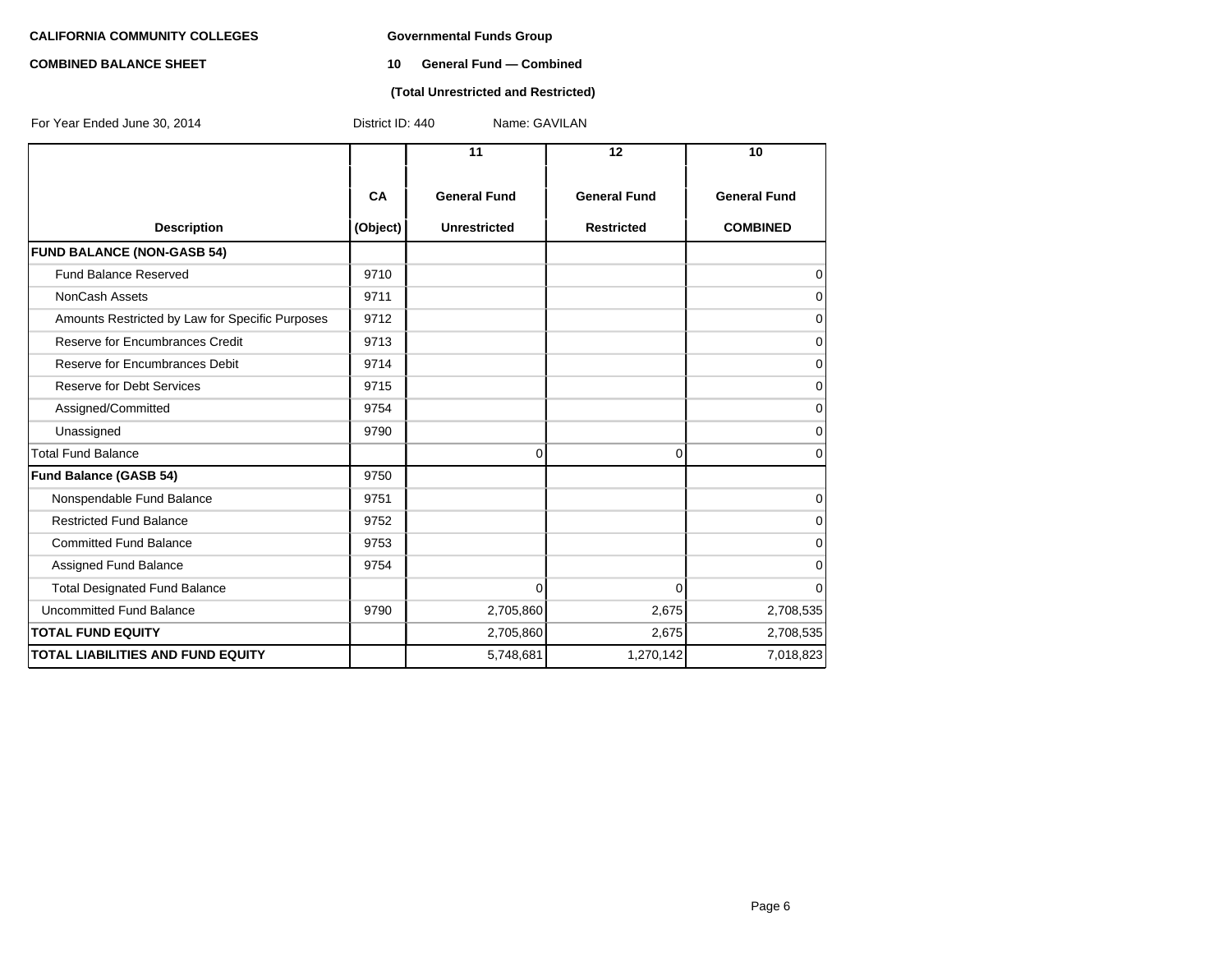**Annual Financial and Budget Report 20 Debt Service Funds:**

- 
- **21 Bond Interest and Redemption Fund**
- **22 Revenue Bond Interest and Redemption Fund**
- **COMBINED BALANCE SHEET 29 Other Debt Service Fund**

|                                                 |           | 21                     | 22                     | 29                  |
|-------------------------------------------------|-----------|------------------------|------------------------|---------------------|
|                                                 |           | <b>Bond Interest</b>   | <b>Revenue Bond</b>    |                     |
|                                                 | <b>CA</b> | and                    | Interest and           | <b>Other Debt</b>   |
| <b>Description</b>                              | (Object)  | <b>Redemption Fund</b> | <b>Redemption Fund</b> | <b>Service Fund</b> |
| <b>ASSETS</b>                                   |           |                        |                        |                     |
| Cash, Investments, and Receivables              | 9100      |                        |                        |                     |
| Cash:                                           |           |                        |                        |                     |
| Awaiting Deposit and in Banks                   | 9111      |                        |                        | 5,091,482           |
| In County Treasury                              | 9112      | 3,563,176              |                        |                     |
| Cash With Fiscal Agents                         | 9113      |                        |                        |                     |
| Investments (at cost)                           | 9120      |                        |                        |                     |
| <b>Accounts Receivable</b>                      | 9130      | 1,324                  |                        | 617,709             |
| Due from Other Funds                            | 9140      |                        |                        |                     |
| <b>TOTAL ASSETS</b>                             |           | 3,564,500              | 0                      | 5,709,191           |
| <b>LIABILITIES</b>                              |           |                        |                        |                     |
| <b>Current Liabilities and Deferred Revenue</b> | 9500      |                        |                        |                     |
| <b>Accounts Payable</b>                         | 9510      |                        |                        |                     |
| Accrued Salaries and Wages Payable              | 9520      |                        |                        |                     |
| Compensated Absences Payable Current            | 9530      |                        |                        | 698,621             |
| Due to Other Funds                              | 9540      |                        |                        |                     |
| <b>Temporary Loans</b>                          | 9550      |                        |                        |                     |
| Current Portion of Long-Term Debt               | 9560      |                        |                        |                     |
| <b>Deferred Revenues</b>                        | 9570      |                        |                        |                     |
| <b>TOTAL LIABILITIES</b>                        |           | 0                      | 0                      | 698,621             |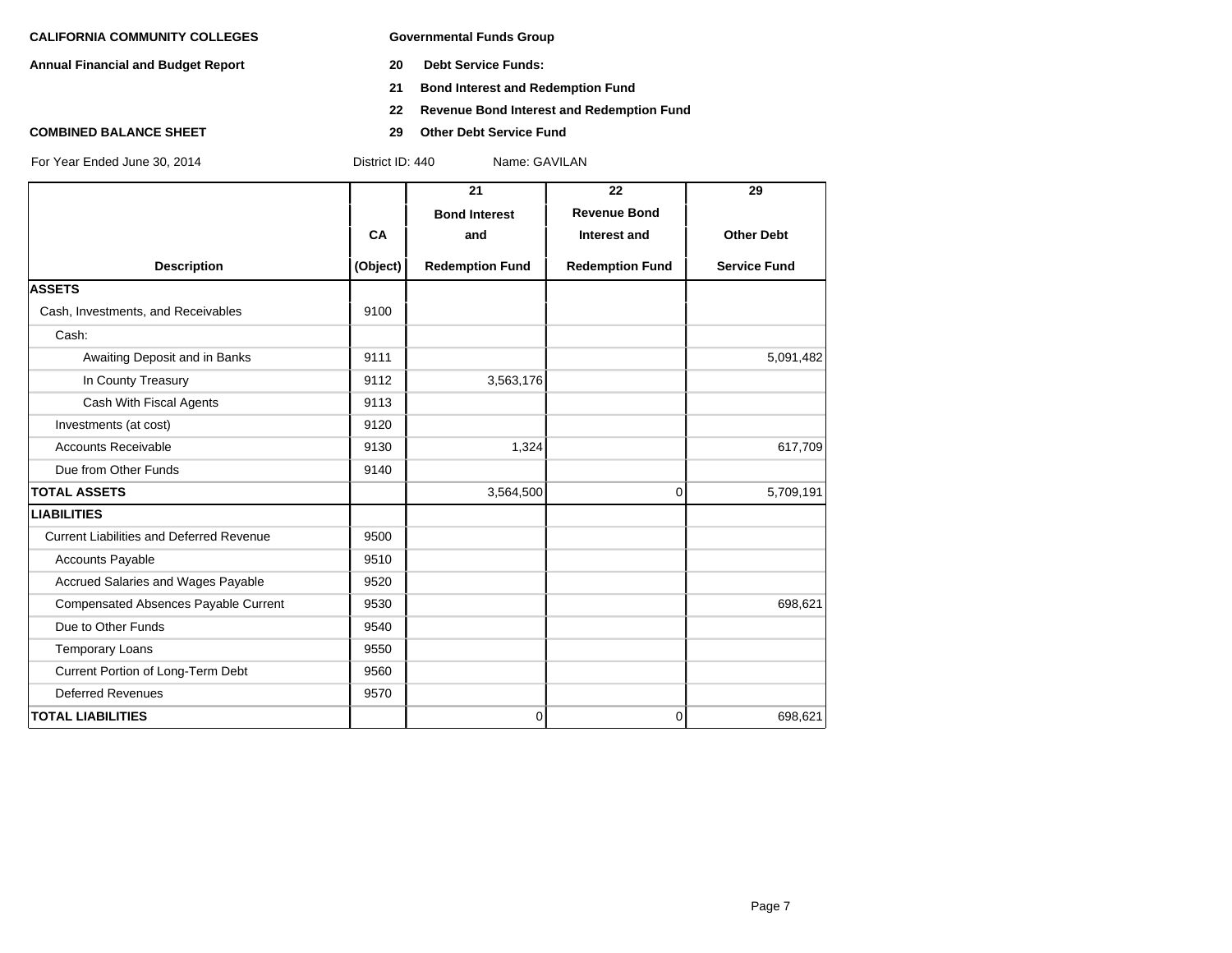**Annual Financial and Budget Report 20 Debt Service Funds:**

- 
- **21 Bond Interest and Redemption Fund**
- **22 Revenue Bond Interest and Redemption Fund**
- **COMBINED BALANCE SHEET 29 Other Debt Service Fund**

|                                                 |          | 21                     | 22                     | 29                  |
|-------------------------------------------------|----------|------------------------|------------------------|---------------------|
|                                                 |          | <b>Bond Interest</b>   | <b>Revenue Bond</b>    |                     |
|                                                 | CA       | and                    | Interest and           | <b>Other Debt</b>   |
| <b>Description</b>                              | (Object) | <b>Redemption Fund</b> | <b>Redemption Fund</b> | <b>Service Fund</b> |
| <b>FUND BALANCE (NON-GASB 54)</b>               |          |                        |                        |                     |
| <b>Fund Balance Reserved</b>                    | 9710     |                        |                        |                     |
| <b>NonCash Assets</b>                           | 9711     |                        |                        |                     |
| Amounts Restricted by Law for Specific Purposes | 9712     |                        |                        |                     |
| Reserve for Encumbrances Credit                 | 9713     |                        |                        |                     |
| Reserve for Encumbrances Debit                  | 9714     |                        |                        |                     |
| <b>Reserve for Debt Services</b>                | 9715     |                        |                        |                     |
| Assigned/Committed                              | 9754     |                        |                        |                     |
| Unassigned                                      | 9790     |                        |                        |                     |
| <b>Total Fund Balance</b>                       |          | $\Omega$               | $\mathbf{0}$           | $\Omega$            |
| <b>Fund Balance (GASB 54)</b>                   | 9750     |                        |                        |                     |
| Nonspendable Fund Balance                       | 9751     |                        |                        |                     |
| <b>Restricted Fund Balance</b>                  | 9752     |                        |                        |                     |
| <b>Committed Fund Balance</b>                   | 9753     |                        |                        |                     |
| Assigned Fund Balance                           | 9754     |                        |                        |                     |
| <b>Total Designated Fund Balance</b>            |          | $\Omega$               | $\Omega$               | $\Omega$            |
| <b>Uncommitted Fund Balance</b>                 | 9790     | 3,564,500              |                        | 5,010,570           |
| <b>TOTAL FUND EQUITY</b>                        |          | 3,564,500              | $\mathbf 0$            | 5,010,570           |
| <b>TOTAL LIABILITIES AND FUND EQUITY</b>        |          | 3,564,500              | 0                      | 5,709,191           |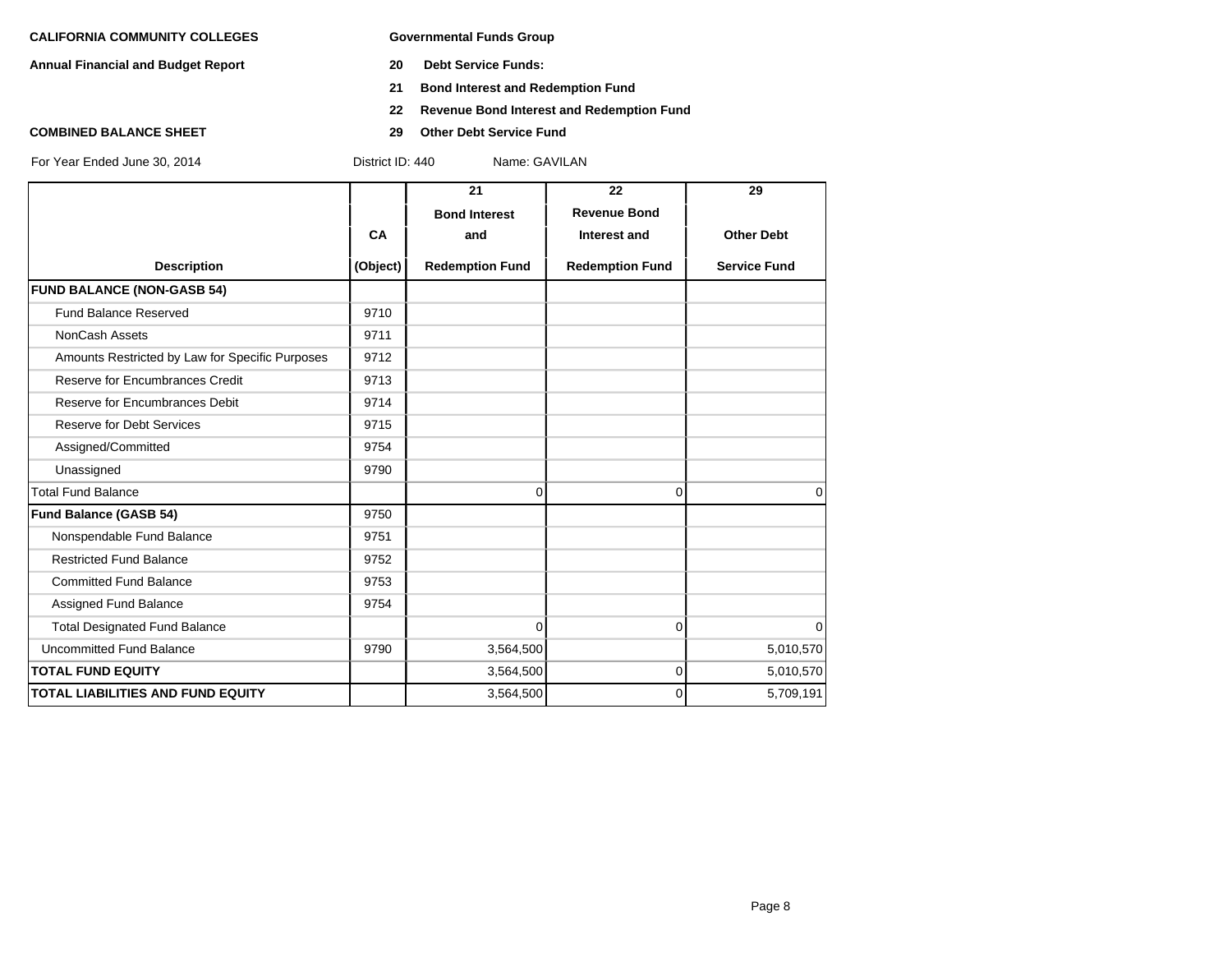**Annual Financial and Budget Report 30 Special Revenue Funds:**

- **31 Bookstore Fund 34 Farm Operation Fund**
- 
- 

**32 Cafeteria Fund 35 Revenue Bond Project Fund**

**COMBINED BALANCE SHEET 33 Child Development Fund 39 Other Special Revenue Fund**

|                                                 |          | 31                    | 32                    | 33                          | 34                    | 35                  | 39                   |
|-------------------------------------------------|----------|-----------------------|-----------------------|-----------------------------|-----------------------|---------------------|----------------------|
|                                                 | CA       |                       |                       | <b>Child</b><br>Development | <b>Farm Operation</b> | <b>Revenue Bond</b> | <b>Other Special</b> |
| <b>Description</b>                              | (Object) | <b>Bookstore Fund</b> | <b>Cafeteria Fund</b> | Fund                        | <b>Fund</b>           | <b>Project Fund</b> | <b>Revenue Fund</b>  |
| <b>ASSETS</b>                                   |          |                       |                       |                             |                       |                     |                      |
| Cash, Investments, and Receivables              | 9100     |                       |                       |                             |                       |                     |                      |
| Cash:                                           |          |                       |                       |                             |                       |                     |                      |
| Awaiting Deposit and in Banks                   | 9111     |                       |                       |                             |                       |                     |                      |
| In County Treasury                              | 9112     |                       |                       | 3,696                       |                       |                     |                      |
| Cash With Fiscal Agents                         | 9113     |                       |                       |                             |                       |                     |                      |
| Revolving Cash Accounts                         | 9114     |                       |                       |                             |                       |                     |                      |
| Investments (at cost)                           | 9120     |                       |                       |                             |                       |                     |                      |
| <b>Accounts Receivable</b>                      | 9130     |                       |                       | 11,473                      |                       |                     |                      |
| Due from Other Funds                            | 9140     |                       |                       |                             |                       |                     |                      |
| Inventories, Stores, and Prepaid Items          | 9200     |                       |                       |                             |                       |                     |                      |
| <b>Inventories and Stores</b>                   | 9210     |                       |                       |                             |                       |                     |                      |
| Prepaid Items                                   | 9220     |                       |                       |                             |                       |                     |                      |
| <b>TOTAL ASSETS</b>                             |          | $\overline{0}$        | $\mathbf 0$           | 15,169                      | $\overline{0}$        | $\overline{0}$      | $\mathbf 0$          |
| <b>LIABILITIES</b>                              |          |                       |                       |                             |                       |                     |                      |
| <b>Current Liabilities and Deferred Revenue</b> | 9500     |                       |                       |                             |                       |                     |                      |
| Accounts Payable                                | 9510     |                       |                       | 9,517                       |                       |                     |                      |
| Accrued Salaries and Wages Payable              | 9520     |                       |                       |                             |                       |                     |                      |
| Compensated Absences Payable Current            | 9530     |                       |                       |                             |                       |                     |                      |
| Due to Other Funds                              | 9540     |                       |                       | 5,652                       |                       |                     |                      |
| <b>Temporary Loans</b>                          | 9550     |                       |                       |                             |                       |                     |                      |
| Current Portion of Long-Term Debt               | 9560     |                       |                       |                             |                       |                     |                      |
| <b>Deferred Revenues</b>                        | 9570     |                       |                       |                             |                       |                     |                      |
| <b>TOTAL LIABILITIES</b>                        |          | $\overline{0}$        | $\mathbf 0$           | 15,169                      | $\overline{0}$        | $\overline{0}$      | $\mathbf 0$          |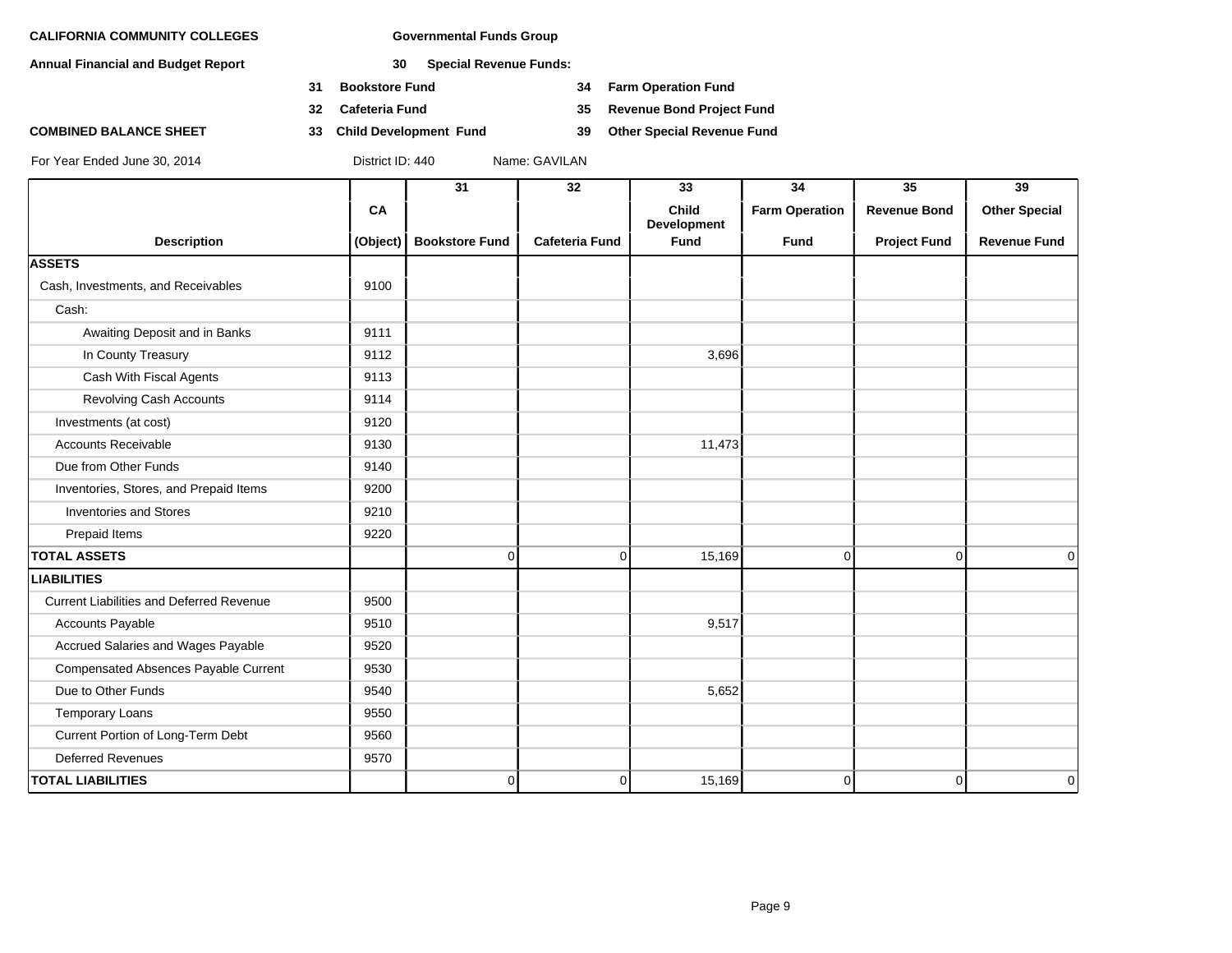**Annual Financial and Budget Report 30 Special Revenue Funds:**

- **31 Bookstore Fund 34 Farm Operation Fund**
- 
- 

**32 Cafeteria Fund 35 Revenue Bond Project Fund**

**COMBINED BALANCE SHEET 33 Child Development Fund 39 Other Special Revenue Fund**

|                                                 |          | 31                    | 32                    | 33                          | 34                    | 35                  | 39                   |
|-------------------------------------------------|----------|-----------------------|-----------------------|-----------------------------|-----------------------|---------------------|----------------------|
|                                                 | CA       |                       |                       | Child<br><b>Development</b> | <b>Farm Operation</b> | <b>Revenue Bond</b> | <b>Other Special</b> |
| <b>Description</b>                              | (Object) | <b>Bookstore Fund</b> | <b>Cafeteria Fund</b> | <b>Fund</b>                 | <b>Fund</b>           | <b>Project Fund</b> | <b>Revenue Fund</b>  |
| <b>FUND BALANCE (NON-GASB 54)</b>               |          |                       |                       |                             |                       |                     |                      |
| <b>Fund Balance Reserved</b>                    | 9710     |                       | 0                     | U                           |                       | $\Omega$            | $\overline{0}$       |
| NonCash Assets                                  | 9711     |                       |                       |                             |                       |                     | $\overline{0}$       |
| Amounts Restricted by Law for Specific Purposes | 9712     |                       | 0                     | ∩                           |                       | $\Omega$            | $\overline{0}$       |
| Reserve for Encumbrances Credit                 | 9713     |                       | 0                     | O                           |                       | $\Omega$            | $\overline{0}$       |
| Reserve for Encumbrances Debit                  | 9714     |                       | 0                     | ∩                           |                       | $\Omega$            | $\overline{0}$       |
| <b>Reserve for Debt Services</b>                | 9715     |                       | 0                     | $\Omega$                    | $\Omega$              | $\Omega$            | $\overline{0}$       |
| Assigned/Committed                              | 9754     |                       | 0                     | $\Omega$                    | <sup>n</sup>          | $\Omega$            | $\overline{0}$       |
| Unassigned                                      | 9790     |                       | 0                     | U                           |                       | <sup>n</sup>        | $\overline{0}$       |
| <b>Total Fund Balance</b>                       |          | n                     | $\Omega$              | $\Omega$                    | $\Omega$              | $\Omega$            | $\overline{0}$       |
| Fund Balance (GASB 54)                          | 9750     |                       |                       |                             |                       |                     |                      |
| Nonspendable Fund Balance                       | 9751     |                       | 0                     | U                           |                       | $\Omega$            | $\vert 0 \vert$      |
| <b>Restricted Fund Balance</b>                  | 9752     |                       | 0                     | ∩                           |                       | $\Omega$            | $\Omega$             |
| <b>Committed Fund Balance</b>                   | 9753     |                       | 0                     | ∩                           |                       | $\Omega$            | $\overline{0}$       |
| Assigned Fund Balance                           | 9754     |                       | 0                     |                             |                       | $\Omega$            | $\overline{0}$       |
| <b>Total Designated Fund Balance</b>            |          |                       | 0                     |                             |                       | $\Omega$            | $\Omega$             |
| <b>Uncommitted Fund Balance</b>                 | 9790     |                       | 0                     | U                           |                       | $\Omega$            | $\overline{0}$       |
| <b>TOTAL FUND EQUITY</b>                        |          |                       | 0                     | U                           |                       | $\Omega$            | $\overline{0}$       |
| TOTAL LIABILITIES AND FUND EQUITY               |          | O                     | 0                     | 15,169                      | $\Omega$              | $\Omega$            | $\overline{0}$       |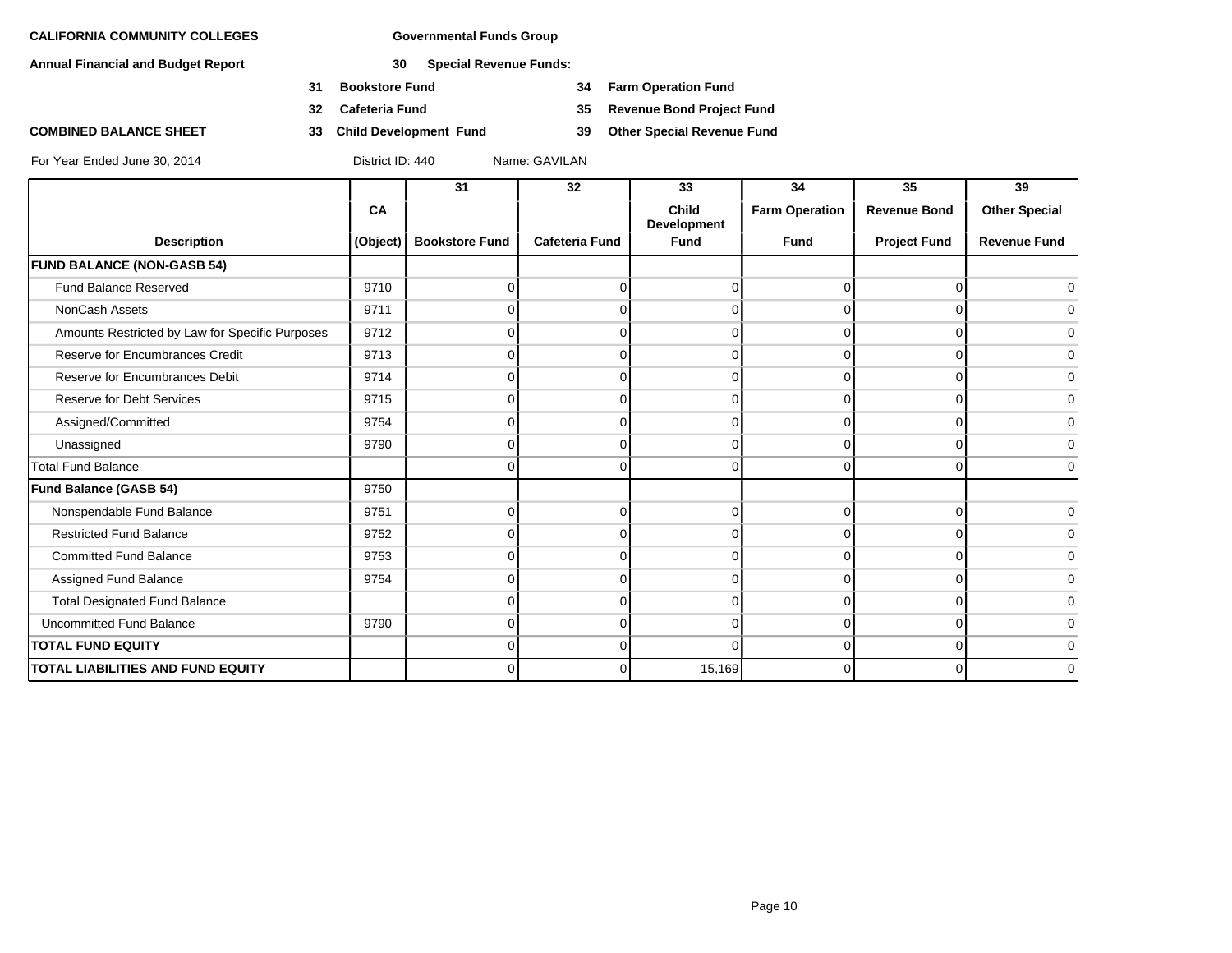- **Annual Financial and Budget Report 40 Capital Projects Funds:**
- 

- **41 Capital Outlay Projects Fund**
- **COMBINED BALANCE SHEET 42 Revenue Bond Construction Fund**

|                                                 |          | 41                    | 42                       |
|-------------------------------------------------|----------|-----------------------|--------------------------|
|                                                 |          |                       |                          |
|                                                 | CA       | <b>Capital Outlay</b> | <b>Revenue Bond</b>      |
| <b>Description</b>                              | (Object) | <b>Projects Fund</b>  | <b>Construction Fund</b> |
| <b>ASSETS</b>                                   |          |                       |                          |
| Cash, Investments, and Receivables              | 9100     |                       |                          |
| Cash:                                           |          |                       |                          |
| Awaiting Deposit and in Banks                   | 9111     |                       |                          |
| In County Treasury                              | 9112     | 4,862                 | 26,302,303               |
| Cash With Fiscal Agents                         | 9113     |                       |                          |
| <b>Revolving Cash Accounts</b>                  | 9114     |                       |                          |
| Investments (at cost)                           | 9120     |                       |                          |
| <b>Accounts Receivable</b>                      | 9130     | 346,202               | 26,007                   |
| Due from Other Funds                            | 9140     | 470,210               | 210,177                  |
| Inventories, Stores, and Prepaid Items          | 9200     |                       |                          |
| <b>Inventories and Stores</b>                   | 9210     |                       |                          |
| Prepaid Items                                   | 9220     |                       | 15,009                   |
| <b>TOTAL ASSETS</b>                             |          | 821,274               | 26,553,496               |
| <b>LIABILITIES</b>                              |          |                       |                          |
| <b>Current Liabilities and Deferred Revenue</b> | 9500     |                       |                          |
| Accounts Payable                                | 9510     | 270,147               | 976,254                  |
| Accrued Salaries and Wages Payable              | 9520     |                       |                          |
| Compensated Absences Payable Current            | 9530     |                       |                          |
| Due to Other Funds                              | 9540     | 242,778               | 122,383                  |
| <b>Temporary Loans</b>                          | 9550     |                       |                          |
| Current Portion of Long-Term Debt               | 9560     |                       |                          |
| <b>Deferred Revenues</b>                        | 9570     | 253,337               |                          |
| <b>TOTAL LIABILITIES</b>                        |          | 766,262               | 1,098,637                |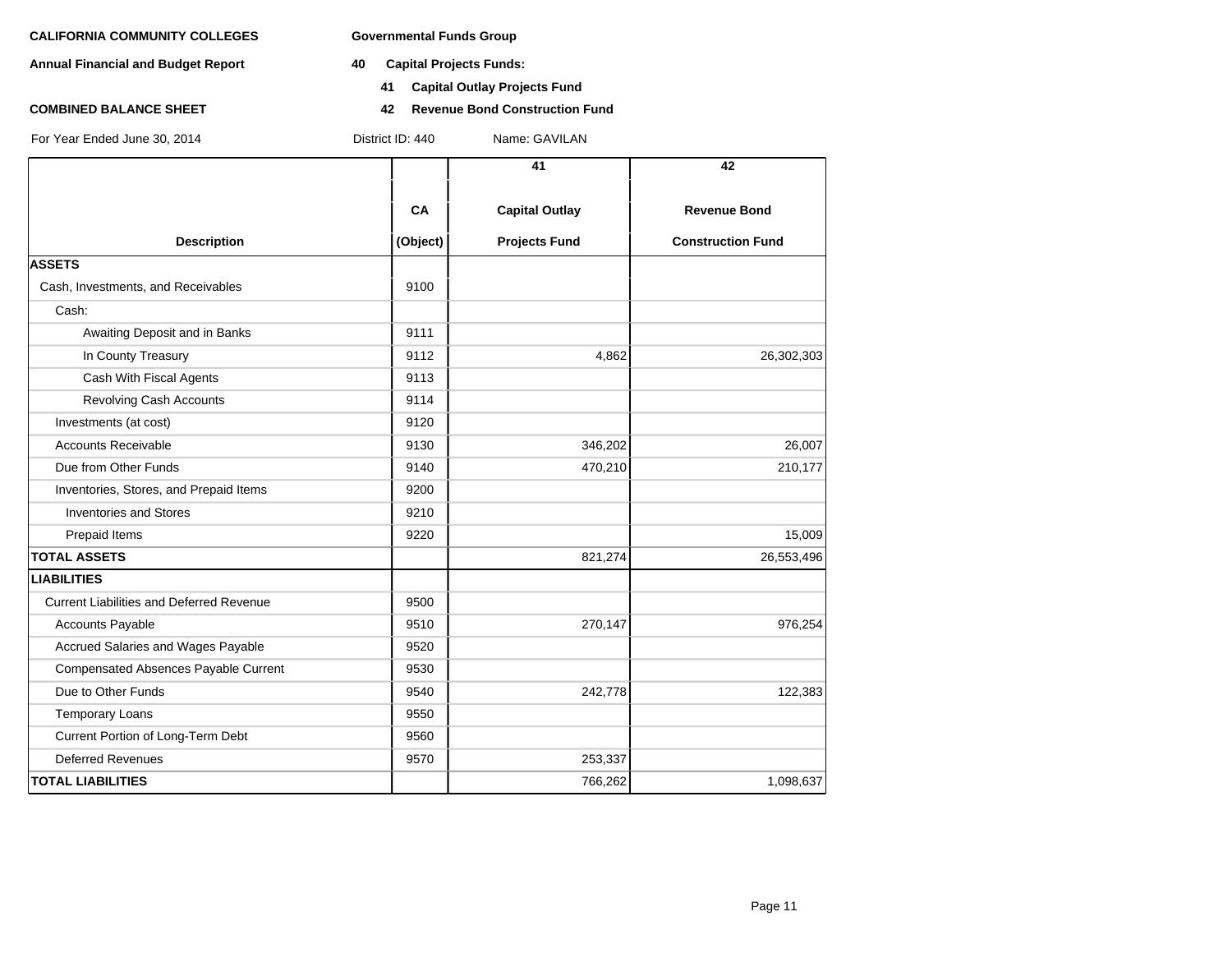**Annual Financial and Budget Report 40 Capital Projects Funds:**

- - **41 Capital Outlay Projects Fund**
- **COMBINED BALANCE SHEET 42 Revenue Bond Construction Fund**

|  |  | For Year Ended June 30, 2014 |
|--|--|------------------------------|

**41 42** CA | Capital Outlay | Revenue Bond **Description (Object) Projects Fund Construction Fund FUND BALANCE (NON-GASB 54)** Fund Balance Reserved 9710 NonCash Assets 2711 Amounts Restricted by Law for Specific Purposes 9712 Reserve for Encumbrances Credit 19713 Reserve for Encumbrances Debit 19714 Reserve for Debt Services **19715** Assigned/Committed 9754 Unassigned 9790 Total Fund Balance 0 0 **Fund Balance (GASB 54)** 9750 Nonspendable Fund Balance 9751 Restricted Fund Balance 9752 Committed Fund Balance 9753 Assigned Fund Balance 9754 Total Designated Fund Balance 0 0 Uncommitted Fund Balance 25,454,859 19790 19790 55,012 25,454,859 **TOTAL FUND EQUITY** 55,012 25,454,859 **TOTAL LIABILITIES AND FUND EQUITY** 821,274 26,553,496 reduction of District ID: 440 Name: GAVILAN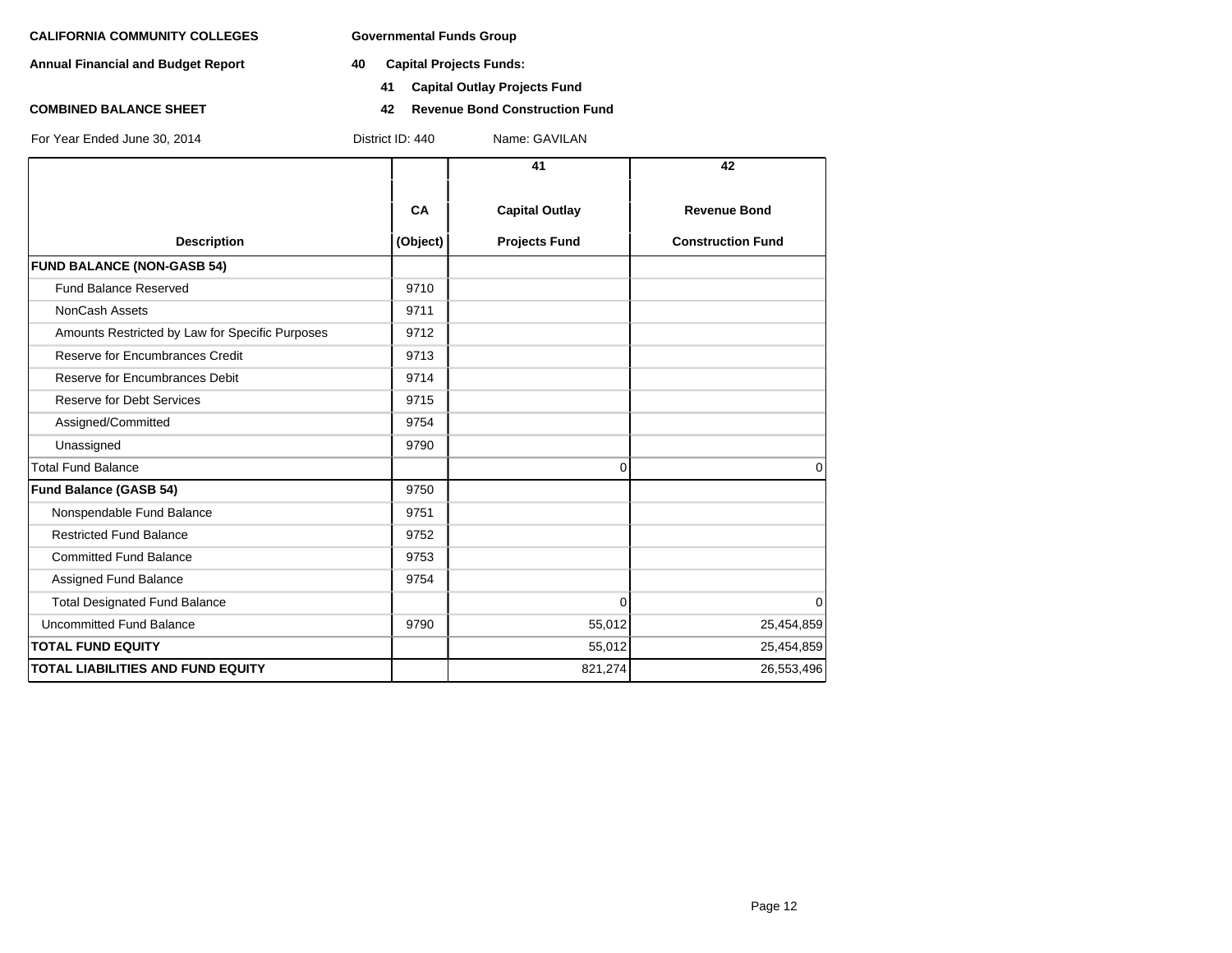**Annual Financial and Budget Report 50 Enterprise Funds:**

**51 Bookstore Fund 53 Farm Operations Fund**

**COMBINED BALANCE SHEET 52 Cafeteria Fund 59 Other Enterprise Fund**

|                                            |          | $\overline{51}$  | $\overline{52}$ | $\overline{53}$<br>Farm | 59<br>Other       |
|--------------------------------------------|----------|------------------|-----------------|-------------------------|-------------------|
|                                            | CA       | <b>Bookstore</b> | Cafeteria       | <b>Operations</b>       | <b>Enterprise</b> |
| <b>Description</b>                         | (Object) | Fund             | <b>Fund</b>     | <b>Fund</b>             | Fund              |
| <b>ASSETS</b>                              |          |                  |                 |                         |                   |
| Cash, Investments, and Receivables         | 9100     |                  |                 |                         |                   |
| Cash:                                      |          |                  |                 |                         |                   |
| Awaiting Deposit and in Banks              | 9111     |                  |                 |                         |                   |
| In County Treasury                         | 9112     |                  |                 |                         |                   |
| Cash With Fiscal Agents                    | 9113     |                  |                 |                         |                   |
| <b>Revolving Cash Accounts</b>             | 9114     |                  |                 |                         |                   |
| Investments (at cost)                      | 9120     |                  |                 |                         |                   |
| <b>Accounts Receivable</b>                 | 9130     |                  |                 |                         |                   |
| Due from Other Funds                       | 9140     |                  |                 |                         |                   |
| Inventories, Stores, and Prepaid Items     | 9200     |                  |                 |                         |                   |
| <b>Inventories and Stores</b>              | 9210     |                  |                 |                         |                   |
| Prepaid Items                              | 9220     |                  |                 |                         |                   |
| <b>Fixed Assets</b>                        | 9300     |                  |                 |                         |                   |
| <b>Sites</b>                               | 9310     |                  |                 |                         |                   |
| Site Improvements                          | 9320     |                  |                 |                         |                   |
| Accumulated Depreciation Site Improvements | 9321     |                  |                 |                         |                   |
| <b>Buildings</b>                           | 9330     |                  |                 |                         |                   |
| <b>Accumulated Depreciation Buildings</b>  | 9331     |                  |                 |                         |                   |
| <b>Library Books</b>                       | 9340     |                  |                 |                         |                   |
| Equipment                                  | 9350     |                  |                 |                         |                   |
| <b>Accumulated Depreciation Equipment</b>  | 9351     |                  |                 |                         |                   |
| Work in Progress                           | 9360     |                  |                 |                         |                   |
| <b>Total Fixed Assets</b>                  |          | 0                | 0               | $\mathbf 0$             | 0                 |
| <b>TOTAL ASSETS</b>                        |          | $\overline{0}$   | $\overline{0}$  | $\overline{0}$          | $\Omega$          |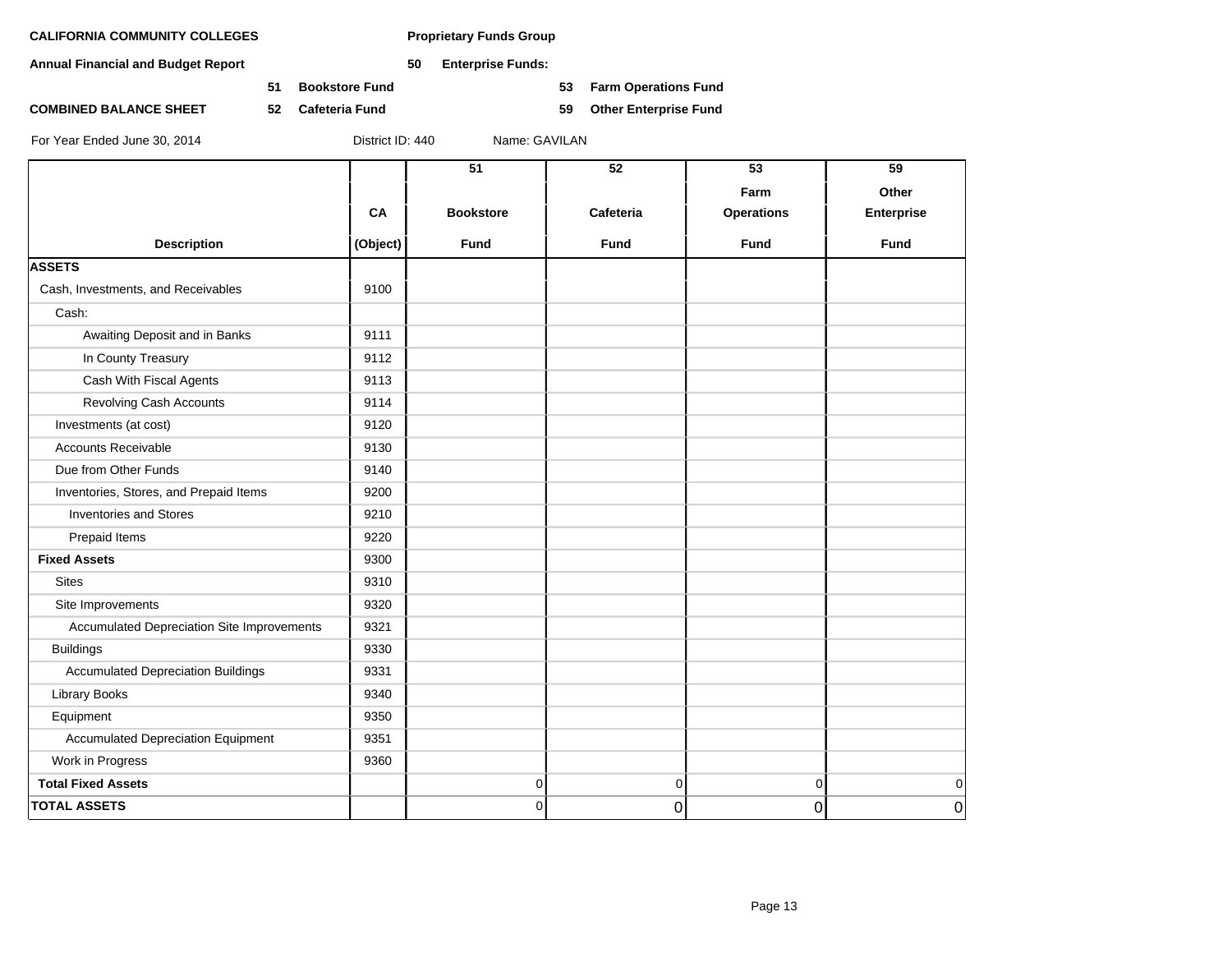**Annual Financial and Budget Report 50 Enterprise Funds:**

**51 Bookstore Fund 53 Farm Operations Fund**

**COMBINED BALANCE SHEET 52 Cafeteria Fund 59 Other Enterprise Fund**

|                                                       |          | 51               | 52          | 53                | 59                |
|-------------------------------------------------------|----------|------------------|-------------|-------------------|-------------------|
|                                                       |          |                  |             | Farm              | Other             |
|                                                       | CA       | <b>Bookstore</b> | Cafeteria   | <b>Operations</b> | <b>Enterprise</b> |
| <b>Description</b>                                    | (Object) | <b>Fund</b>      | <b>Fund</b> | <b>Fund</b>       | <b>Fund</b>       |
| <b>LIABILITIES</b>                                    |          |                  |             |                   |                   |
| <b>Current Liabilities and Deferred Revenue</b>       | 9500     |                  |             |                   |                   |
| <b>Accounts Payable</b>                               | 9510     |                  |             |                   |                   |
| Accrued Salaries and Wages Payable                    | 9520     |                  |             |                   |                   |
| Compensated Absences Payable Current                  | 9530     |                  |             |                   |                   |
| Due to Other Funds                                    | 9540     |                  |             |                   |                   |
| <b>Temporary Loans</b>                                | 9550     |                  |             |                   |                   |
| Current Portion of Long-Term Debt                     | 9560     |                  |             |                   |                   |
| <b>Deferred Revenues</b>                              | 9570     |                  |             |                   |                   |
| <b>Total Current Liabilities and Deferred Revenue</b> |          | 0                | $\Omega$    | 0                 | $\mathbf 0$       |
| Long-Term Liabilities                                 | 9600     |                  |             |                   |                   |
| <b>Bonds Payable</b>                                  | 9610     |                  |             |                   |                   |
| Revenue Bonds Payable                                 | 9620     |                  |             |                   |                   |
| Certificates of Participation                         | 9630     |                  |             |                   |                   |
| Lease Purchase of Capital Lease                       | 9640     |                  |             |                   |                   |
| Compensated Absences Long Term                        | 9650     |                  |             |                   |                   |
| Post-Employment Benefits Long Term                    | 9660     |                  |             |                   |                   |
| Other Long-Term Liabilities                           | 9670     |                  |             |                   |                   |
| <b>Total Long-Term Liabilities</b>                    |          | $\mathbf 0$      | 0           | 0                 | $\mathbf 0$       |
| <b>TOTAL LIABILITIES</b>                              | 968      | 0                | $\Omega$    | 0                 | 0                 |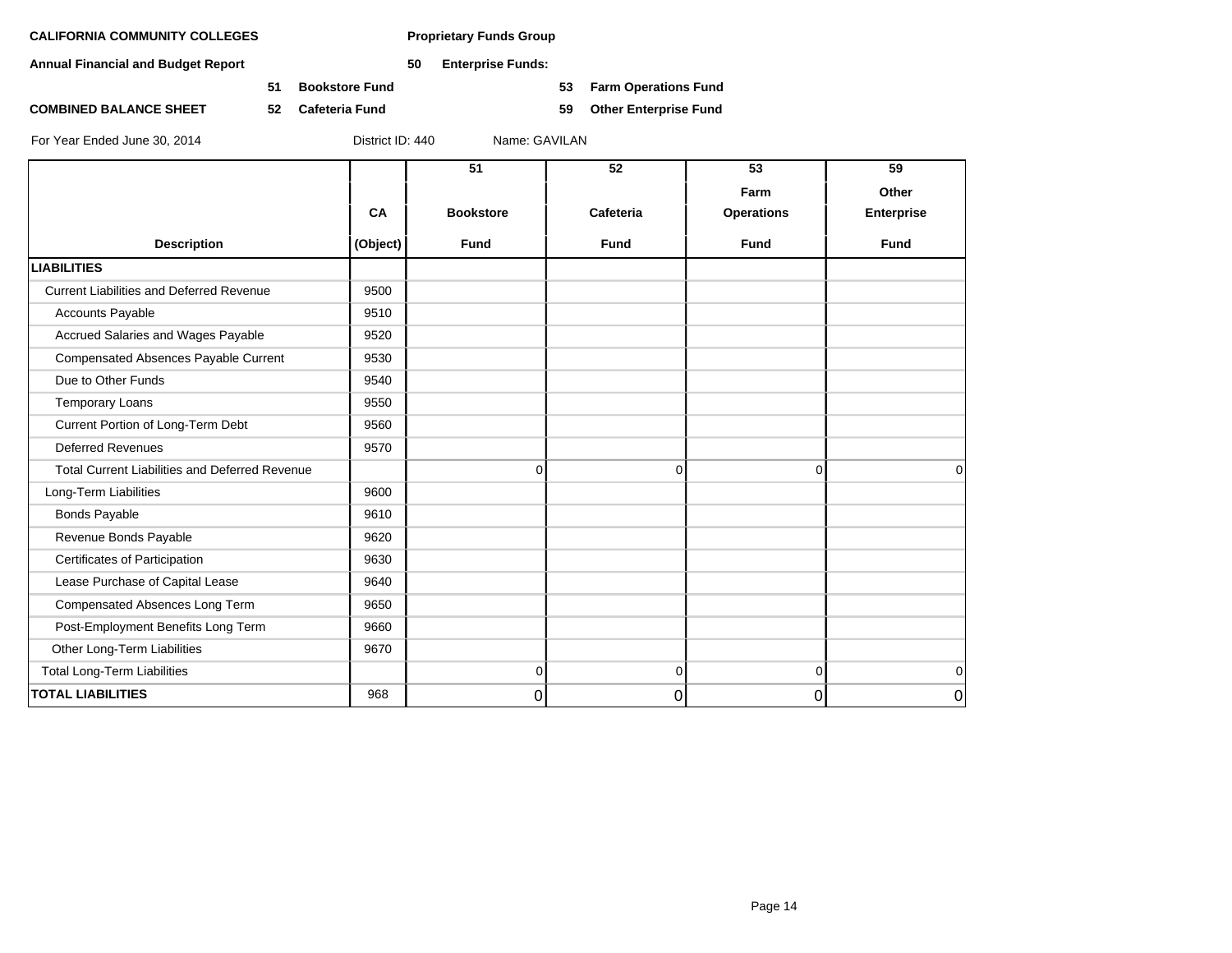**Annual Financial and Budget Report 50 Enterprise Funds:**

**51 Bookstore Fund 53 Farm Operations Fund**

**COMBINED BALANCE SHEET 52 Cafeteria Fund 59 Other Enterprise Fund**

|                                                 |          | 51               | 52          | 53                | 59                |
|-------------------------------------------------|----------|------------------|-------------|-------------------|-------------------|
|                                                 |          |                  |             | Farm              | Other             |
|                                                 | CA       | <b>Bookstore</b> | Cafeteria   | <b>Operations</b> | <b>Enterprise</b> |
| <b>Description</b>                              | (Object) | <b>Fund</b>      | <b>Fund</b> | <b>Fund</b>       | <b>Fund</b>       |
| <b>FUND EQUITY</b>                              |          |                  |             |                   |                   |
| <b>Fund Balance Reserved</b>                    | 9710     |                  |             |                   |                   |
| <b>NonCash Assets</b>                           | 9711     |                  |             |                   |                   |
| Amounts Restricted by Law for Specific Purposes | 9712     |                  |             |                   |                   |
| Reserve for Encumbrances Credit                 | 9713     |                  |             |                   |                   |
| Reserve for Encumbrances Debit                  | 9714     |                  |             |                   |                   |
| <b>Reserve for Debt Services</b>                | 9715     |                  |             |                   |                   |
| Assigned/Committed                              | 9754     |                  |             |                   |                   |
| Unassigned                                      | 9790     |                  |             |                   |                   |
| <b>Total Reserved Fund Balance</b>              |          | $\mathbf 0$      | 0           | $\mathbf 0$       | $\Omega$          |
| Fund Balance (GASB 54)                          | 9750     |                  |             |                   |                   |
| Nonspendable Fund Balance                       | 9751     |                  |             |                   |                   |
| <b>Restricted Fund Balance</b>                  | 9752     |                  |             |                   |                   |
| <b>Committed Fund Balance</b>                   | 9753     |                  |             |                   |                   |
| Assigned Fund Balance                           | 9754     |                  |             |                   |                   |
| <b>Total Designated Fund Balance</b>            |          | $\mathbf 0$      | $\Omega$    | $\Omega$          | $\Omega$          |
| Uncommitted(Unrestricted) Fund Balance          | 9790     |                  |             |                   |                   |
| <b>Other Equity</b>                             | 9800     |                  |             |                   |                   |
| <b>Contributed Capital</b>                      | 9810     |                  |             |                   |                   |
| <b>Retained Earnings</b>                        | 9850     |                  |             |                   |                   |
| Investment in General Fixed Assets              | 9890     |                  |             |                   |                   |
| <b>TOTAL FUND EQUITY</b>                        |          | 0                | 0           | 0                 | 0                 |
| TOTAL LIABILITIES AND FUND EQUITY               |          | $\mathbf 0$      | 0           | 0                 | $\mathbf 0$       |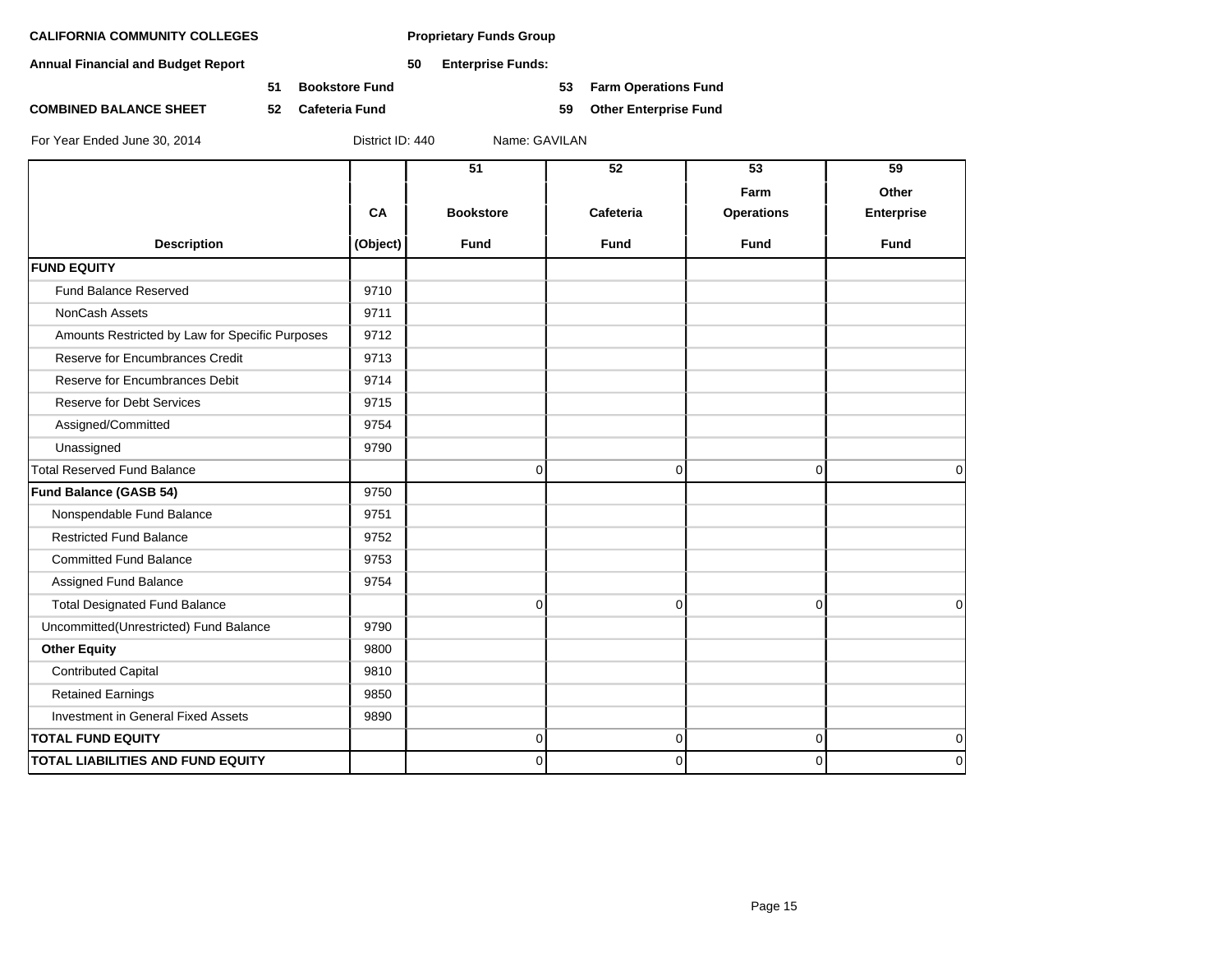- **Annual Financial and Budget Report 60 Internal Service Funds:**
	- **61 Self-Insurance Fund**
- **COMBINED BALANCE SHEET 69 Other Internal Service Fund**

|                                            |          | 61                         | 69                            |
|--------------------------------------------|----------|----------------------------|-------------------------------|
|                                            | CA       |                            | <b>Other Internal Service</b> |
|                                            |          |                            |                               |
| <b>Description</b>                         | (Object) | <b>Self-Insurance Fund</b> | <b>Fund</b>                   |
| <b>ASSETS</b>                              |          |                            |                               |
| Cash, Investments, and Receivables         | 9100     |                            |                               |
| Cash:                                      |          |                            |                               |
| Awaiting Deposit and in Banks              | 9111     |                            |                               |
| In County Treasury                         | 9112     |                            |                               |
| Cash With Fiscal Agents                    | 9113     |                            |                               |
| Revolving Cash Accounts                    | 9114     |                            |                               |
| Investments (at cost)                      | 9120     |                            |                               |
| <b>Accounts Receivable</b>                 | 9130     |                            |                               |
| Due from Other Funds                       | 9140     |                            |                               |
| <b>Student Loans Receivable</b>            | 9150     |                            |                               |
| Inventories, Stores, and Prepaid Items     | 9200     |                            |                               |
| <b>Inventories and Stores</b>              | 9210     |                            |                               |
| Prepaid Items                              | 9220     |                            |                               |
| <b>Fixed Assets</b>                        | 9300     |                            |                               |
| <b>Sites</b>                               | 9310     |                            |                               |
| Site Improvements                          | 9320     |                            |                               |
| Accumulated Depreciation Site Improvements | 9321     |                            |                               |
| <b>Buildings</b>                           | 9330     |                            |                               |
| <b>Accumulated Depreciation Buildings</b>  | 9331     |                            |                               |
| <b>Library Books</b>                       | 9340     |                            |                               |
| Equipment                                  | 9350     |                            |                               |
| <b>Accumulated Depreciation Equipment</b>  | 9351     |                            |                               |
| Work in Progress                           | 9360     |                            |                               |
| <b>Total Fixed Assets</b>                  |          | $\pmb{0}$                  | $\mathbf 0$                   |
| <b>TOTAL ASSETS</b>                        |          | 0                          | $\Omega$                      |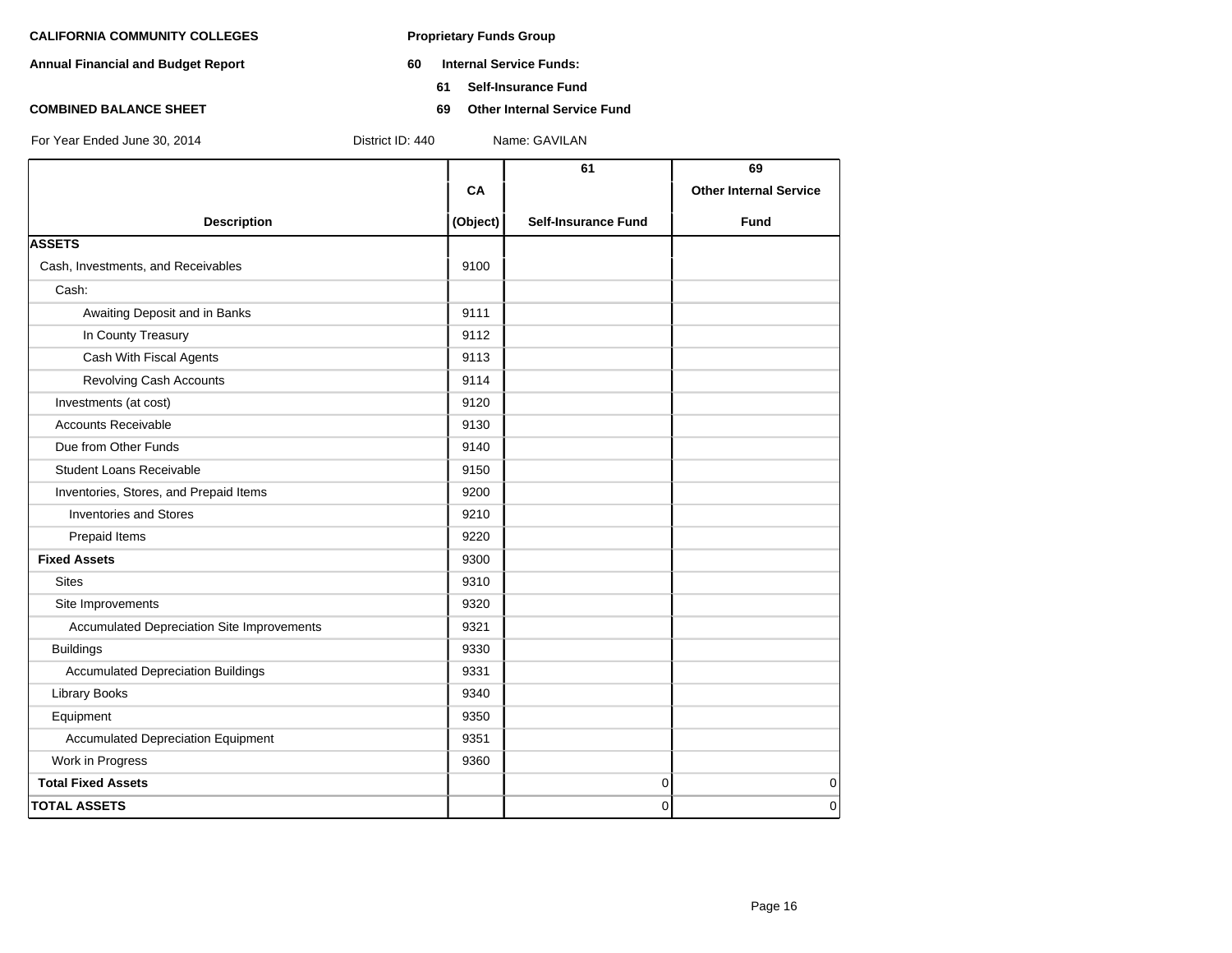- **Annual Financial and Budget Report 60 Internal Service Funds:**
	- **61 Self-Insurance Fund**
- **COMBINED BALANCE SHEET 69 Other Internal Service Fund**

|                                                       |          | 61                         | 69                            |
|-------------------------------------------------------|----------|----------------------------|-------------------------------|
|                                                       | CA       |                            | <b>Other Internal Service</b> |
| <b>Description</b>                                    | (Object) | <b>Self-Insurance Fund</b> | <b>Fund</b>                   |
| <b>LIABILITIES</b>                                    |          |                            |                               |
| <b>Current Liabilities and Deferred Revenue</b>       | 9500     |                            |                               |
| <b>Accounts Payable</b>                               | 9510     |                            |                               |
| Accrued Salaries and Wages Payable                    | 9520     |                            |                               |
| <b>Compensated Absences Payable Current</b>           | 9530     |                            |                               |
| Due to Other Funds                                    | 9540     |                            |                               |
| <b>Temporary Loans</b>                                | 9550     |                            |                               |
| Current Portion of Long-Term Debt                     | 9560     |                            |                               |
| <b>Deferred Revenues</b>                              | 9570     |                            |                               |
| <b>Total Current Liabilities and Deferred Revenue</b> |          | $\Omega$                   | $\Omega$                      |
| Long-Term Liabilities                                 | 9600     |                            |                               |
| <b>Bonds Payable</b>                                  | 9610     |                            |                               |
| Revenue Bonds Payable                                 | 9620     |                            |                               |
| Certificates of Participation                         | 9630     |                            |                               |
| Lease Purchase of Capital Lease                       | 9640     |                            |                               |
| Compensated Absences Long Term                        | 9650     |                            |                               |
| Post-Employment Benefits Long Term                    | 9660     |                            |                               |
| Other Long-Term Liabilities                           | 9670     |                            |                               |
| <b>Total Long-Term Liabilities</b>                    |          | 0                          | $\mathbf 0$                   |
| <b>TOTAL LIABILITIES</b>                              | 968      | 0                          | $\Omega$                      |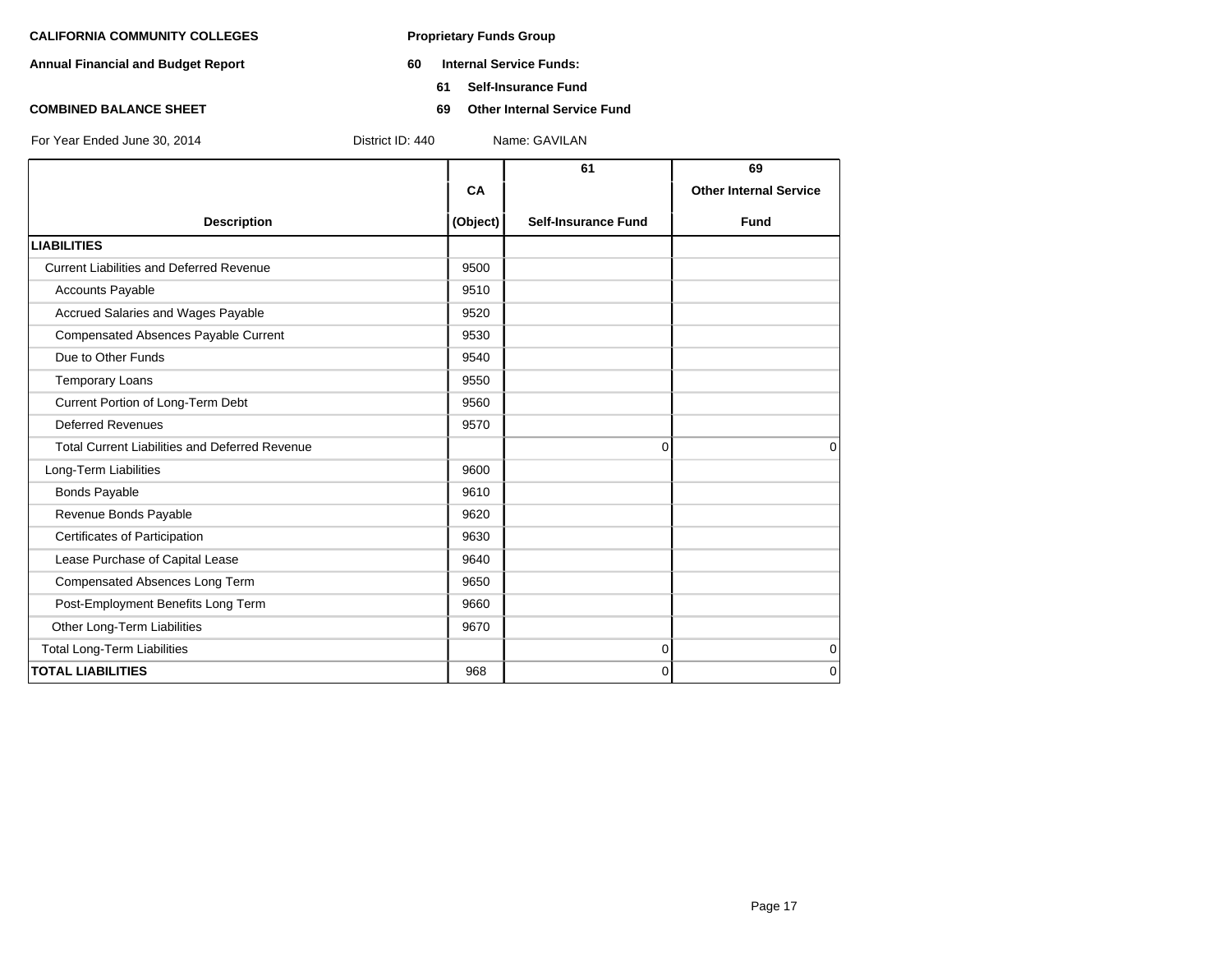- **Annual Financial and Budget Report 60 Internal Service Funds:**
	- **61 Self-Insurance Fund**
- **COMBINED BALANCE SHEET 69 Other Internal Service Fund**

|          | 61                         | 69                            |
|----------|----------------------------|-------------------------------|
| CA       |                            | <b>Other Internal Service</b> |
| (Object) | <b>Self-Insurance Fund</b> | <b>Fund</b>                   |
|          |                            |                               |
| 9710     |                            |                               |
| 9711     |                            |                               |
| 9712     |                            |                               |
| 9713     |                            |                               |
| 9714     |                            |                               |
| 9715     |                            |                               |
| 9754     |                            |                               |
| 9790     |                            |                               |
|          | $\Omega$                   | $\Omega$                      |
| 9750     |                            |                               |
| 9751     |                            |                               |
| 9752     |                            |                               |
| 9753     |                            |                               |
| 9754     |                            |                               |
|          | $\mathbf 0$                | $\mathbf 0$                   |
| 9790     |                            |                               |
| 9800     |                            |                               |
| 9810     |                            |                               |
| 9850     |                            |                               |
| 9890     |                            |                               |
|          | $\mathbf 0$                | 0                             |
|          | 0                          | $\Omega$                      |
|          |                            |                               |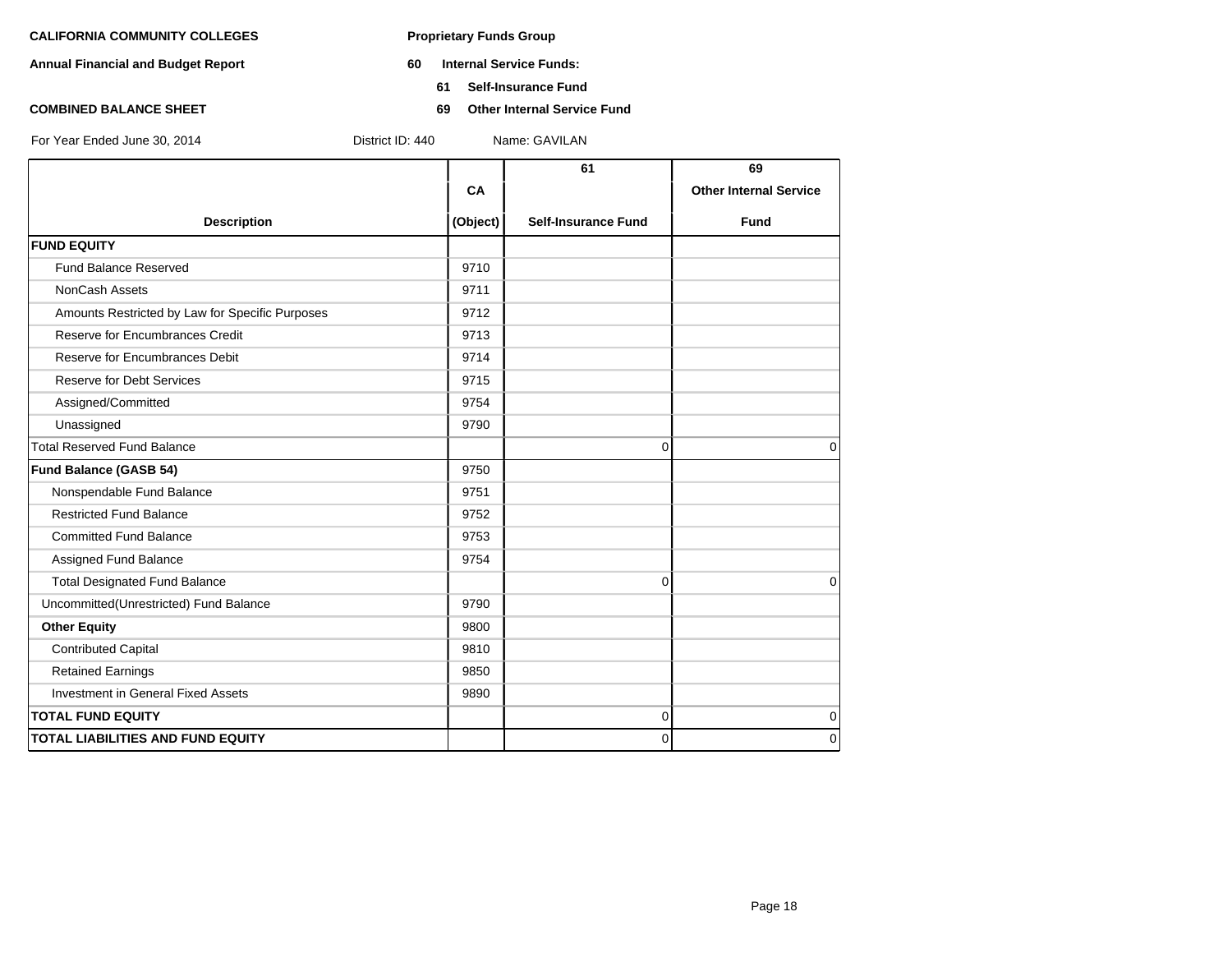# CALIFORNIA COMMUNITY COLLEGES Fiduciary Funds Group

**Annual Financial and Budget Report 70 Trust Funds**

### **COMBINED BALANCE SHEET**

|                                            |          | 71                | $\overline{72}$       | $\overline{73}$     | 74                   | $\overline{75}$   | 76                | 77                | $\overline{79}$   |
|--------------------------------------------|----------|-------------------|-----------------------|---------------------|----------------------|-------------------|-------------------|-------------------|-------------------|
|                                            |          | Associated        | <b>Student</b>        | <b>Student Body</b> | <b>Student</b>       | Scholarship       |                   | <b>Deferred</b>   |                   |
|                                            | CA       | <b>Students</b>   | Representation        | <b>Center Fee</b>   | <b>Financial Aid</b> | and Loan          | Investment        | Compensation      | Other             |
| <b>Description</b>                         | (Object) | <b>Trust Fund</b> | <b>Fee Trust Fund</b> | <b>Trust Fund</b>   | <b>Trust Fund</b>    | <b>Trust Fund</b> | <b>Trust Fund</b> | <b>Trust Fund</b> | <b>Trust Fund</b> |
| <b>ASSETS</b>                              |          |                   |                       |                     |                      |                   |                   |                   |                   |
| Cash, Investments, and Receivables         | 9100     |                   |                       |                     |                      |                   |                   |                   |                   |
| Cash:                                      |          |                   |                       |                     |                      |                   |                   |                   |                   |
| Awaiting Deposit and in Banks              | 9111     | 422,940           |                       | 1,028               | 60                   |                   |                   |                   |                   |
| In County Treasury                         | 9112     |                   |                       | 4,649               | (268, 749)           |                   |                   |                   |                   |
| Cash With Fiscal Agents                    | 9113     |                   |                       |                     |                      |                   |                   |                   |                   |
| <b>Revolving Cash Accounts</b>             | 9114     |                   |                       |                     |                      |                   |                   |                   |                   |
| Investments (at cost)                      | 9120     |                   |                       |                     |                      |                   |                   |                   |                   |
| <b>Accounts Receivable</b>                 | 9130     | 500               |                       | $\overline{7}$      | 220,834              |                   |                   |                   |                   |
| Due from Other Funds                       | 9140     |                   |                       | 19,826              |                      |                   |                   |                   |                   |
| <b>Student Loans Receivable</b>            | 9150     |                   |                       |                     |                      |                   |                   |                   |                   |
| Inventories, Stores, and Prepaid Items     | 9200     |                   |                       |                     |                      |                   |                   |                   |                   |
| <b>Inventories and Stores</b>              | 9210     |                   |                       |                     |                      |                   |                   |                   |                   |
| Prepaid Items                              | 9220     |                   |                       |                     |                      |                   |                   |                   |                   |
| <b>Fixed Assets</b>                        | 9300     |                   |                       |                     |                      |                   |                   |                   |                   |
| <b>Sites</b>                               | 9310     |                   |                       |                     |                      |                   |                   |                   |                   |
| Site Improvements                          | 9320     |                   |                       |                     |                      |                   |                   |                   |                   |
| Accumulated Depreciation Site Improvements | 9321     |                   |                       |                     |                      |                   |                   |                   |                   |
| <b>Buildings</b>                           | 9330     |                   |                       |                     |                      |                   |                   |                   |                   |
| <b>Accumulated Depreciation Buildings</b>  | 9331     |                   |                       |                     |                      |                   |                   |                   |                   |
| <b>Library Books</b>                       | 9340     |                   |                       |                     |                      |                   |                   |                   |                   |
| Equipment                                  | 9350     |                   |                       |                     |                      |                   |                   |                   |                   |
| <b>Accumulated Depreciation Equipment</b>  | 9351     |                   |                       |                     |                      |                   |                   |                   |                   |
| Work in Progress                           | 9360     |                   |                       |                     |                      |                   |                   |                   |                   |
| <b>Total Fixed Assets</b>                  |          | $\Omega$          | $\mathbf 0$           | $\Omega$            | $\Omega$             | $\overline{0}$    | $\overline{0}$    | $\overline{0}$    | $\mathbf 0$       |
| <b>TOTAL ASSETS</b>                        |          | 423,440           | $\mathbf 0$           | 25,510              | (47, 855)            | $\overline{0}$    | $\overline{0}$    | $\overline{0}$    | $\mathbf 0$       |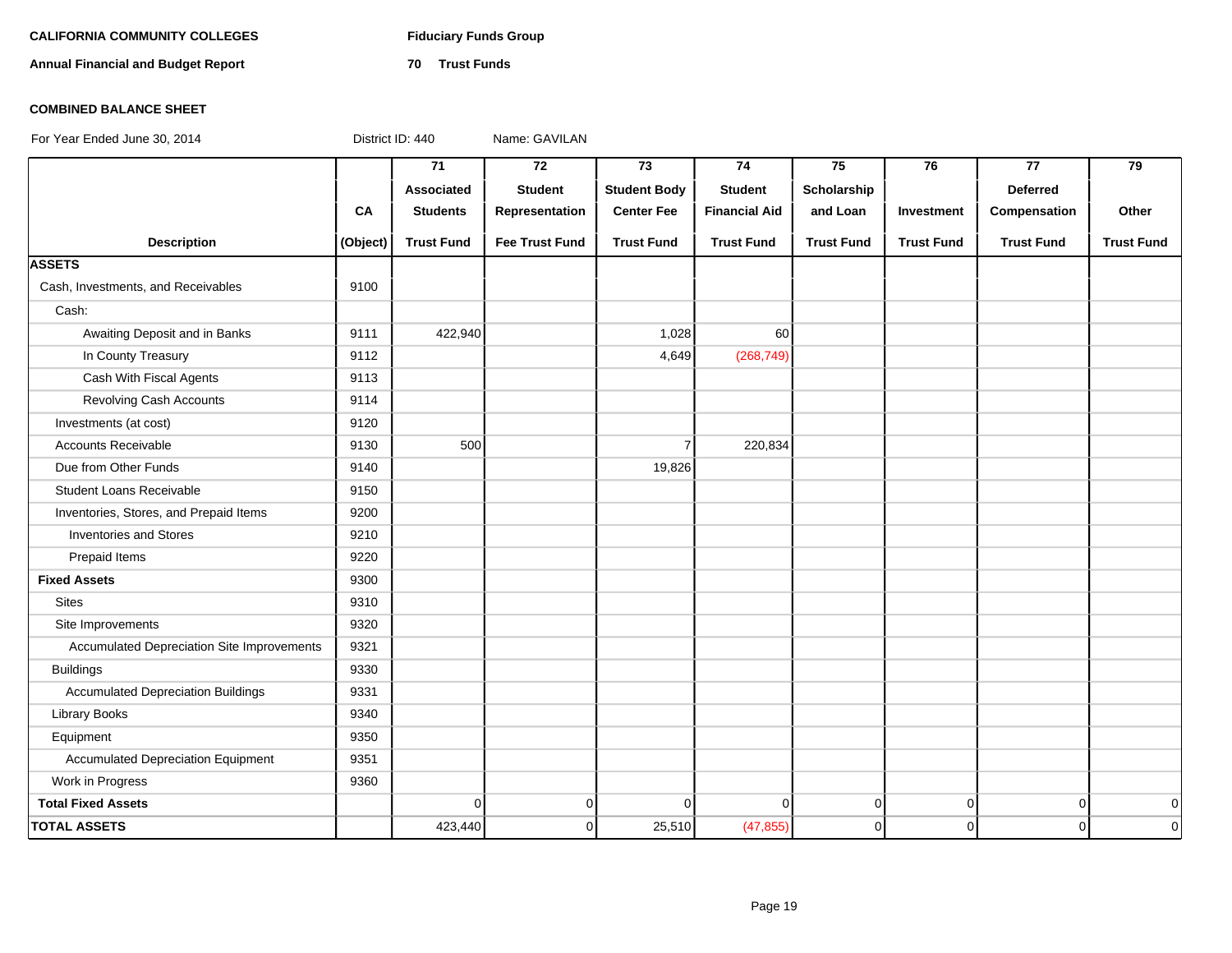# CALIFORNIA COMMUNITY COLLEGES Fiduciary Funds Group

**Annual Financial and Budget Report 70 Trust Funds**

### **COMBINED BALANCE SHEET**

|                                                       |          | 71                | 72                    | 73                  | 74                   | 75                | 76                | 77                | 79                |
|-------------------------------------------------------|----------|-------------------|-----------------------|---------------------|----------------------|-------------------|-------------------|-------------------|-------------------|
|                                                       |          | Associated        | <b>Student</b>        | <b>Student Body</b> | <b>Student</b>       | Scholarship       |                   | <b>Deferred</b>   |                   |
|                                                       | CA       | <b>Students</b>   | Representation        | <b>Center Fee</b>   | <b>Financial Aid</b> | and Loan          | Investment        | Compensation      | Other             |
| <b>Description</b>                                    | (Object) | <b>Trust Fund</b> | <b>Fee Trust Fund</b> | <b>Trust Fund</b>   | <b>Trust Fund</b>    | <b>Trust Fund</b> | <b>Trust Fund</b> | <b>Trust Fund</b> | <b>Trust Fund</b> |
| <b>LIABILITIES</b>                                    |          |                   |                       |                     |                      |                   |                   |                   |                   |
| <b>Current Liabilities and Deferred Revenue</b>       | 9500     |                   |                       |                     |                      |                   |                   |                   |                   |
| <b>Accounts Payable</b>                               | 9510     | 10,287            |                       | 2,556               | 135,695              |                   |                   |                   |                   |
| Accrued Salaries and Wages Payable                    | 9520     |                   |                       |                     |                      |                   |                   |                   |                   |
| Compensated Absences Payable Current                  | 9530     |                   |                       |                     |                      |                   |                   |                   |                   |
| Due to Other Funds                                    | 9540     |                   |                       | 22,954              |                      |                   |                   |                   |                   |
| <b>Temporary Loans</b>                                | 9550     |                   |                       |                     |                      |                   |                   |                   |                   |
| Current Portion of Long-Term Debt                     | 9560     |                   |                       |                     |                      |                   |                   |                   |                   |
| <b>Deferred Revenues</b>                              | 9570     |                   |                       |                     | (183, 550)           |                   |                   |                   |                   |
| <b>Total Current Liabilities and Deferred Revenue</b> |          | 10,287            | $\Omega$              | 25,510              | (47, 855)            | $\overline{0}$    | $\Omega$          | $\Omega$          | $\Omega$          |
| Long-Term Liabilities                                 | 9600     |                   |                       |                     |                      |                   |                   |                   |                   |
| <b>Bonds Payable</b>                                  | 9610     |                   |                       |                     |                      |                   |                   |                   |                   |
| Revenue Bonds Payable                                 | 9620     |                   |                       |                     |                      |                   |                   |                   |                   |
| Certificates of Participation                         | 9630     |                   |                       |                     |                      |                   |                   |                   |                   |
| Lease Purchase of Capital Lease                       | 9640     |                   |                       |                     |                      |                   |                   |                   |                   |
| Compensated Absences Long Term                        | 9650     |                   |                       |                     |                      |                   |                   |                   |                   |
| Post-Employment Benefits Long Term                    | 9660     |                   |                       |                     |                      |                   |                   |                   |                   |
| Other Long-Term Liabilities                           | 9670     |                   |                       |                     |                      |                   |                   |                   |                   |
| <b>Total Long-Term Liabilities</b>                    |          | $\Omega$          | $\overline{0}$        | $\Omega$            | $\Omega$             | 0                 | 0                 | $\overline{0}$    | 0                 |
| <b>TOTAL LIABILITIES</b>                              | 968      | 10,287            | $\Omega$              | 25,510              | (47, 855)            | Οl                | $\Omega$          | $\Omega$          | $\Omega$          |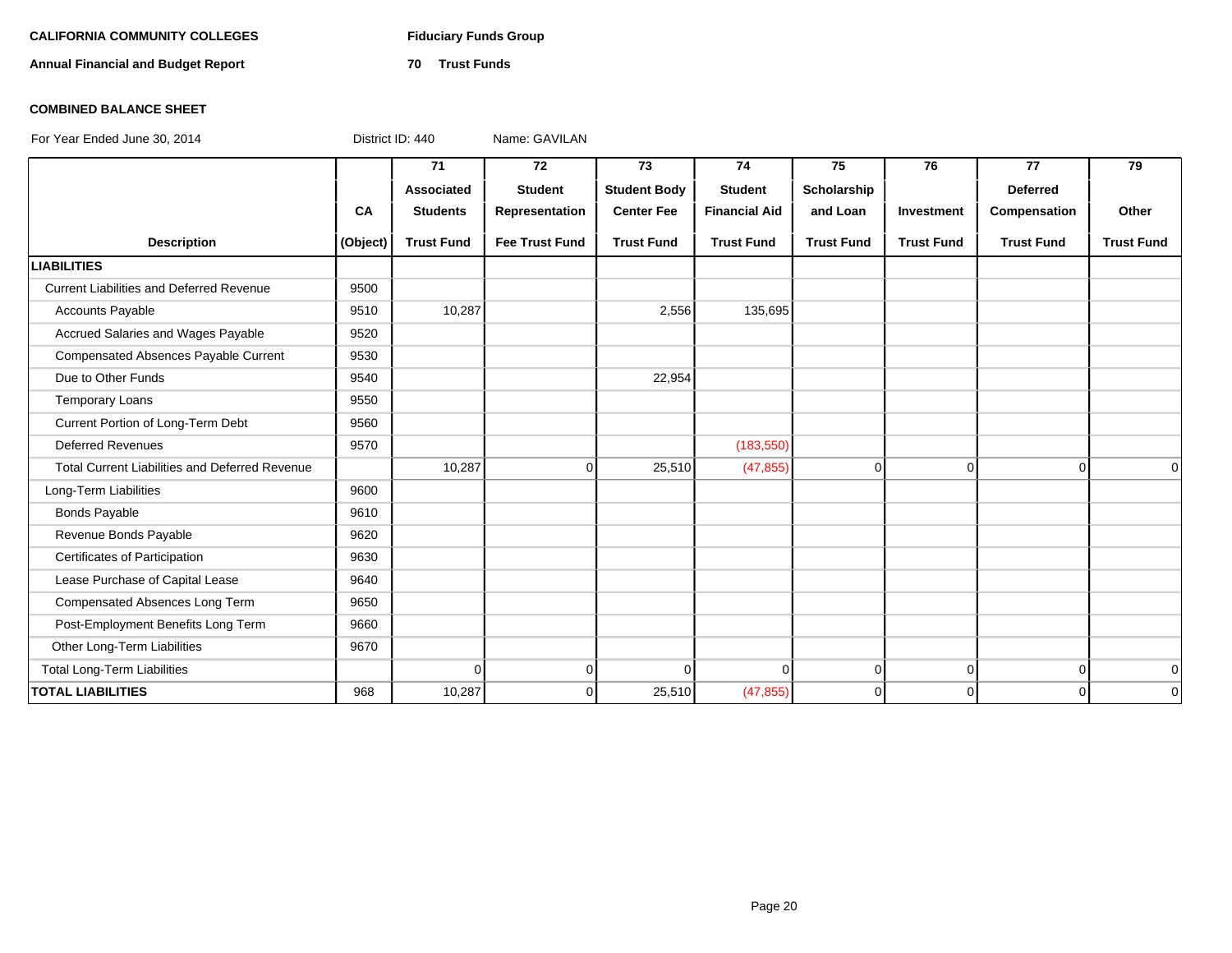# CALIFORNIA COMMUNITY COLLEGES Fiduciary Funds Group

**Annual Financial and Budget Report 70 Trust Funds**

### **COMBINED BALANCE SHEET**

|                                                 |          | $\overline{71}$   | $\overline{72}$       | $\overline{73}$     | $\overline{74}$      | 75                | 76                | $\overline{77}$   | $\overline{79}$   |
|-------------------------------------------------|----------|-------------------|-----------------------|---------------------|----------------------|-------------------|-------------------|-------------------|-------------------|
|                                                 |          | Associated        | <b>Student</b>        | <b>Student Body</b> | <b>Student</b>       | Scholarship       |                   | <b>Deferred</b>   |                   |
|                                                 | CA       | <b>Students</b>   | Representation        | <b>Center Fee</b>   | <b>Financial Aid</b> | and Loan          | Investment        | Compensation      | Other             |
| <b>Description</b>                              | (Object) | <b>Trust Fund</b> | <b>Fee Trust Fund</b> | <b>Trust Fund</b>   | <b>Trust Fund</b>    | <b>Trust Fund</b> | <b>Trust Fund</b> | <b>Trust Fund</b> | <b>Trust Fund</b> |
| <b>FUND EQUITY</b>                              |          |                   |                       |                     |                      |                   |                   |                   |                   |
| Fund Balance Reserved                           | 9710     |                   |                       |                     |                      |                   |                   |                   |                   |
| NonCash Assets                                  | 9711     |                   |                       |                     |                      |                   |                   |                   |                   |
| Amounts Restricted by Law for Specific Purposes | 9712     |                   |                       |                     |                      |                   |                   |                   |                   |
| Reserve for Encumbrances Credit                 | 9713     |                   |                       |                     |                      |                   |                   |                   |                   |
| Reserve for Encumbrances Debit                  | 9714     |                   |                       |                     |                      |                   |                   |                   |                   |
| <b>Reserve for Debt Services</b>                | 9715     |                   |                       |                     |                      |                   |                   |                   |                   |
| Assigned/Committed                              | 9754     |                   |                       |                     |                      |                   |                   |                   |                   |
| Unassigned                                      | 9790     |                   |                       |                     |                      |                   |                   |                   |                   |
| <b>Total Reserved Fund Balance</b>              |          | $\overline{0}$    | $\overline{0}$        | $\mathbf 0$         | $\mathbf 0$          | $\overline{0}$    | $\overline{0}$    | $\overline{0}$    | $\overline{0}$    |
| <b>Fund Balance (GASB 54)</b>                   | 9750     |                   |                       |                     |                      |                   |                   |                   |                   |
| Nonspendable Fund Balance                       | 9751     |                   |                       |                     |                      |                   |                   |                   |                   |
| <b>Restricted Fund Balance</b>                  | 9752     |                   |                       |                     |                      |                   |                   |                   |                   |
| <b>Committed Fund Balance</b>                   | 9753     |                   |                       |                     |                      |                   |                   |                   |                   |
| Assigned Fund Balance                           | 9754     |                   |                       |                     |                      |                   |                   |                   |                   |
| <b>Total Designated Fund Balance</b>            |          | $\Omega$          | $\Omega$              | $\mathbf 0$         | $\Omega$             | $\overline{0}$    | $\overline{0}$    | $\overline{0}$    | $\Omega$          |
| Uncommitted(Unrestricted) Fund Balance          | 9790     | 413,154           |                       |                     |                      |                   |                   |                   |                   |
| <b>Other Equity</b>                             | 9800     |                   |                       |                     |                      |                   |                   |                   |                   |
| <b>Contributed Capital</b>                      | 9810     |                   |                       |                     |                      |                   |                   |                   |                   |
| <b>Retained Earnings</b>                        | 9850     |                   |                       |                     |                      |                   |                   |                   |                   |
| Investment in General Fixed Assets              | 9890     |                   |                       |                     |                      |                   |                   |                   |                   |
| <b>TOTAL FUND EQUITY</b>                        |          | 413,154           | $\Omega$              | $\Omega$            | 0                    | $\overline{0}$    | $\overline{0}$    | $\overline{0}$    | $\mathbf 0$       |
| <b>TOTAL LIABILITIES AND FUND EQUITY</b>        |          | 423,441           | $\Omega$              | 25,510              | (47, 855)            | $\overline{0}$    | 0                 | $\Omega$          | $\mathbf 0$       |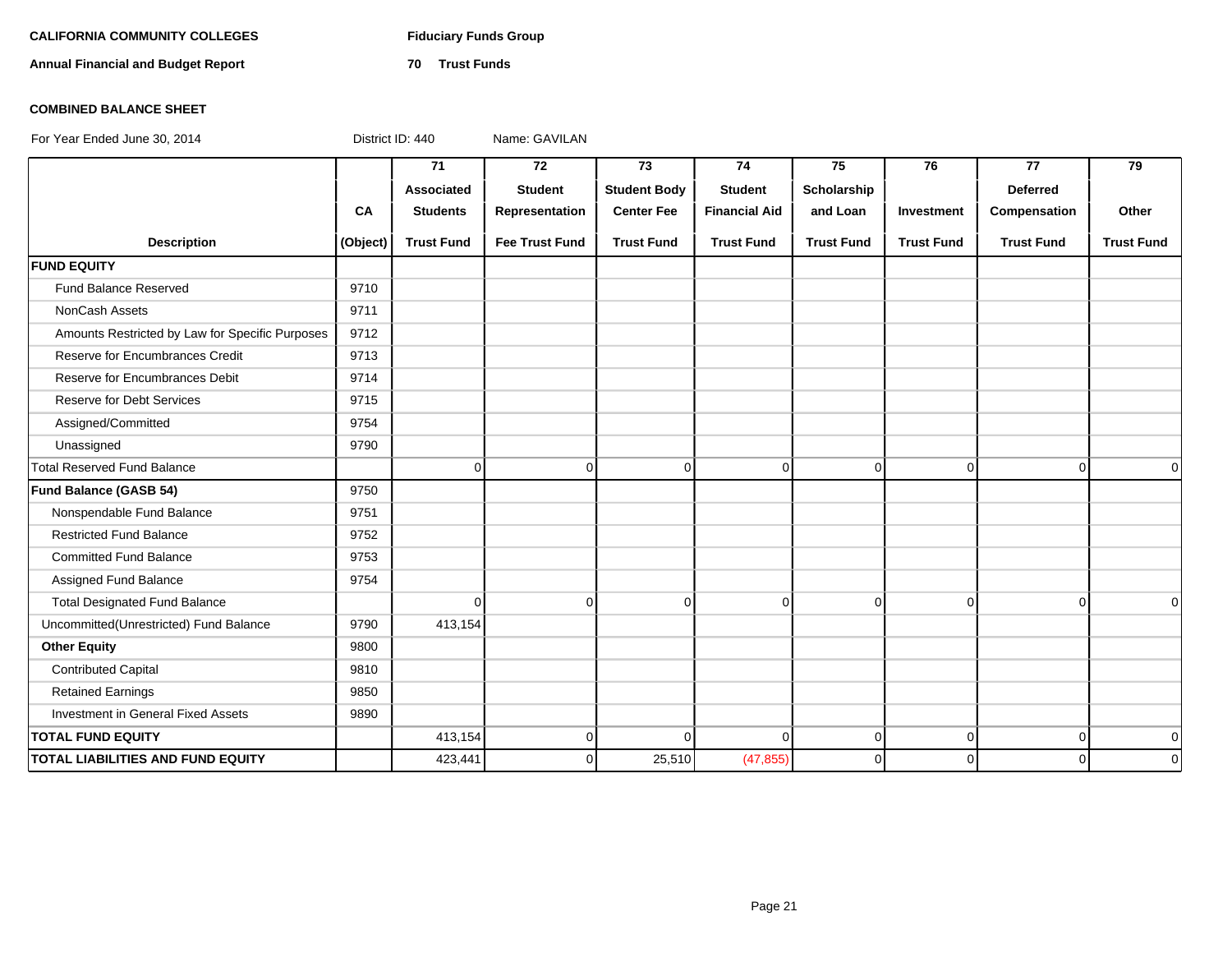#### **Annual Financial and Budget Report**

#### **SUPPLEMENTAL DATA**

For Actual Year: 2013-2014 District ID: 440 Name: GAVILAN

**Fund S11 Fund S12 Fund S10 Total Object Unrestricted Restricted General Fund Description Code Actual Actual Actual Federal Revenues** 8100 Forest Revenues and the set of the set of the set of the set of the set of the set of the set of the set of the set of the set of the set of the set of the set of the set of the set of the set of the set of the set of the Higher Education Act 110,331 110,331 110,331 110,331 110,331 110,331 110,331 110,331 Workforce Investment Act 8130 0 Temporary Assistance for Needy Families (TANF) 8140 0 Student Financial Aid 86.285 86.285 86.285 86.285 86.285 86.285 86.285 86.285 86.285 86.285 86.285 86.285 86.2 Veterans Education and a set of the set of the set of the set of the set of the set of the set of the set of the set of the set of the set of the set of the set of the set of the set of the set of the set of the set of the Vocational and Technical Education Act (VATEA) 153,550 153,550 153,550 153,550 153,550 Other Federal Revenues 2,859,749 2,859,749 2,859,749 **Total Federal Revnues** 8100 3,209,915 3,209,915 3,209,915 **State Revenues** 8600 General Apportionments and the set of the set of the set of the set of the set of the set of the set of the set of the set of the set of the set of the set of the set of the set of the set of the set of the set of the set Apprenticeship Apportionment and the control of the set of the set of the set of the set of the set of the set o State General Apportionment 1991 1991 1991 1991 1991 1992 1994 1995,913 1994 1995,913 1996,695,913 Other General Apportionment 295,021 8613 295,021 295,021 295,021 General Categorical Programs 8620 Child Development 8621 0 Extended Opportunity Programs and Services(EOPS) 8622 440,453 440,453 Disabled Students Programs and Services(DSPS) 8623 513,832 513,832 513,832 Temporary Assistance for Needy Families (TANF)  $8624$  8624 50,554 50,554 50,554 California Work Opportunity and Responsibility to Kids (CalWORKs) 8625 313,677 313,677 313,677 Telecommunications and Technology Infrasturcture Program (TTIP) 8626 0 Other General Categorical Programs 1,744,509 1,744,509 1,744,509 1,744,509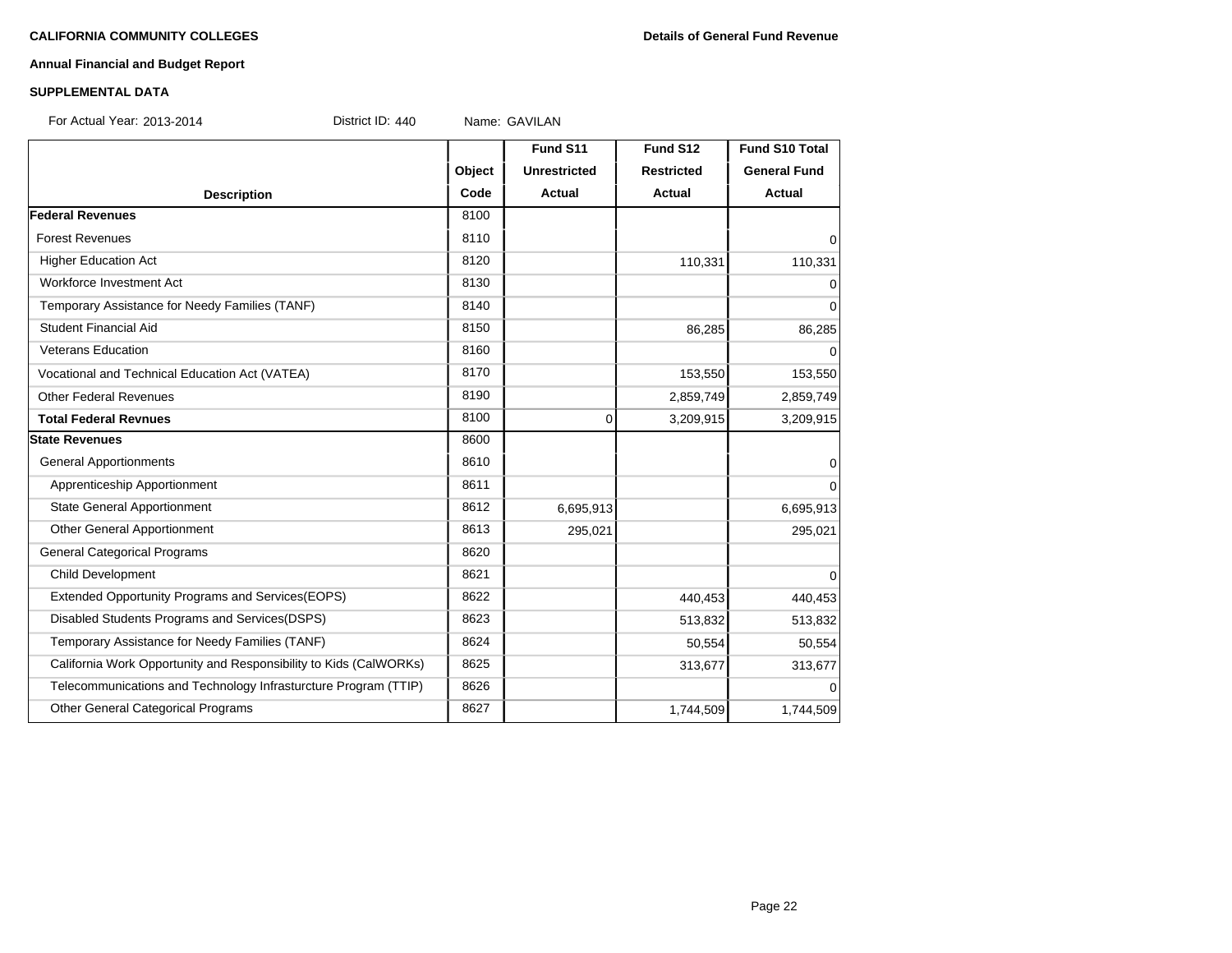#### **CALIFORNIA COMMUNITY COLLEGES Details of General Fund Revenue**

# **Annual Financial and Budget Report**

### **SUPPLEMENTAL DATA**

For Actual Year: 2013-2014 **District ID: 440** Name: GAVILAN

|                                          |        | Fund S11            | Fund S12          | <b>Fund S10 Total</b> |
|------------------------------------------|--------|---------------------|-------------------|-----------------------|
|                                          | Object | <b>Unrestricted</b> | <b>Restricted</b> | <b>General Fund</b>   |
| <b>Description</b>                       | Code   | Actual              | Actual            | Actual                |
| <b>EPA Proceeds</b>                      | 8630   | 4,079,472           |                   | 4,079,472             |
| Reimburseable Categorical Programs       | 8650   |                     |                   |                       |
| Instructional Inprovement Grant          | 8651   |                     | 109,713           | 109,713               |
| Other Reimburseable Categorical Programs | 8652   |                     |                   | $\overline{0}$        |
| <b>State Tax Subventions</b>             | 8670   |                     |                   |                       |
| Homeowners' Property Tax Refief          | 8671   | 103,517             |                   | 103,517               |
| <b>Timber Yield Tax</b>                  | 8672   | 13                  |                   | 13                    |
| <b>Other State Tax Subventions</b>       | 8673   |                     |                   | $\overline{0}$        |
| <b>State Non-Tax Revenues</b>            | 8680   |                     |                   |                       |
| <b>State Lottery Proceeds</b>            | 8681   | 609,463             | 155,537           | 765,000               |
| <b>State Mandated Costs</b>              | 8685   |                     |                   | $\overline{0}$        |
| <b>Other State Non-Tax Revnues</b>       | 8686   |                     |                   | $\overline{0}$        |
| <b>Other State Revenues</b>              | 8690   |                     |                   | $\Omega$              |
| <b>Total State Revenues</b>              | 8600   | 11,783,399          | 3,328,275         | 15,111,674            |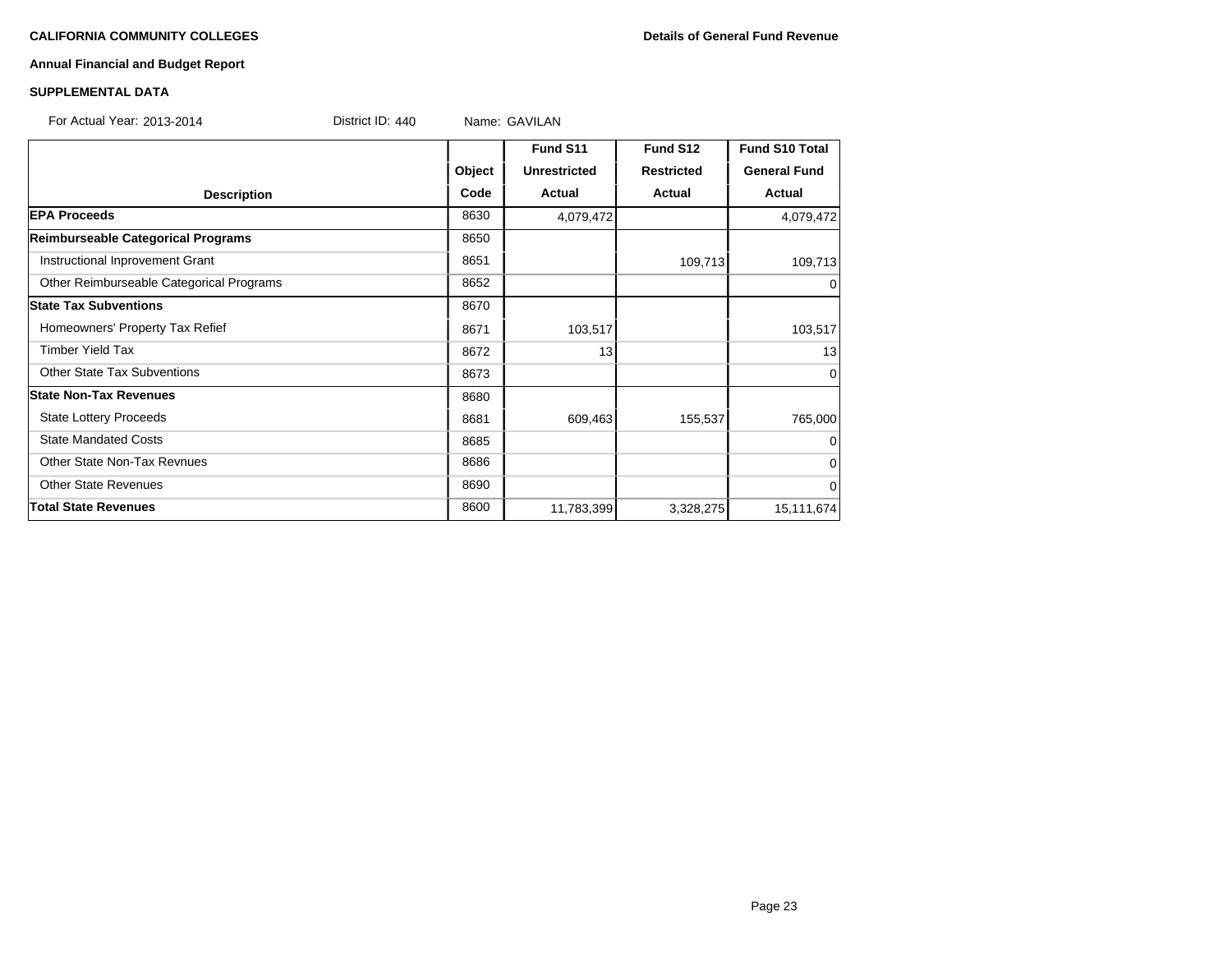#### **CALIFORNIA COMMUNITY COLLEGES Details of General Fund Revenue**

# **Annual Financial and Budget Report**

#### **SUPPLEMENTAL DATA**

For Actual Year: 2013-2014 **District ID: 440** Name: GAVILAN

|                                                     |        | Fund S11            | Fund S12          | Fund S10 Total      |
|-----------------------------------------------------|--------|---------------------|-------------------|---------------------|
|                                                     | Object | <b>Unrestricted</b> | <b>Restricted</b> | <b>General Fund</b> |
| <b>Description</b>                                  | Code   | Actual              | <b>Actual</b>     | <b>Actual</b>       |
| <b>Local Revenues</b>                               | 8800   |                     |                   |                     |
| <b>Property Taxes</b>                               | 8810   |                     |                   |                     |
| Tax Allocation, Secured Roll                        | 8811   | 12,540,219          |                   | 12,540,219          |
| Tax Allocation, Supplemental Roll                   | 8812   | 254,144             |                   | 254,144             |
| Tax Allocation, Unsecured Roll                      | 8813   | 940,984             |                   | 940,984             |
| <b>Prior Years Taxes</b>                            | 8816   | 7,237               |                   | 7,237               |
| Education Revenues Augmentation Fund (ERAF)         | 8817   | (230, 858)          |                   | (230, 858)          |
| Redevelopment Agency Funds - Pass Through           | 8818   |                     |                   |                     |
| Redevelopment Agency Funds - Residual               | 8819   | 138,055             |                   | 138,055             |
| Redevelopment Agency Funds - Asset Liquidation      | 8819.1 | 750,842             |                   | 750,842             |
| Contributions, Gifts, Grants, and Endowments        | 8820   |                     |                   | 0                   |
| <b>Contract Services</b>                            | 8830   |                     |                   |                     |
| <b>Contract Instructional Services</b>              | 8831   |                     | 332,862           | 332,862             |
| <b>Other Contranct Services</b>                     | 8832   |                     | 173,255           | 173,255             |
| Sales and Commissions                               | 8840   | 33,603              |                   | 33,603              |
| <b>Rentals and Leases</b>                           | 8850   | 221,822             | 21,697            | 243,519             |
| Interest and Investment Income                      | 8860   | 42,470              |                   | 42,470              |
| <b>Student Fees and Charges</b>                     | 8870   |                     |                   |                     |
| <b>Community Services Classes</b>                   | 8872   |                     | 190,116           | 190,116             |
| Dormitory                                           | 8873   |                     |                   |                     |
| Enrollment                                          | 8874   | 1,721,051           |                   | 1,721,051           |
| Contra Revenue Account                              | 8874.1 |                     |                   | 0                   |
| Field Trips and Use of Nondistrict Facilities       | 8875   |                     |                   | $\Omega$            |
| <b>Health Services</b>                              | 8876   |                     | 85,846            | 85,846              |
| Instructional Materials Fees and Sales of Materials | 8877   | 58,339              | 95,589            | 153,928             |
| Insurance                                           | 8878   |                     |                   |                     |
| <b>Student Records</b>                              | 8879   |                     |                   |                     |
| <b>Nonresident Tuition</b>                          | 8880   | 184,256             |                   | 184,256             |
| Parking Services and Public Transportation          | 8881   |                     | 42,478            | 42,478              |
| Other Student Fees and Charges                      | 8885   | 53,311              |                   | 53,311              |
| <b>Other Local Revenues</b>                         | 8890   | 257,140             | 155,188           | 412,328             |
| <b>Total Local Revenues</b>                         | 8800   | 16,972,615          | 1,097,031         | 18,069,646          |
| <b>Total Revenues</b>                               |        | 28,756,014          | 7,635,221         | 36,391,235          |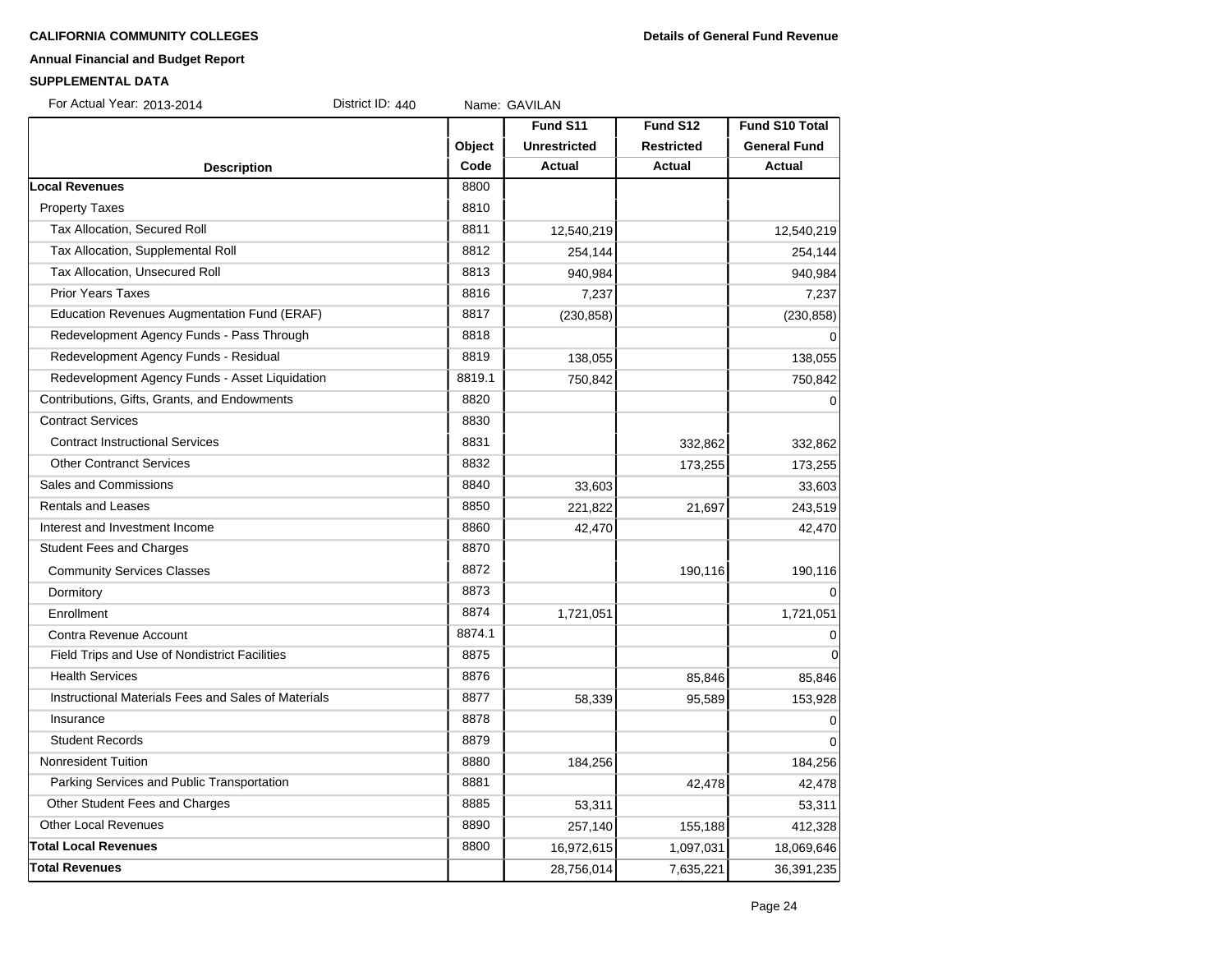# **Annual Financial and Budget Report**

### **SUPPLEMENTAL DATA**

For Actual Year: 2013-2014 **District ID: 440** Name: GAVILAN

|                                                   |        | Fund S11            | Fund S12          | <b>Fund S10 Total</b> |
|---------------------------------------------------|--------|---------------------|-------------------|-----------------------|
|                                                   | Object | <b>Unrestricted</b> | <b>Restricted</b> | <b>General Fund</b>   |
| <b>Description</b>                                | Code   | <b>Actual</b>       | Actual            | Actual                |
| <b>Other Financing Sources</b>                    | 8900   |                     |                   |                       |
| Proceeds of General Fixed Assets                  | 8910   |                     |                   | $\overline{0}$        |
| Proceeds of Long-Term Debt                        | 8940   |                     |                   | $\Omega$              |
| Incoming Transfers -- (8981/8982/8983)            | 898#   |                     | 1,474,025         | 1,474,025             |
| <b>Total Other Financing Sources</b>              | 8900   |                     | 1,474,025         | 1,474,025             |
| <b>Total Revenues and Other Financing Sources</b> |        | 28,756,014          | 9,109,246         | 37,865,260            |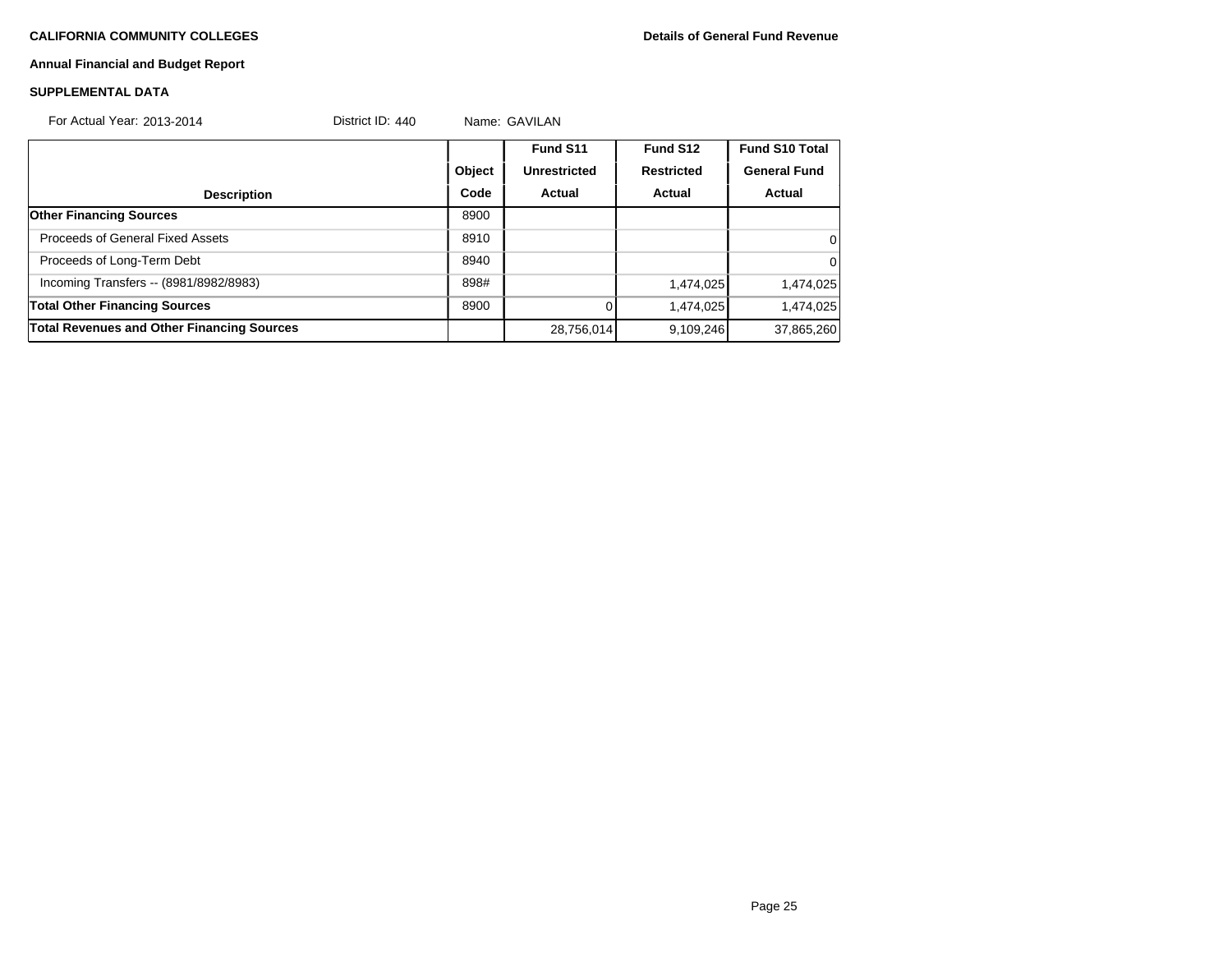**Expend by Instructional Activity**

(Total Unrestricted and Restricted)

# **Annual Financial and Budget Report**

# **S10 General Fund - Combined**

# **SUPPLEMENTAL DATA**

For Actual Year: 2013-2014 Budget Year: 2014-2015 **District ID: 440** Name: GAVILAN

|                                                                                                                   |                 |               | <b>Salaries and Benefits</b> | Operating       | Capital | Other     | <b>Total</b>   |
|-------------------------------------------------------------------------------------------------------------------|-----------------|---------------|------------------------------|-----------------|---------|-----------|----------------|
|                                                                                                                   | <b>Activity</b> |               | <b>Non</b>                   | <b>Expenses</b> | Outlay  | Outgo     |                |
| <b>Activity Classification</b>                                                                                    | Code            | Instructional | <b>Instructional</b>         | $(4000 - 5000)$ | (6000)  | (7000)    |                |
| Agriculture and Natual Resources                                                                                  | 0100            |               |                              |                 |         |           | $\mathbf 0$    |
| Architecture and Environmental Design                                                                             | 0200            |               |                              |                 |         |           | 0              |
| Environmental Sciences and Technologies                                                                           | 0300            | 37,826        |                              | 3,837           |         |           | 41,663         |
| <b>Biological Sciences</b>                                                                                        | 0400            | 353,482       |                              | 30,892          | 1,509   |           | 385,883        |
| Business and Management                                                                                           | 0500            | 204,740       | 46,720                       | 33,010          | 15,147  |           | 299,617        |
| Communications                                                                                                    | 0600            | 177,107       |                              | 4,192           | 9,728   |           | 191,027        |
| Computer and Information Science                                                                                  | 0700            | 607,643       |                              | 10,188          | 26,455  |           | 644,286        |
| Education                                                                                                         | 0800            | 903,031       | 304,598                      | 224,846         | 5,093   |           | 1,437,568      |
| Engineering and Related Industrial Technology                                                                     | 0900            | 363,944       | 82,364                       | 195,130         | 33,167  |           | 674,605        |
| Fine and Applied Arts                                                                                             | 1000            | 880,616       | 94,816                       | 33,619          | 10,705  |           | 1,019,756      |
| Foreign language                                                                                                  | 1100            | 418,691       |                              | 7,779           |         |           | 426,470        |
| Health                                                                                                            | 1200            | 897,272       |                              | 65,450          | 89,062  |           | 1,051,784      |
| Consumer Education And Home Economics                                                                             | 1300            | 234,586       |                              | 11,558          | 1,793   |           | 247,937        |
| Law                                                                                                               | 1400            |               |                              |                 |         |           | $\Omega$       |
| Humanities(Letters)                                                                                               | 1500            | 1,268,935     |                              | 10,117          |         |           | 1,279,052      |
| Library Science                                                                                                   | 1600            |               |                              |                 |         |           | $\overline{0}$ |
| Mathematics                                                                                                       | 1700            | 948,815       | 53,755                       | 17,310          |         |           | 1,019,880      |
| <b>Military Studies</b>                                                                                           | 1800            |               |                              |                 |         |           | $\Omega$       |
| <b>Physical Sciences</b>                                                                                          | 1900            | 534,280       |                              | 4,256           |         |           | 538,536        |
| Psychology                                                                                                        | 2000            | 159,357       |                              | 221             |         |           | 159,578        |
| Public Affairs and Services                                                                                       | 2100            | 231,756       |                              | 1,386,977       |         |           | 1,618,733      |
| Social Sciences                                                                                                   | 2200            | 851,414       |                              | 1,042           |         |           | 852,456        |
| Commercial Services                                                                                               | 3000            | 358,604       | 28,007                       | 74,422          | 4,280   |           | 465,313        |
| Interdisciplinary Studies                                                                                         | 4900            | 1,488,272     |                              | 17,463          | 509     |           | 1,506,244      |
| Instruc Staff-Retirees' Bnfts & Retire Incents                                                                    | 5900            |               |                              |                 |         |           | $\Omega$       |
| <b>Sub-Total Instructional Activites</b>                                                                          |                 | 10,920,371    | 610,260                      | 2,132,309       | 197,448 |           | 13,860,388     |
| Total Expenditures for GF Activities*                                                                             |                 | 11,204,920    | 16,809,226                   | 7,074,042       | 743,958 | 2,275,000 | 38,107,146     |
| *Total Expenditures for GF Activities above is the grand total of Instructional and Non-Instructional activities. |                 |               |                              |                 |         |           |                |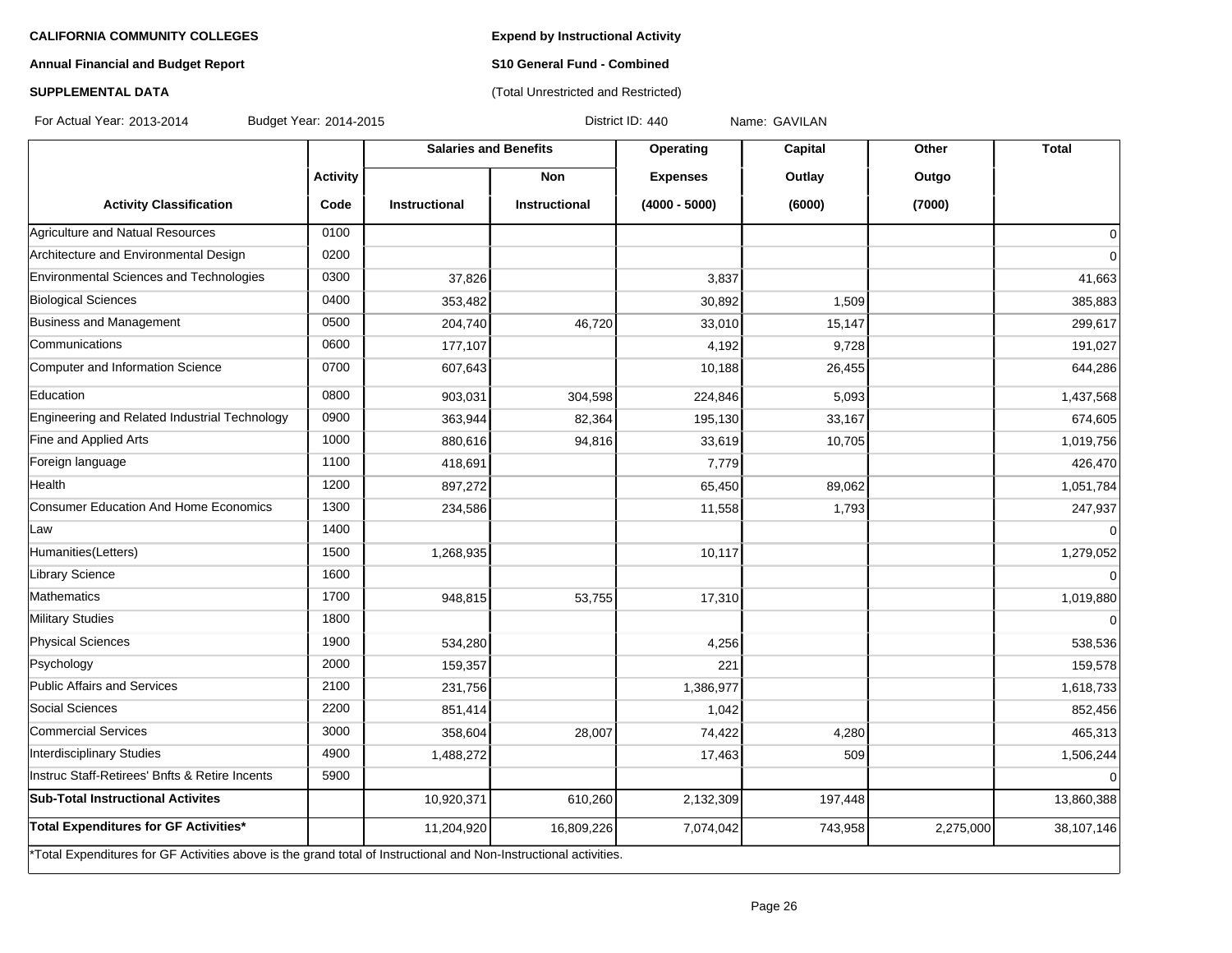# **Annual Financial and Budget Report S10 General Fund - Combined**

# **SUPPLEMENTAL DATA CONSERVATION CONSERVATION** (Total Unrestricted and Restricted)

For Actual Year: 2013-2014 Budget Year: 2014-2015 Contract Manusculing District ID: 440 Name: GAVILAN

|                                                    |                 | <b>Salaries and Benefits</b> |                      | Operating       | Capital | Other          | Total     |
|----------------------------------------------------|-----------------|------------------------------|----------------------|-----------------|---------|----------------|-----------|
|                                                    | <b>Activity</b> |                              | Non                  | <b>Expenses</b> | Outlay  | Outgo          |           |
| <b>Activity Classification</b>                     | Code            | <b>Instructional</b>         | <b>Instructional</b> | $(4000 - 5000)$ | (6000)  | (7000)         |           |
| Instructional Administration and Governance        | 6000            |                              |                      |                 |         |                |           |
| Academic Administration                            | 6010            |                              | 1,610,116            | 555,821         | 4,644   |                | 2,170,581 |
| Course and Curriculum Development                  | 6020            |                              | 486,541              | 4,058           |         |                | 490,599   |
| Academic / Faculty Senate                          | 6030            |                              | 113,755              | 4,549           |         |                | 118,304   |
| Other Instructional Administration & Governance    | 6090            |                              |                      |                 |         |                | 0         |
| <b>Total Instructional Admin. &amp; Governance</b> |                 | $\Omega$                     | 2,210,412            | 564,428         | 4,644   | $\Omega$       | 2,779,484 |
| <b>Instructional Support Services</b>              | 6100            |                              |                      |                 |         |                |           |
| Learning Center                                    | 6110            | 179,548                      | 104,167              | 4,468           | 1,038   |                | 289,221   |
| Library                                            | 6120            |                              | 665,444              | 18,420          | 24,734  |                | 708,598   |
| Media                                              | 6130            |                              |                      |                 |         |                | 0         |
| Museums and Gallaries                              | 6140            |                              |                      |                 |         |                | 0         |
| Academic Information Systems and Technology        | 6150            |                              |                      |                 |         |                | 0         |
| Other Instructional Support Services               | 6190            |                              | 510,482              | 31,864          | 117,044 |                | 659,390   |
| <b>Total Instructional Support Services</b>        |                 | 179,548                      | 1,280,093            | 54,752          | 142,816 | $\Omega$       | 1,657,209 |
| Admissions and Records                             | 6200            |                              | 625,013              | 21,025          |         |                | 646,038   |
| Student Counseling and Guidance                    | 6300            |                              |                      |                 |         |                |           |
| Counseling and Guidance                            | 6310            |                              | 720,155              | 5,127           | 1,265   |                | 726,547   |
| Matriculation and Student Assessment               | 6320            |                              | 474,309              | 22,148          | 643     |                | 497,100   |
| Transfer Programs                                  | 6330            |                              | 6,884                | 4,925           |         |                | 11,809    |
| Career Guidance                                    | 6340            |                              |                      |                 |         |                | $\Omega$  |
| Other Student Counseling and Guidance              | 6390            |                              | 18,000               | 14,214          |         |                | 32,214    |
| <b>Total Student Couseling and Guidance</b>        |                 | $\Omega$                     | 1,219,348            | 46,414          | 1,908   | $\overline{0}$ | 1,267,670 |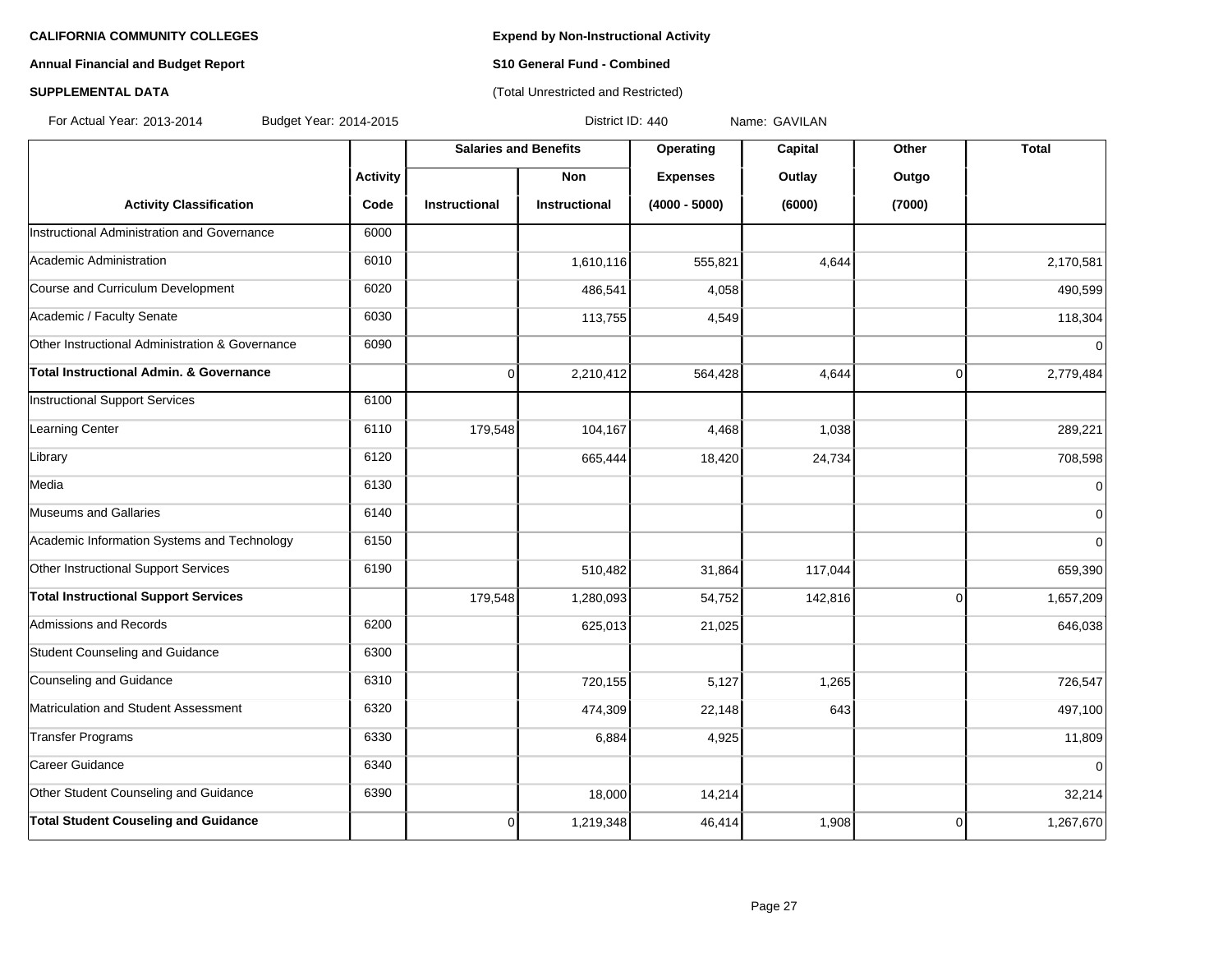## **Annual Financial and Budget Report S10 General Fund - Combined**

# **SUPPLEMENTAL DATA CONSERVATION CONSERVATION** (Total Unrestricted and Restricted)

For Actual Year: 2013-2014 Budget Year: 2014-2015 **District ID: 440** Name: GAVILAN

|                                                   |                 | <b>Salaries and Benefits</b> |                      | Operating<br>Capital |         | Other          | <b>Total</b> |
|---------------------------------------------------|-----------------|------------------------------|----------------------|----------------------|---------|----------------|--------------|
|                                                   | <b>Activity</b> |                              | <b>Non</b>           | <b>Expenses</b>      | Outlay  | Outgo          |              |
| <b>Activity Classification</b>                    | Code            | Instructional                | <b>Instructional</b> | $(4000 - 5000)$      | (6000)  | (7000)         |              |
| Other Student Services                            | 6400            |                              |                      |                      |         |                |              |
| Cal Work Opportunity and Responsibility to Kids * | 6410            | 105,001                      | 139,126              | 67,054               | 5,102   | 99             | 316,382      |
| Disabled Student Programs and Services (DSPS)     | 6420            |                              | 1,569,385            | 105,080              | 84,184  |                | 1,758,649    |
| Extended Opportunity Programs and Services (EOPS) | 6430            |                              | 498,726              | 30,295               | 440     | 76,191         | 605,652      |
| <b>Health Services</b>                            | 6440            |                              | 113,772              | 42,471               | 647     |                | 156,890      |
| Student Personnel Administration                  | 6450            |                              | 71,884               | 144                  |         |                | 72,028       |
| Financial Aid Administration                      | 6460            |                              | 598,178              | 15,402               | 2,060   |                | 615,640      |
| <b>Job Placement Services</b>                     | 6470            |                              | 84,257               | 4,109                |         |                | 88,366       |
| Veterans Services                                 | 6480            |                              |                      |                      |         |                | $\mathbf 0$  |
| Miscellaneous Student Services                    | 6490            |                              | 517,721              | 61,019               | 21,146  | 71,290         | 671,176      |
| <b>Total Other Student Services</b>               |                 | 105,001                      | 3,593,049            | 325,574              | 113,579 | 147,580        | 4,284,783    |
| Operation and maintenance of Plant                | 6500            |                              |                      |                      |         |                |              |
| <b>Building Maintenance and Repairs</b>           | 6510            |                              | 333,017              | 217,077              | 3,950   |                | 554,044      |
| <b>Custodial Services</b>                         | 6530            |                              | 450,023              | 79,088               |         |                | 529,111      |
| Grounds Maintenance and Repairs                   | 6550            |                              | 303,813              | 194,321              | 22,575  |                | 520,709      |
| <b>Utilities</b>                                  | 6570            |                              |                      | 857,235              |         |                | 857,235      |
| Other Operations and Maintenance of Plant         | 6590            |                              |                      |                      |         |                | $\Omega$     |
| <b>Total Operation and Maintenance of Plant</b>   | 6500            | $\mathbf 0$                  | 1,086,853            | 1,347,721            | 26,525  | $\overline{0}$ | 2,461,099    |
| <b>Planning, Policymaking and Coordinations</b>   | 6600            |                              | 666,064              | 152,644              | 2,235   |                | 820,943      |

California Work Opportunity and Responsibility to Kids (CalWORKs).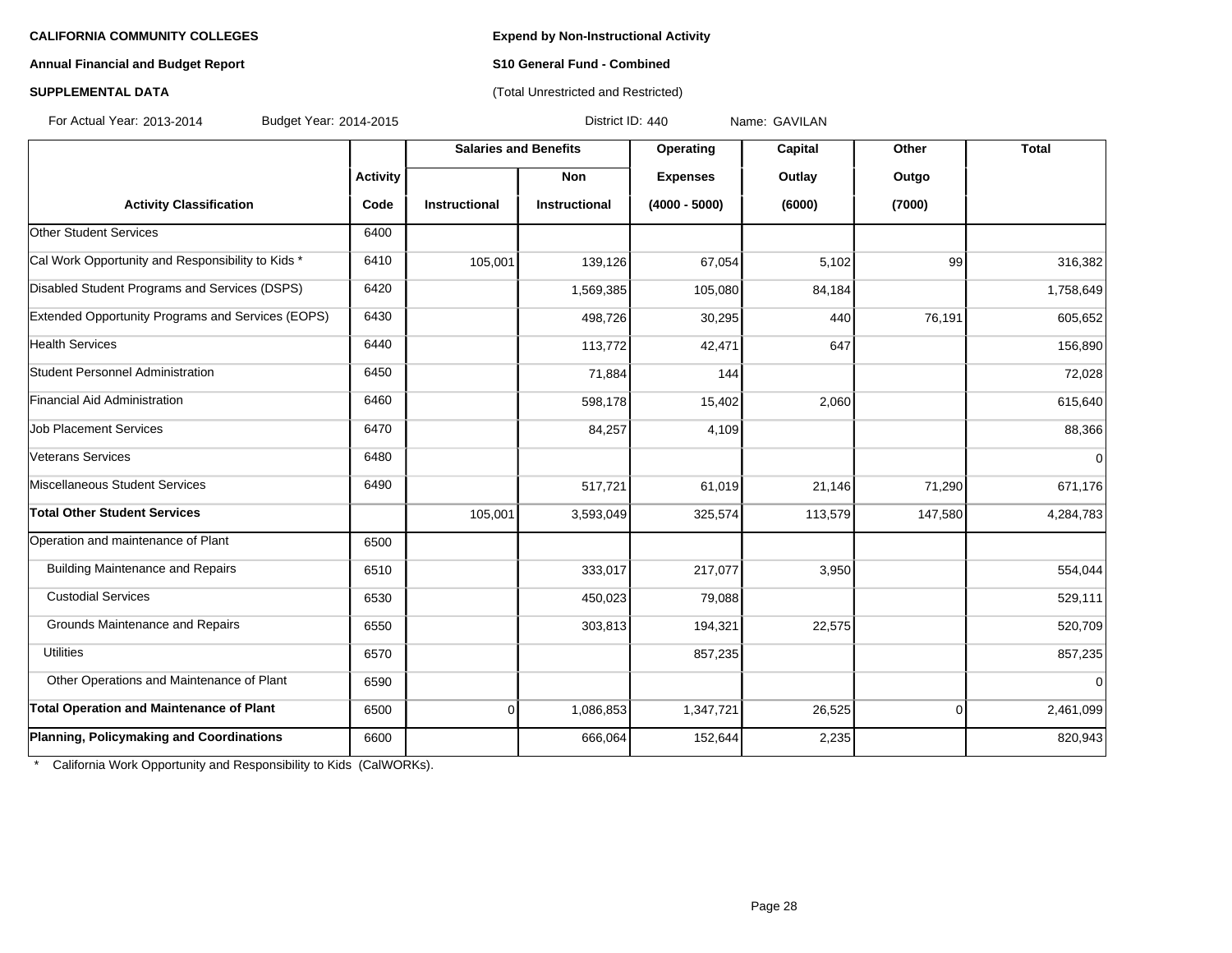## **Annual Financial and Budget Report S10 General Fund - Combined**

# **SUPPLEMENTAL DATA CONSERVATION CONSERVATION** (Total Unrestricted and Restricted)

For Actual Year: 2013-2014 Budget Year: 2014-2015 **District ID: 440** Name: GAVILAN

|                                                     |                 | <b>Salaries and Benefits</b> |                      | <b>Operating</b> | Capital | Other          | <b>Total</b> |
|-----------------------------------------------------|-----------------|------------------------------|----------------------|------------------|---------|----------------|--------------|
|                                                     | <b>Activity</b> |                              | <b>Non</b>           | <b>Expenses</b>  | Outlay  | Outgo          |              |
| <b>Activity Classification</b>                      | Code            | <b>Instructional</b>         | <b>Instructional</b> | $(4000 - 5000)$  | (6000)  | (7000)         |              |
| <b>General Institutional Support Services</b>       | 6700            |                              |                      |                  |         |                |              |
| <b>Community Relations</b>                          | 6710            |                              | 289,738              | 102,239          | 7,661   |                | 399,638      |
| <b>Fiscal Operations</b>                            | 6720            |                              | 1,175,509            | 475,335          | 453     |                | 1,651,297    |
| Human Resourses Management                          | 6730            |                              | 334,598              | 32,314           |         |                | 366,912      |
| Noninstruct Staff Retirees' Benefits & Retirement * | 6740            |                              | 523,017              |                  |         |                | 523,017      |
| Staff Development                                   | 6750            |                              |                      | 23,816           |         |                | 23,816       |
| <b>Staff Diversity</b>                              | 6760            |                              |                      | 4,577            |         |                | 4,577        |
| <b>Logistical Services</b>                          | 6770            |                              | 434,863              | 116,113          | 224     |                | 551,200      |
| Management Information Systems                      | 6780            |                              | 858,386              | 511,927          | 40,221  |                | 1,410,534    |
| Other General Institutional Support Services        | 6790            |                              | 44,517               | 20,065           | 672     |                | 65,254       |
| <b>Total General Institutional Support Services</b> | 6700            | $\overline{0}$               | 3,660,628            | 1,286,386        | 49,231  | $\overline{0}$ | 4,996,245    |
| Community Services & Economic Development           | 6800            |                              |                      |                  |         |                |              |
| <b>Community Recreation</b>                         | 6810            |                              | 27,167               | 6,171            |         |                | 33,338       |
| <b>Community Service Classes</b>                    | 6820            |                              | 94,687               | 136,242          |         |                | 230,929      |
| <b>Community Use of Facilities</b>                  | 6830            |                              | 102,557              | 1,878            |         |                | 104,435      |
| Economic Development                                | 6840            |                              | 614,418              | 401,647          | 30,181  |                | 1,046,246    |
| Other Community Services & Economic Development     | 6890            |                              |                      |                  |         |                | $\Omega$     |
| <b>Total Community Services</b>                     | 6800            | $\overline{0}$               | 838,829              | 545,938          | 30,181  | $\overline{0}$ | 1,414,948    |

\* Noninstructional Staff Retirees' Benefits & Retirement Incentives.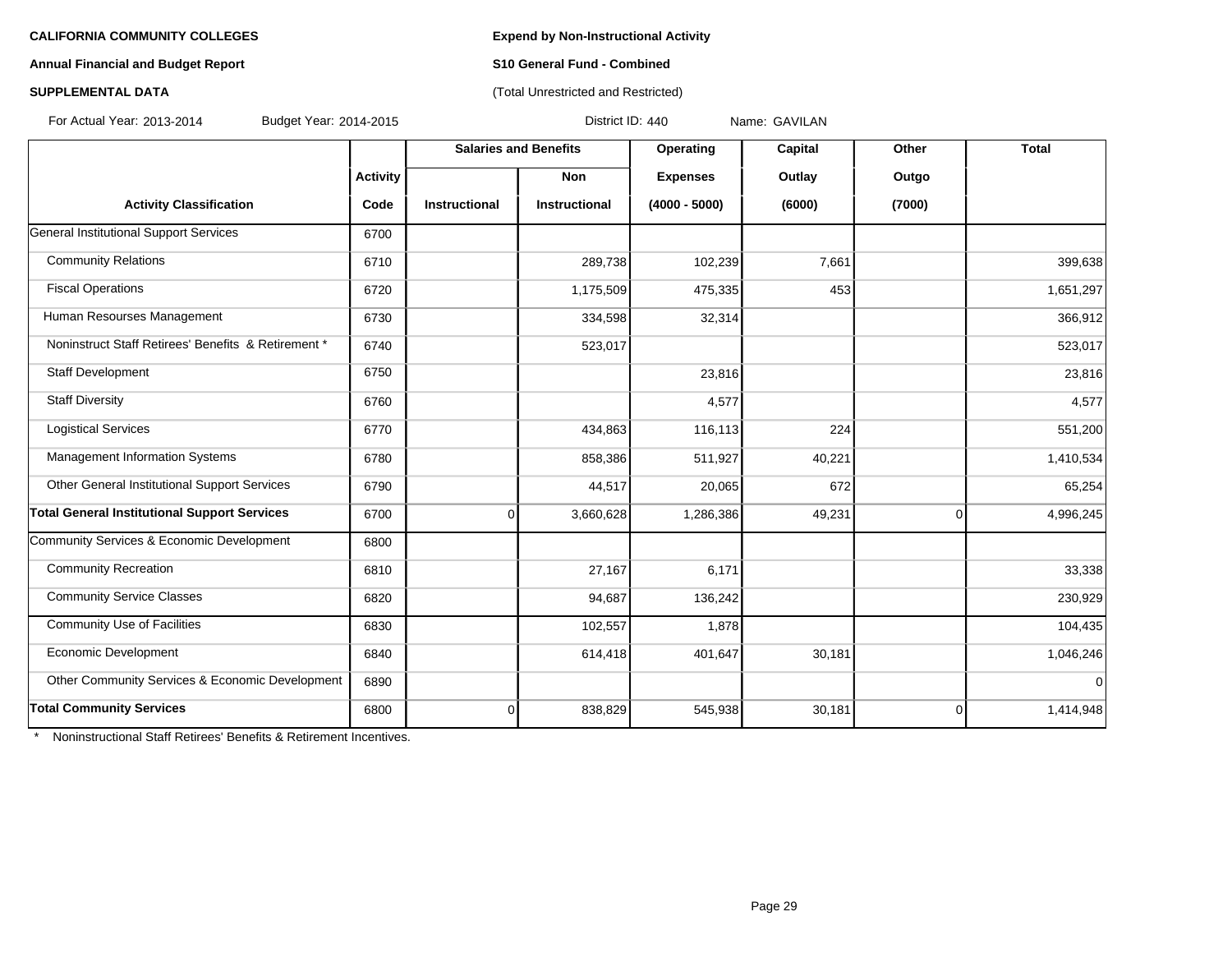**Annual Financial and Budget Report S10 General Fund - Combined**

### **SUPPLEMENTAL DATA CONSERVATION CONSERVATION** (Total Unrestricted and Restricted)

For Actual Year: 2013-2014 Budget Year: 2014-2015 Contract Manusculing District ID: 440 Name: GAVILAN

|                                             |                 | <b>Salaries and Benefits</b> |                      | Operating       | Capital  | Other  | <b>Total</b>   |
|---------------------------------------------|-----------------|------------------------------|----------------------|-----------------|----------|--------|----------------|
|                                             | <b>Activity</b> |                              | Non                  | <b>Expenses</b> | Outlay   | Outgo  |                |
| <b>Activity Classification</b>              | Code            | <b>Instructional</b>         | <b>Instructional</b> | $(4000 - 5000)$ | (6000)   | (7000) |                |
| <b>Ancillary Services</b>                   | 6900            |                              |                      |                 |          |        |                |
| Bookstore                                   | 6910            |                              |                      |                 |          |        | $\overline{0}$ |
| <b>Child Development Centers</b>            | 6920            |                              |                      |                 |          |        | $\overline{0}$ |
| Farm Operations                             | 6930            |                              |                      |                 |          |        | $\overline{0}$ |
| <b>Food Services</b>                        | 6940            |                              |                      |                 |          |        | $\overline{0}$ |
| Parking                                     | 6950            |                              | 144,524              | 35,018          |          |        | 179,542        |
| <b>Student and Co-Curricular Activities</b> | 6960            |                              |                      |                 |          |        | $\overline{0}$ |
| <b>Student Housing</b>                      | 6970            |                              |                      |                 |          |        | $\overline{0}$ |
| <b>Other Ancillary Services</b>             | 6990            |                              |                      | 120,597         |          |        | 120,597        |
| <b>Total Ancillary Services</b>             | 6900            | 0                            | 144,524              | 155,615         | $\Omega$ | 0      | 300,139        |
| <b>Auxiliary Operations</b>                 | 7000            |                              |                      |                 |          |        |                |
| <b>Contract Education</b>                   | 7010            |                              | 74,731               | 7,270           |          |        | 82,001         |
| <b>Other Auxiliary Operations</b>           | 7090            |                              | 799,422              | 433,966         | 175,391  |        | 1,408,779      |
| <b>Total Auxiliary Operations</b>           | 7000            | 0                            | 874,153              | 441,236         | 175,391  | 0      | 1,490,780      |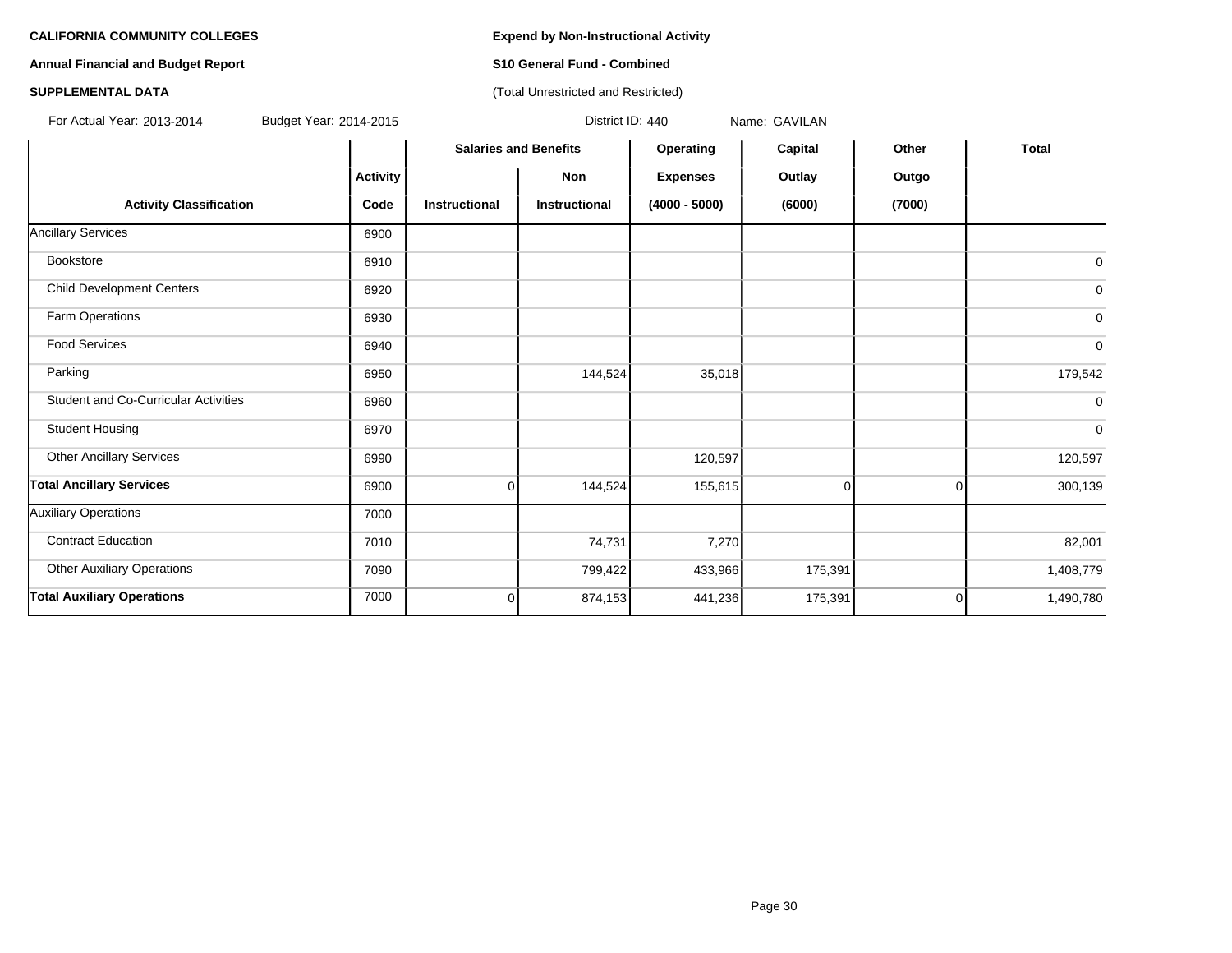**Annual Financial and Budget Report S10 General Fund - Combined**

### **SUPPLEMENTAL DATA CONSERVATION CONSERVATION** (Total Unrestricted and Restricted)

For Actual Year: 2013-2014 Budget Year: 2014-2015 Book Contract ID: 440 Name: GAVILAN

|                                               |                 |               | <b>Salaries and Benefits</b> | Operating       | Capital  | Other     | <b>Total</b> |
|-----------------------------------------------|-----------------|---------------|------------------------------|-----------------|----------|-----------|--------------|
|                                               | <b>Activity</b> |               | Non                          | <b>Expenses</b> | Outlay   | Outgo     |              |
| <b>Activity Classification</b>                | Code            | Instructional | Instructional                | $(4000 - 5000)$ | (6000)   | (7000)    |              |
| Physical Property and Related Acquisitions    | 7100            |               |                              |                 |          |           | 0            |
| Long-Term Debt and Other Financing            | 7200            |               |                              |                 |          |           |              |
| Long_Term Debt                                | 7210            |               |                              |                 |          |           | 0            |
| Tax revenue Anticipation Notes                | 7220            |               |                              |                 |          |           | 0            |
| Other Financing                               | 7290            |               |                              |                 |          |           | $\mathbf 0$  |
| Total Long-Term Debt and Other Financing      | 7200            | $\Omega$      | $\Omega$                     | $\Omega$        | $\Omega$ | 0         | $\mathbf 0$  |
| Transfers, Student Aid and Other Outgo        | 7300            |               |                              |                 |          |           |              |
| <b>Transfers</b>                              | 7310            |               |                              |                 |          |           | 0            |
| <b>Student Aid</b>                            | 7320            |               |                              |                 |          | 379,561   | 379,561      |
| Other Outgo                                   | 7390            |               |                              |                 |          | 1,747,859 | 1,747,859    |
| Total Transfers, Student Aid and Other Outgo  | 7300            | $\Omega$      | $\Omega$                     | $\Omega$        | $\Omega$ | 2,127,420 | 2,127,420    |
| <b>Sub-Total Non-Instructional Activites</b>  |                 | 284,549       | 16,198,966                   | 4,941,733       | 546,510  | 2,275,000 | 24,246,758   |
|                                               |                 |               |                              |                 |          |           |              |
| Total Expenditures General Fund: activities * |                 | 11,204,920    | 16,809,226                   | 7,074,042       | 743,958  | 2,275,000 | 38,107,146   |

\* Total Expenditures for the General Fund: Instructional Activities and Non-Instructional Activities.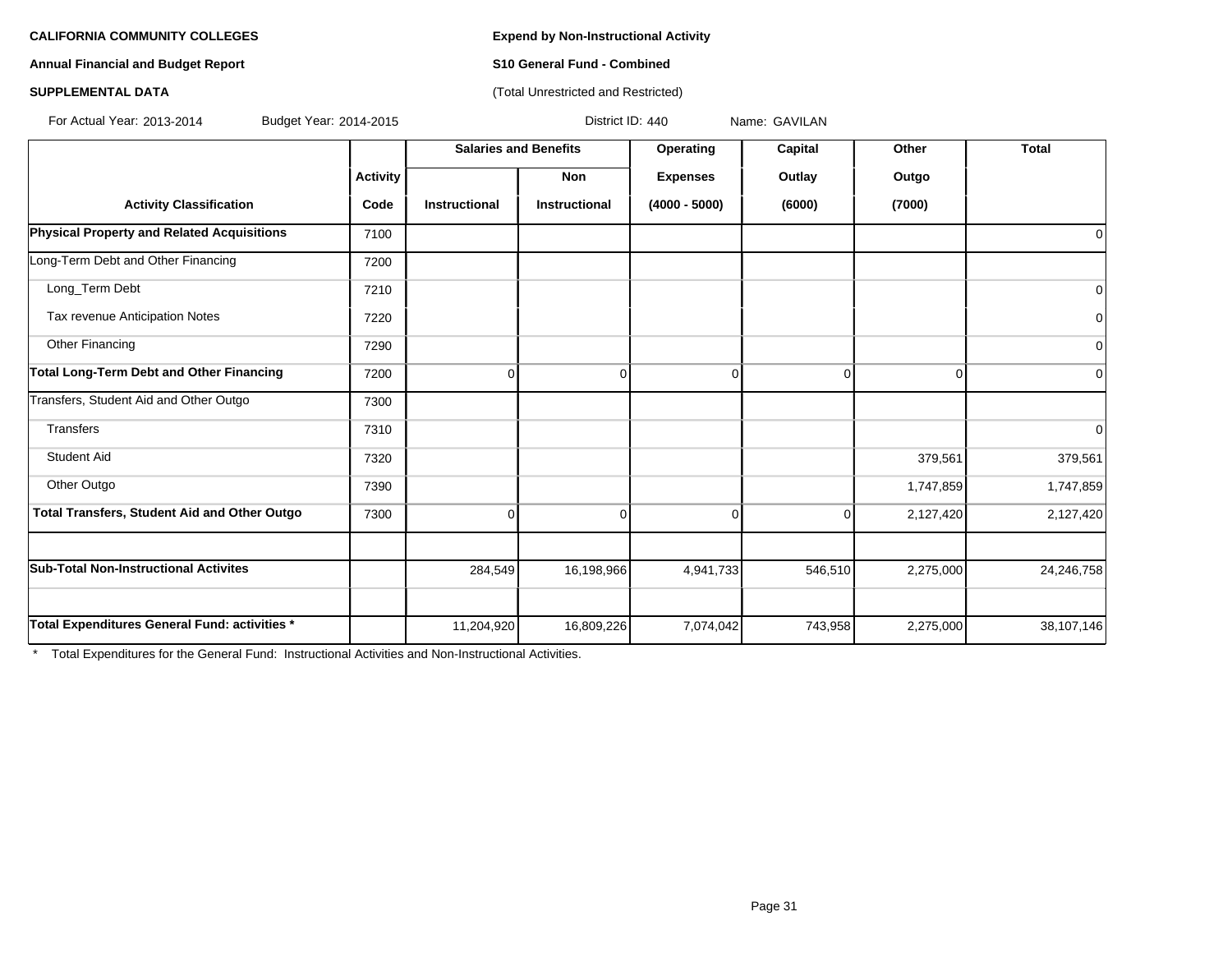# **Gann Appropriations Limit GANN Report**

DISTRICT NAME: GAVILAN

| Π.   |     | 2014-2015 Appropriations Limit:                                                                           |          |                |                |
|------|-----|-----------------------------------------------------------------------------------------------------------|----------|----------------|----------------|
|      | IA. | 2013-2014 Appropriations Limit:                                                                           |          |                | \$51,787,752   |
|      | IB. | 2014-2015 Price Factor:                                                                                   | 0.9977   |                |                |
|      | IC. | Population factor:                                                                                        |          |                |                |
|      |     | 1. 2012-2013 Second Period Actual FTES                                                                    | 5,123.54 |                |                |
|      |     | 2. 2013-2014 Second Period Actual FTES                                                                    | 5,360.39 |                |                |
|      |     | 3. 2013-2014 Population change factor (C2/C1)                                                             | 1.0462   |                |                |
|      | D.  | 2013-2014 Limit adjusted by inflation and population factors (A * B * C.3)                                |          |                | \$54,055,731   |
|      | lE. | Adjustments to increase limit:                                                                            |          |                |                |
|      |     | 1. Transfers in of financial responsibility                                                               |          | \$0            |                |
|      |     | 2. Temporary voter approved increases                                                                     |          | $\Omega$       |                |
|      |     | 3. Total adjustments - increase                                                                           |          |                | $\Omega$       |
|      |     | Sub-Total $(D + E.3)$                                                                                     |          |                | \$54,055,731   |
|      | IF. | Adjustments to decrease limit:                                                                            |          |                |                |
|      |     | 1. Transfers out of financial responsibility                                                              |          | \$0            |                |
|      |     | 2. Lapses of voter approved increases                                                                     |          | $\overline{0}$ |                |
|      |     | 3. Total adjustments - decrease                                                                           |          |                | $\Omega$       |
|      | IG. | 2014-2015 Appropriations Limit ( $D + E.3 - F.3$ )                                                        |          |                | \$54,055,731   |
|      |     |                                                                                                           |          |                |                |
| III. |     | 2014-2015 Appropriations Subject to Limit:                                                                |          |                |                |
|      | IA. | State Aid (General Apportionment, Apprenticeship Allowance, Basic Skills, and Partnership for Excellence) |          |                | 12,999,016     |
|      | B.  | State Subventions (Home Owners Property Tax Relief, Timber Yield tax, etc.)                               |          |                | 115,400        |
|      | C.  | Local Property taxes                                                                                      |          |                | 13,075,000     |
|      | ID. | <b>Estimated excess Debt Service taxes</b>                                                                |          |                | $\overline{0}$ |
|      | IE. | Estimated Parcel taxes, Square Foot taxes, etc.                                                           |          |                | $\overline{0}$ |
|      | F.  | Interest on proceeds of taxes                                                                             |          |                | 50,000         |
|      | lG. | Local appropriations from taxes for unreimbursed State, court, and federal mandates                       |          |                | $\Omega$       |
|      | IH. | 2014-2015 Appropriations Subject to Limit                                                                 |          |                | \$26,239,416   |
|      |     |                                                                                                           |          |                |                |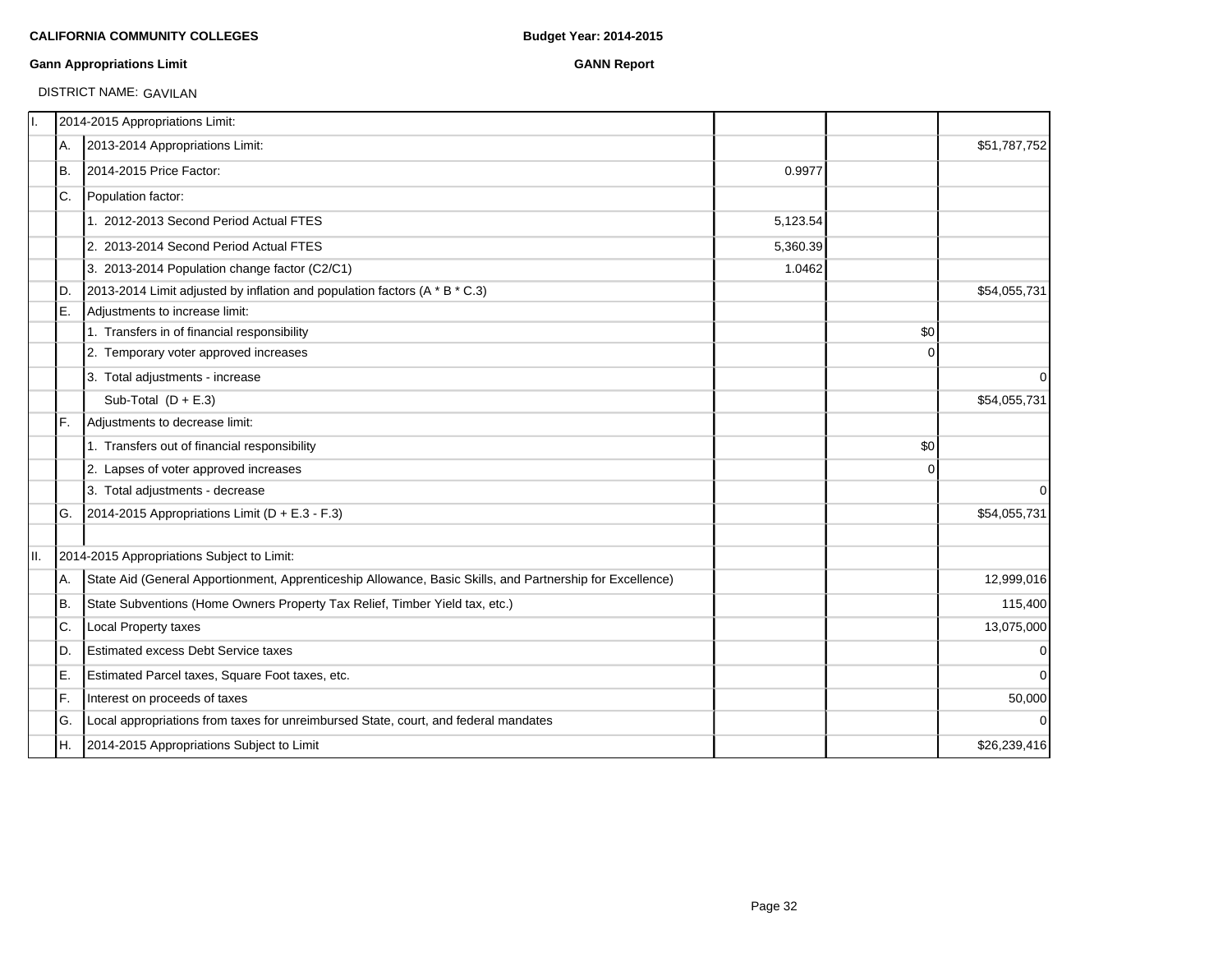**Governmental Funds Group**

Annual Financial and Budget Report

**10 General Fund**

#### **440** GAVILAN

| For Actual Year: 2013-2014                         | Budget Year: 2014-2015 |                             |               | <b>General Fund</b>       |               |                 |               |
|----------------------------------------------------|------------------------|-----------------------------|---------------|---------------------------|---------------|-----------------|---------------|
|                                                    | Object                 | <b>Fund: 11</b>             |               | <b>Fund: 12</b>           |               | <b>Fund: 10</b> |               |
|                                                    | Code                   | <b>UNRESTRICTED SUBFUND</b> |               | <b>RESTRICTED SUBFUND</b> |               | <b>TOTAL</b>    |               |
| <b>Description</b>                                 |                        | Actual                      | <b>Budget</b> | Actual                    | <b>Budget</b> | Actual          | <b>Budget</b> |
| <b>REVENUES:</b>                                   |                        |                             |               |                           |               |                 |               |
| <b>Federal Revenues</b>                            | 8100                   |                             |               | 3,209,915                 | 3,915,933     | 3,209,915       | 3,915,933     |
| <b>State Revenues</b>                              | 8600                   | 11,783,399                  | 13,976,645    | 3,328,275                 | 3,059,638     | 15,111,674      | 17,036,283    |
| <b>Local Revenues</b>                              | 8800                   | 16,972,615                  | 15,506,643    | 1,097,031                 | 639,269       | 18,069,646      | 16,145,912    |
| <b>Total Revenues</b>                              |                        | 28,756,014                  | 29,483,288    | 7,635,221                 | 7,614,840     | 36,391,235      | 37,098,128    |
| <b>EXPENDITURES:</b>                               |                        |                             |               |                           |               |                 |               |
| <b>Academic Salaries</b>                           | 1000                   | 10,812,046                  | 10,850,917    | 2,493,409                 | 2,545,763     | 13,305,455      | 13,396,680    |
| <b>Classified Salaries</b>                         | 2000                   | 5,237,898                   | 5,536,203     | 2,206,335                 | 2,037,275     | 7,444,233       | 7,573,478     |
| <b>Employee Benefits</b>                           | 3000                   | 5,743,548                   | 6,016,772     | 1,520,910                 | 1,542,434     | 7,264,458       | 7,559,206     |
| <b>Supplies and Materials</b>                      | 4000                   | 355,515                     | 361,724       | 341,689                   | 396,860       | 697,204         | 758,584       |
| Other Operating Expenses and Services              | 5000                   | 4,961,073                   | 5,016,664     | 1,415,765                 | 1,441,727     | 6,376,838       | 6,458,391     |
| <b>Capital Outlay</b>                              | 6000                   | 130,134                     | 115,269       | 613,824                   | 719,055       | 743,958         | 834,324       |
| <b>Total Expenditures</b>                          |                        | 27,240,214                  | 27,897,549    | 8,591,932                 | 8,683,114     | 35,832,146      | 36,580,663    |
| Excess /(Deficiency) of Revenues over Expenditures |                        | 1,515,800                   | 1,585,739     | (956, 711)                | (1,068,274)   | 559,089         | 517,465       |
| <b>Other Financing Sources</b>                     | 8900                   |                             |               | 1,474,025                 | 1,510,814     | 1,474,025       | 1,510,814     |
| <b>Other Outgo</b>                                 | 7000                   | 1,747,859                   | 1,747,625     | 527,141                   | 442,540       | 2,275,000       | 2,190,165     |
| Net Increase/(Decrease) in Fund Balance            |                        | (232,059)                   | (161, 886)    | (9,827)                   |               | (241, 886)      | (161, 886)    |
| <b>BEGINNING FUND BALANCE:</b>                     |                        |                             |               |                           |               |                 |               |
| Net Beginning Balance, July 1                      | 9010                   | 2,937,919                   | 2,705,860     | 12,505                    | 2,678         | 2,950,424       | 2,708,538     |
| <b>Prior Years Adustments</b>                      | 9020                   |                             |               |                           |               | $\Omega$        |               |
| <b>Adjusted Beginning Balance</b>                  | 9030                   | 2,937,919                   |               | 12,505                    |               | 2,950,424       |               |
| <b>Ending Fund Balance, June 30</b>                |                        | 2,705,860                   | 2,543,974     | 2,678                     | 2,678         | 2,708,538       | 2,546,652     |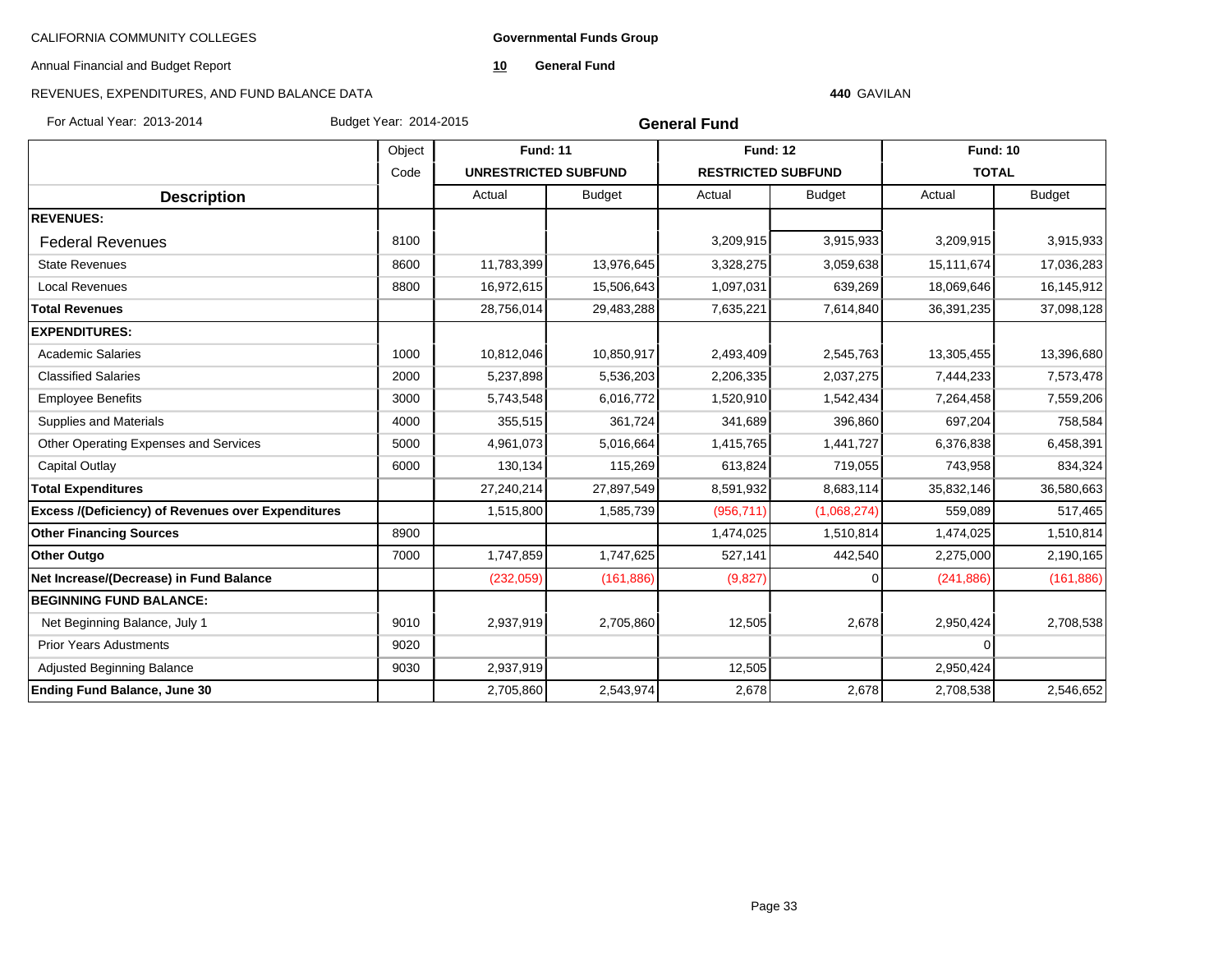**Governmental Funds Group**

**Annual Financial and Budget Report**

20 Debt service Funds

#### **440** GAVILAN

# **REVENUES, EXPENDITURES, AND FUND BALANCE DATA**

For Actual Year: 2013-2014 Budget Year: 2014-2015 **DEBT SERVICE FUNDS**

|                                             | Object Code | <b>Fund: 21</b>          |               | <b>Fund: 22</b>            |                              | <b>Fund: 29</b>         |               |
|---------------------------------------------|-------------|--------------------------|---------------|----------------------------|------------------------------|-------------------------|---------------|
|                                             |             | <b>BOND INTEREST AND</b> |               |                            | <b>REVENUE BOND INTEREST</b> |                         |               |
|                                             |             | <b>REDEMPTION FUND</b>   |               | <b>AND REDEMPTION FUND</b> |                              | OTHER DEBT SERVICE FUND |               |
| <b>Description</b>                          |             | <b>Actual</b>            | <b>Budget</b> | <b>Actual</b>              | <b>Budget</b>                | Actual                  | <b>Budget</b> |
| <b>REVENUES:</b>                            |             |                          |               |                            |                              |                         |               |
| <b>Federal Revenues</b>                     | 8100        |                          |               |                            |                              |                         |               |
| <b>State Revenues</b>                       | 8600        | 52,982                   | 20,000        |                            |                              |                         |               |
| <b>Local Revenues</b>                       | 8800        | 5,943,848                | 5,272,579     |                            |                              | 410,281                 | 800,000       |
| <b>Total Revenues</b>                       |             | 5,996,830                | 5,292,579     | $\mathbf 0$                | 0                            | 410,281                 | 800,000       |
| <b>Other Financing Sources</b>              | 8900        |                          |               |                            |                              |                         |               |
| Interfund Transfers In                      | 8981        |                          |               |                            |                              |                         |               |
| Other Incoming Transfers                    | 8983        |                          |               |                            |                              |                         |               |
| <b>Total Other Financing Sources</b>        |             | $\Omega$                 | $\Omega$      | $\mathbf 0$                | $\Omega$                     | $\overline{0}$          | $\Omega$      |
| Other Outgo                                 | 7000        |                          |               |                            |                              |                         |               |
| Debt Retirement (Long Term Debt)            | 7100        |                          |               |                            |                              |                         |               |
| <b>Debt Reduction</b>                       | 7110        | 5,783,225                | 5,291,369     |                            |                              |                         |               |
| Debt Interest and Other Service Charges     | 7120        | 5,400                    | 1,210         |                            |                              | 625                     | 1,000         |
| <b>Transfers Outgoing</b>                   | 7300 & 7400 |                          |               |                            |                              |                         |               |
| Reserve for Contingencies                   | 7900        |                          |               |                            |                              |                         |               |
| <b>Total Other Outgo</b>                    | 7000        | 5,788,625                | 5,292,579     | $\mathbf 0$                | $\mathbf 0$                  | 625                     | 1,000         |
| Net Other Financing Sources / (Other Outgo) | 8900 & 7000 | (5,788,625)              | (5, 292, 579) | $\mathbf 0$                | 0                            | (625)                   | (1,000)       |
| Net Increase/Decrease in Fund Balance       |             | 208,205                  | U             | $\mathbf 0$                | $\Omega$                     | 409,656                 | 799,000       |
| <b>BEGINNING FUND BALANCE:</b>              |             |                          |               |                            |                              |                         |               |
| Net Beginning Balance, July 1               | 9010        | 3,356,295                | 3,564,500     |                            | $\Omega$                     | 5,299,535               | 5,709,191     |
| <b>Prior Years Adustments</b>               | 9020        |                          |               |                            |                              |                         |               |
| Adjusted Beginning Balance                  | 9030        | 3,356,295                |               | 0                          |                              | 5,299,535               |               |
| <b>Ending Fund Balance, June 30</b>         |             | 3,564,500                | 3,564,500     | $\mathbf 0$                | 0                            | 5,709,191               | 6,508,191     |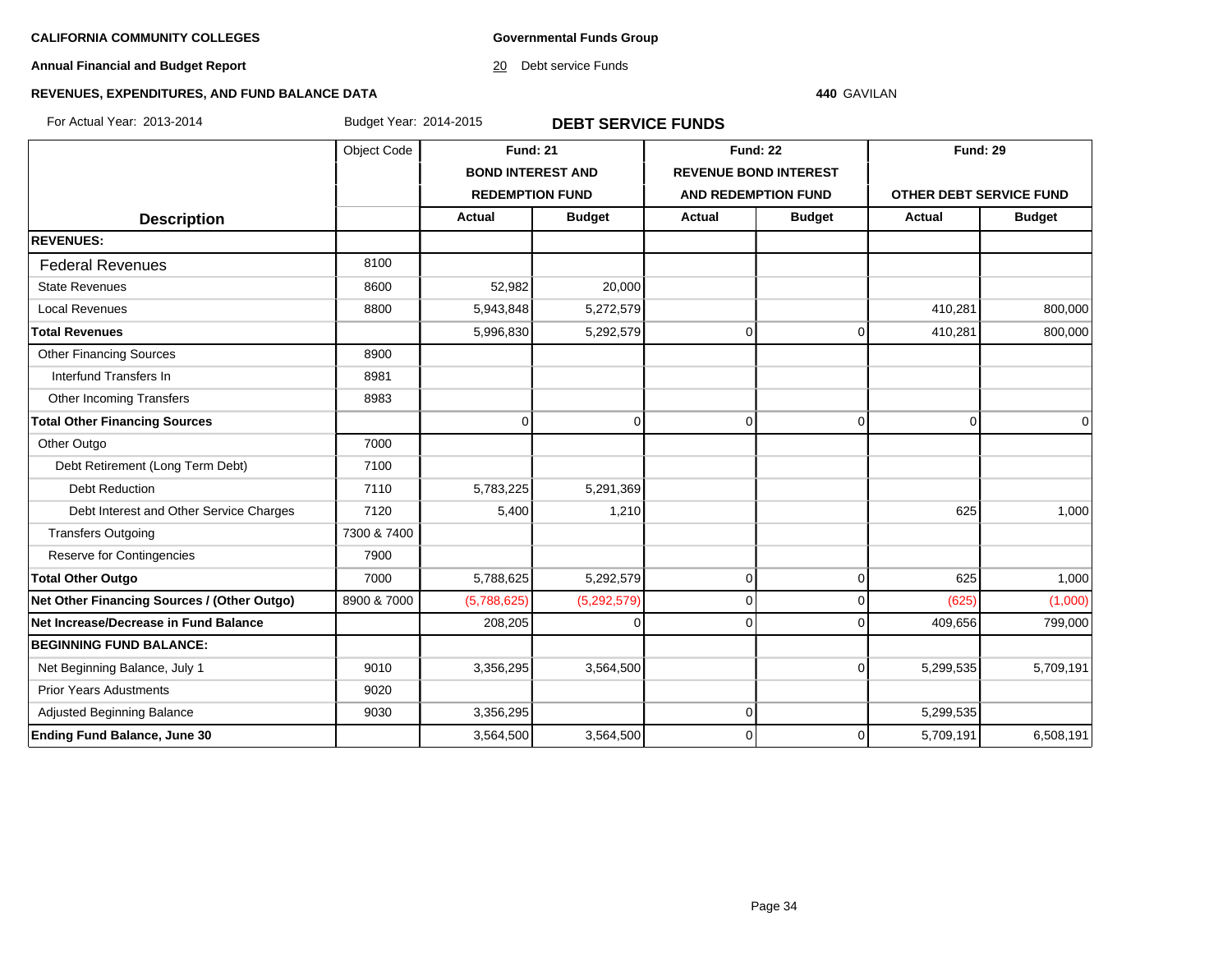**Annual Financial and Budget Report**

**Governmental Funds Group**

**30 Special Revenue Funds -- Part 1**

# **REVENUES, EXPENDITURES, AND FUND BALANCE DATA**

# **440** GAVILAN

| For Actual Year: 2013-2014                                | Budget Year: 2014-2015 | <b>Special Revenue Funds</b> |                |             |                       |                               |               |  |  |  |
|-----------------------------------------------------------|------------------------|------------------------------|----------------|-------------|-----------------------|-------------------------------|---------------|--|--|--|
|                                                           | Object                 | <b>FUND: 31</b>              |                |             | <b>FUND 32</b>        | FUND 33                       |               |  |  |  |
|                                                           | Code                   | <b>BOOKSTORE FUND</b>        |                |             | <b>CAFETERIA FUND</b> | <b>CHILD DEVELOPMENT FUND</b> |               |  |  |  |
| <b>Description</b>                                        |                        | <b>Actual</b>                | <b>Budget</b>  | Actual      | <b>Budget</b>         | <b>Actual</b>                 | <b>Budget</b> |  |  |  |
| <b>REVENUES:</b>                                          |                        |                              |                |             |                       |                               |               |  |  |  |
| <b>Federal Revenues</b>                                   | 8100                   |                              |                |             |                       | 10,579                        | 13,077        |  |  |  |
| <b>State Revenues</b>                                     | 8600                   |                              |                |             |                       | 112,950                       | 172,141       |  |  |  |
| <b>Local Revenues</b>                                     | 8800                   |                              |                |             |                       | 11,533                        | 4,572         |  |  |  |
| <b>Total Income</b>                                       |                        | $\Omega$                     | $\Omega$       | $\Omega$    | n                     | 135,062                       | 189,790       |  |  |  |
| <b>Expenditures</b>                                       |                        |                              |                |             |                       |                               |               |  |  |  |
| <b>Academic Salaries</b>                                  | 1000                   |                              |                |             |                       |                               |               |  |  |  |
| <b>Classified Salaries</b>                                | 2000                   |                              |                |             |                       | 200,963                       | 208,757       |  |  |  |
| <b>Employee Benefits</b>                                  | 3000                   |                              |                |             |                       | 102,954                       | 111,188       |  |  |  |
| Supplies and Materials                                    | 4000                   |                              |                |             |                       | 3,134                         | 3,300         |  |  |  |
| Other Operating Expenses and Services                     | 5000                   |                              |                |             |                       | 8,461                         | 15,077        |  |  |  |
| <b>Capital Outlay</b>                                     | 6000                   |                              |                |             |                       |                               |               |  |  |  |
| <b>Total Expenditures</b>                                 |                        | $\overline{0}$               | $\mathbf 0$    | $\Omega$    | $\Omega$              | 315,512                       | 338,322       |  |  |  |
| <b>Excess /(Deficiency) of Revenues over Expenditures</b> |                        | $\overline{0}$               | $\Omega$       | $\Omega$    | $\Omega$              | (180, 450)                    | (148, 532)    |  |  |  |
| <b>Other Financing Sources</b>                            | 8900                   |                              |                |             |                       | 180,450                       | 148,532       |  |  |  |
| Other Outgo                                               | 7000                   |                              |                |             |                       |                               |               |  |  |  |
| Net Increase/(Decrease) in Fund Balance                   |                        | $\overline{0}$               | $\Omega$       | $\Omega$    | $\cap$                |                               | $\Omega$      |  |  |  |
| <b>Begining Fund Balance:</b>                             |                        |                              |                |             |                       |                               |               |  |  |  |
| Net Beginning Balance, July 1                             | 9010                   |                              | $\Omega$       |             | $\Omega$              |                               | $\Omega$      |  |  |  |
| <b>Prior Years Adustments</b>                             | 9020                   |                              |                |             |                       |                               |               |  |  |  |
| Adjusted Beginning Balance                                | 9030                   | $\overline{0}$               |                | $\mathbf 0$ |                       | $\Omega$                      |               |  |  |  |
| <b>Ending Fund Balance, June 30</b>                       |                        | $\Omega$                     | $\overline{0}$ | $\mathbf 0$ | $\overline{0}$        | $\Omega$                      | $\Omega$      |  |  |  |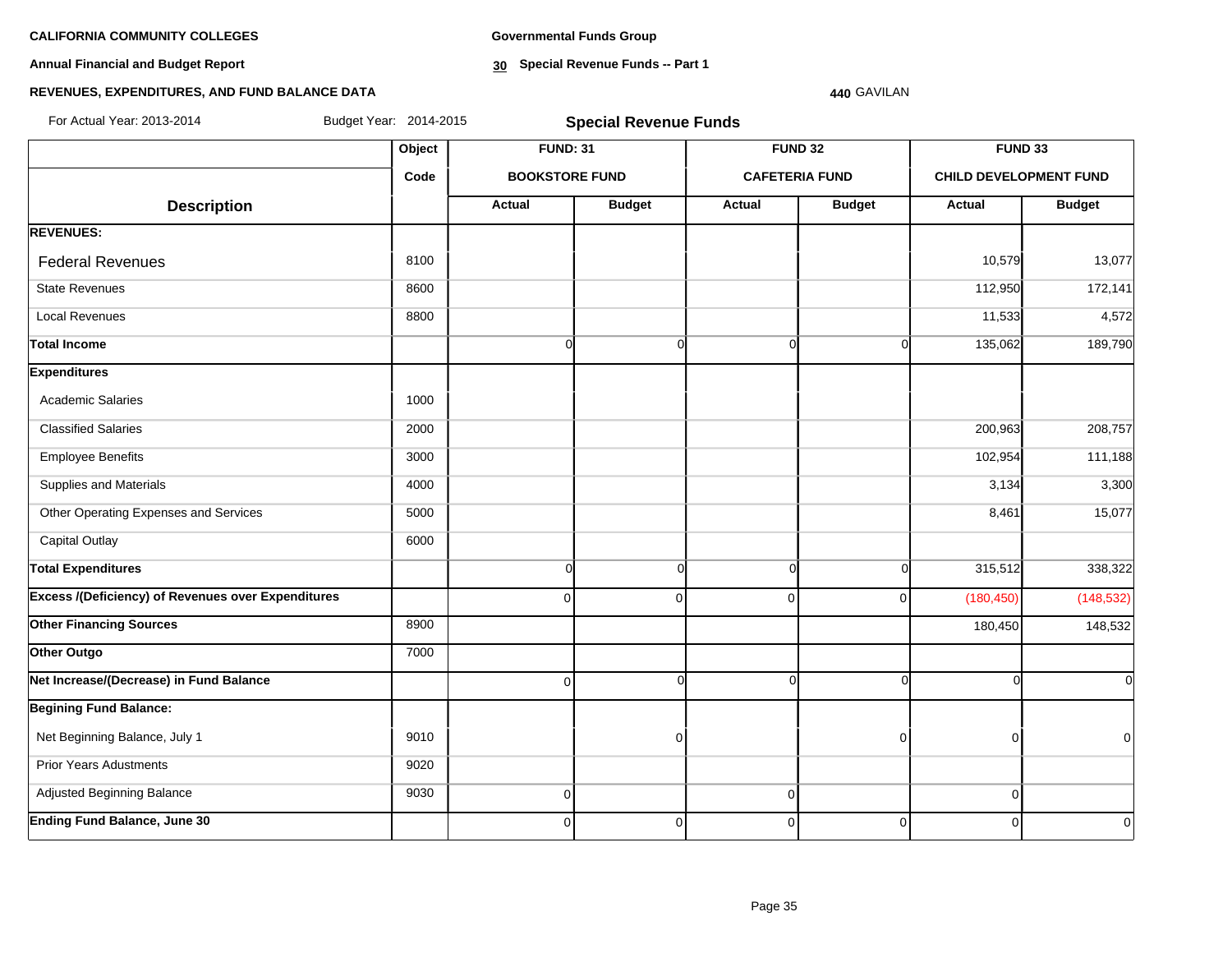**Annual Financial and Budget Report**

**Governmental Funds Group**

**30 Special Revenue Funds -- Part 2**

## **REVENUES, EXPENDITURES, AND FUND BALANCE DATA**

#### **440** GAVILAN

| For Actual Year: 2013-2014                                | Budget Year: 2014-2015 | <b>Special Revenue Funds</b> |                |                |                                  |             |                            |  |  |
|-----------------------------------------------------------|------------------------|------------------------------|----------------|----------------|----------------------------------|-------------|----------------------------|--|--|
|                                                           | Object                 | <b>FUND: 34</b>              |                |                | FUND 35                          |             | FUND 39                    |  |  |
|                                                           | Code                   | <b>FARM OPERATION FUND</b>   |                |                | <b>REVENUE BOND PROJECT FUND</b> |             | OTHER SPECIAL REVENUE FUND |  |  |
| <b>Description</b>                                        |                        | Actual                       | <b>Budget</b>  | Actual         | <b>Budget</b>                    | Actual      | <b>Budget</b>              |  |  |
| <b>REVENUES:</b>                                          |                        |                              |                |                |                                  |             |                            |  |  |
| <b>Federal Revenues</b>                                   | 8100                   |                              |                |                |                                  |             |                            |  |  |
| <b>State Revenues</b>                                     | 8600                   |                              |                |                |                                  |             |                            |  |  |
| <b>Local Revenues</b>                                     | 8800                   |                              |                |                |                                  |             |                            |  |  |
| Total Income                                              |                        | $\Omega$                     | $\Omega$       | $\Omega$       | $\Omega$                         | ∩           | $\Omega$                   |  |  |
| <b>Expenditures</b>                                       |                        |                              |                |                |                                  |             |                            |  |  |
| <b>Academic Salaries</b>                                  | 1000                   |                              |                |                |                                  |             |                            |  |  |
| <b>Classified Salaries</b>                                | 2000                   |                              |                |                |                                  |             |                            |  |  |
| <b>Employee Benefits</b>                                  | 3000                   |                              |                |                |                                  |             |                            |  |  |
| Supplies and Materials                                    | 4000                   |                              |                |                |                                  |             |                            |  |  |
| Other Operating Expenses and Services                     | 5000                   |                              |                |                |                                  |             |                            |  |  |
| <b>Capital Outlay</b>                                     | 6000                   |                              |                |                |                                  |             |                            |  |  |
| <b>Total Expenditures</b>                                 |                        | $\mathbf 0$                  | $\overline{0}$ | $\Omega$       | $\overline{0}$                   | $\Omega$    | $\overline{O}$             |  |  |
| <b>Excess /(Deficiency) of Revenues over Expenditures</b> |                        | $\Omega$                     | $\overline{0}$ | $\Omega$       | $\Omega$                         | $\Omega$    | $\overline{0}$             |  |  |
| <b>Other Financing Sources</b>                            | 8900                   |                              |                |                |                                  |             |                            |  |  |
| Other Outgo                                               | 7000                   |                              |                |                |                                  |             |                            |  |  |
| Net Increase/(Decrease) in Fund Balance                   |                        | $\Omega$                     | $\Omega$       | ∩              | U                                |             | $\Omega$                   |  |  |
| <b>Begining Fund Balance:</b>                             |                        |                              |                |                |                                  |             |                            |  |  |
| Net Beginning Balance, July 1                             | 9010                   |                              | $\overline{0}$ |                | n                                |             | $\Omega$                   |  |  |
| <b>Prior Years Adustments</b>                             | 9020                   |                              |                |                |                                  |             |                            |  |  |
| Adjusted Beginning Balance                                | 9030                   | $\pmb{0}$                    |                | $\overline{0}$ |                                  | $\mathbf 0$ |                            |  |  |
| <b>Ending Fund Balance, June 30</b>                       |                        | 0                            | $\overline{0}$ | $\mathbf 0$    | $\mathbf 0$                      | $\Omega$    | $\overline{0}$             |  |  |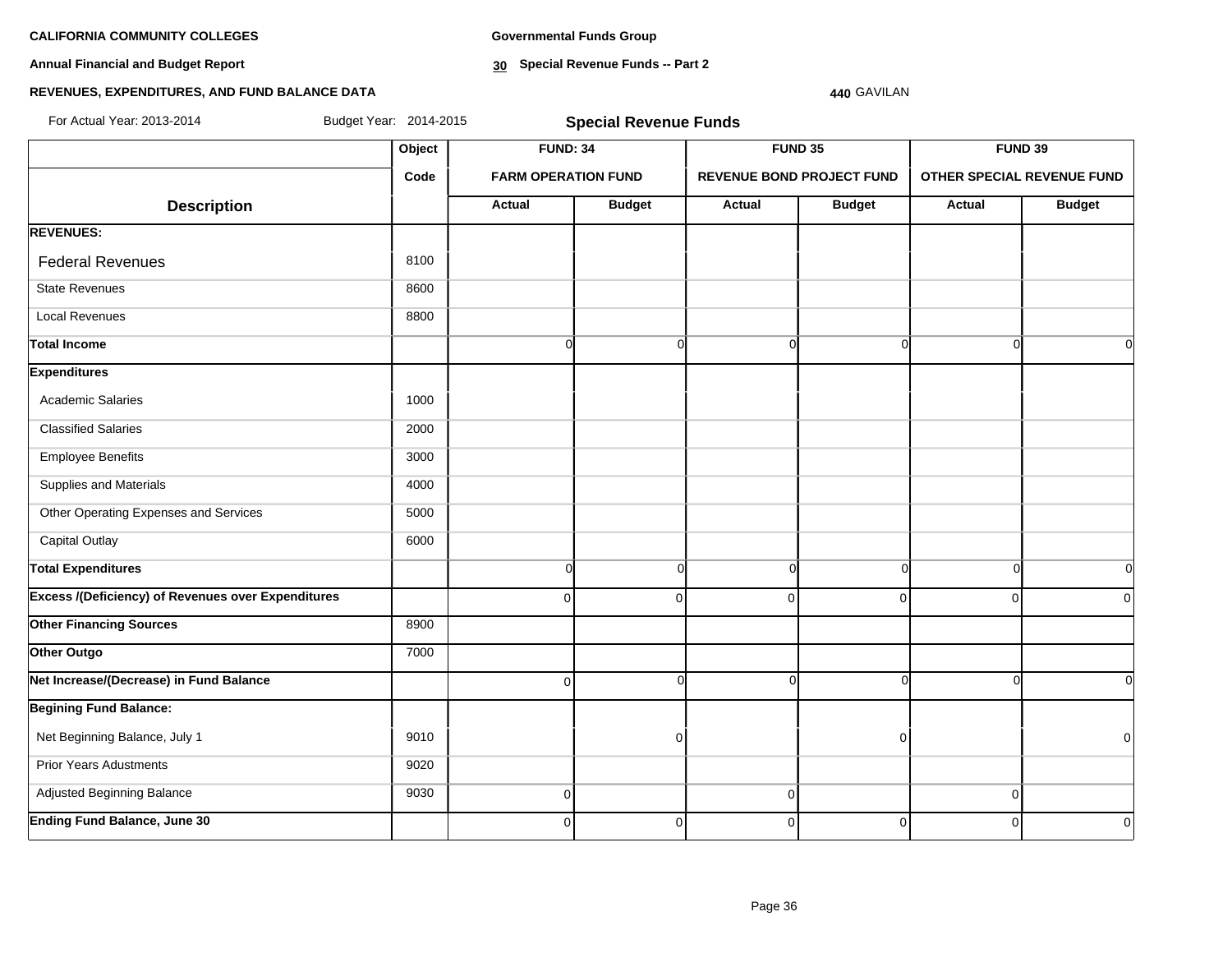**Annual Financial and Budget Report**

**Governmental Funds Group**

**40 Capital Projects Funds**

### **440** GAVILAN

| For Actual Year: 2013-2014                                | Budget Year: 2014-2015 |                                     | <b>Capital Projects Funds</b> |                                |               |
|-----------------------------------------------------------|------------------------|-------------------------------------|-------------------------------|--------------------------------|---------------|
|                                                           | Object                 | <b>FUND: 41</b>                     |                               | <b>FUND 42</b>                 |               |
|                                                           | Code                   | <b>CAPITAL QUTLAY PROJECTS FUND</b> |                               | REVENUE BOND CONSTRUCTION FUND |               |
| <b>Description</b>                                        |                        | Actual                              | <b>Budget</b>                 | <b>Actual</b>                  | <b>Budget</b> |
| <b>REVENUES:</b>                                          |                        |                                     |                               |                                |               |
| <b>Federal Revenues</b>                                   | 8100                   |                                     |                               |                                |               |
| <b>State Revenues</b>                                     | 8600                   | 478,826                             | 5,807,760                     |                                |               |
| <b>Local Revenues</b>                                     | 8800                   | 82                                  |                               | 116,756                        |               |
| <b>Total Income</b>                                       |                        | 478,908                             | 5,807,760                     | 116,756                        | 0l            |
| <b>Expenditures</b>                                       |                        |                                     |                               |                                |               |
| <b>Academic Salaries</b>                                  | 1000                   |                                     |                               |                                |               |
| <b>Classified Salaries</b>                                | 2000                   |                                     |                               |                                |               |
| <b>Employee Benefits</b>                                  | 3000                   |                                     |                               |                                |               |
| Supplies and Materials                                    | 4000                   |                                     |                               | 443                            |               |
| Other Operating Expenses and Services                     | 5000                   | 476,126                             | 5,807,760                     | 1,587,193                      | 2,835,000     |
| <b>Capital Outlay</b>                                     | 6000                   | 2,700                               |                               | 602,932                        | 981,000       |
| <b>Total Expenditures</b>                                 |                        | 478,826                             | 5,807,760                     | 2,190,568                      | 3,816,000     |
| <b>Excess /(Deficiency) of Revenues over Expenditures</b> |                        | 82                                  | $\overline{0}$                | (2,073,812)                    | (3,816,000)   |
| <b>Other Financing Sources</b>                            | 8900                   |                                     |                               |                                |               |
| Other Outgo                                               | 7000                   |                                     |                               |                                |               |
| Net Increase/(Decrease) in Fund Balance                   |                        | 82                                  | $\Omega$                      | (2,073,812)                    | (3,816,000)   |
| <b>Begining Fund Balance:</b>                             |                        |                                     |                               |                                |               |
| Net Beginning Balance, July 1                             | 9010                   | 54,931                              | 55,013                        | 27,528,674                     | 25,454,862    |
| <b>Prior Years Adustments</b>                             | 9020                   |                                     |                               |                                |               |
| Adjusted Beginning Balance                                | 9030                   | 54,931                              |                               | 27,528,674                     |               |
| <b>Ending Fund Balance, June 30</b>                       |                        | 55,013                              | 55,013                        | 25,454,862                     | 21,638,862    |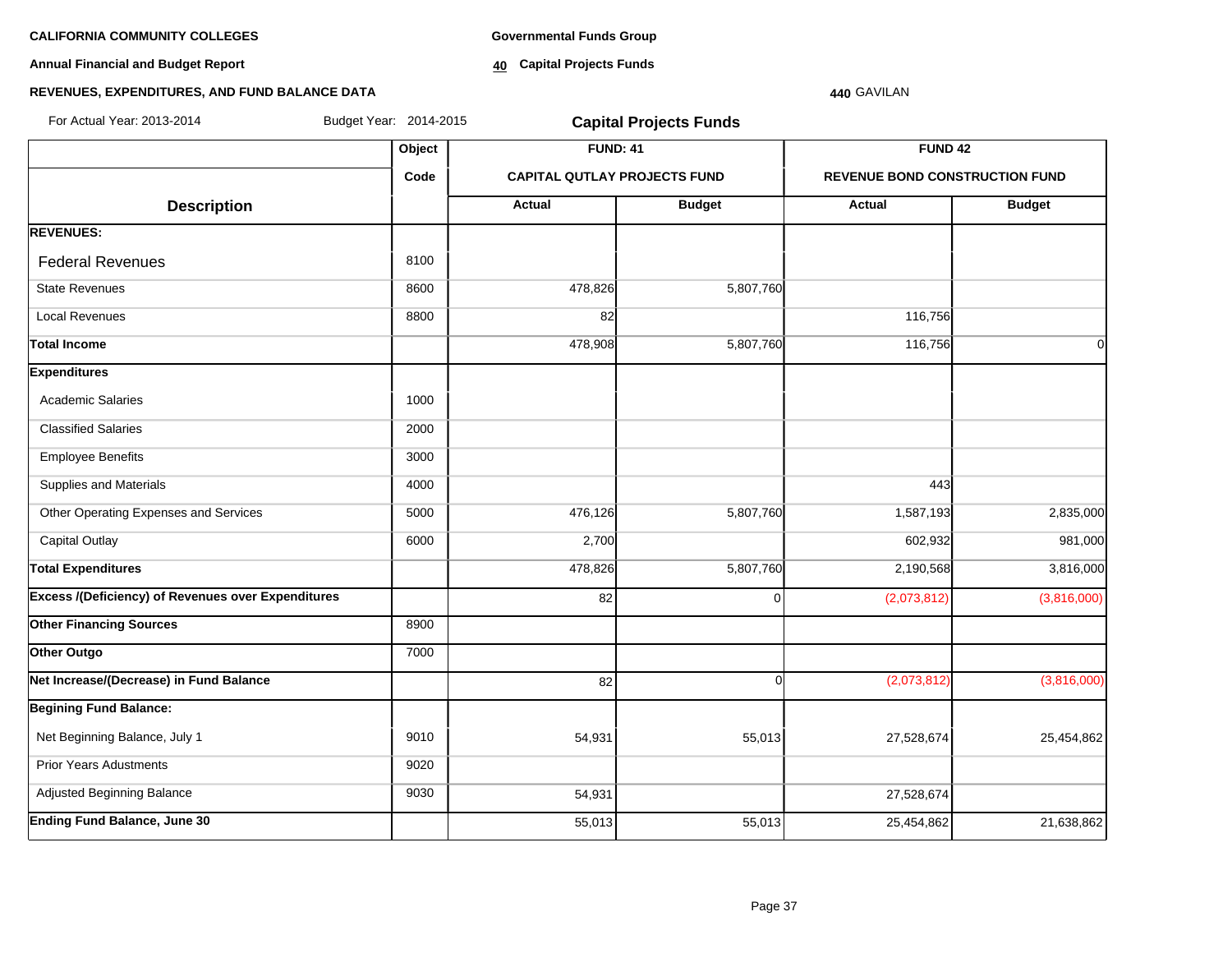**Proprietary Funds Group**

**Annual Financial and Budget Report**

**50 Enterprise Funds Group -- Part 1**

#### **REVENUES, EXPENDITURES, AND FUND BALANCE DATA**

**440** GAVILAN

**Object FUND: 51 FUND 52 FUND 53 Code BOOKSTORE FUND CAFETERIA FUND FARM OPERATIONS**  $\begin{array}{|c|c|c|c|c|c|}\n \hline\n \text{Description} & & \text{Actual} & \text{Actual} & \text{Budget} & \text{Actual} & \text{Budget} & \text{Actual} & \text{Budget} \end{array}$ **REVENUES:** Local Revenues and all the state of the state of the state of the state of the state of the state of the state of the state of the state of the state of the state of the state of the state of the state of the state of the Other Financing Sources 8900 **Total Income** 0 0 0 0 0 0 **Cost of Sales** 5890 **Gross Profit or Loss** 0 0 0 0 0 0 **Expenditures** Academic Salaries 1000 Classified Salaries 2000 Employee Benefits 3000 Supplies and Materials 4000 Other Operating Expenses and Services **1000** 5000 Capital Outlay 6000 **Total Expenditures** 0 0 0 0 0 0 **Net Profit or Loss** 0 0 0 0 0 0 **Other Outgo** 7000 **Net Increase/(Decrease) in Fund Balance** 0 0 0 0 0 0 **Begining Fund Balance:** Net Beginning Balance, July 1 9010 0 0 0 Prior Years Adustments **9020**  Adjusted Beginning Balance 9030 0 0 0 For Actual Year: 2013-2014 Budget Year: 2014-2015 **Enterprise Funds**

**Ending Fund Balance, June 30** 0 0 0 0 0 0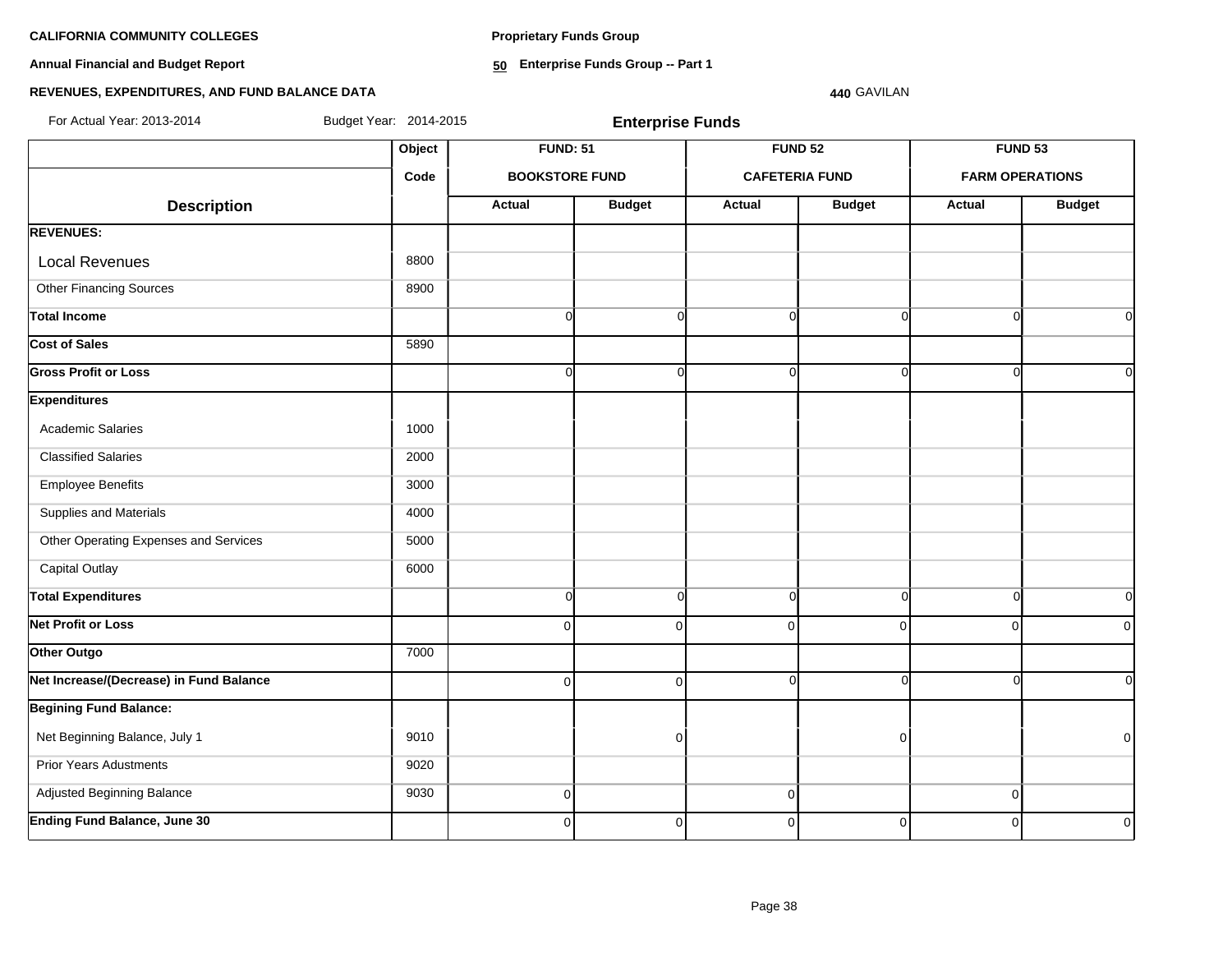**Proprietary Funds Group**

**Annual Financial and Budget Report**

**50 Enterprise Funds Group -- Part 2**

# **REVENUES, EXPENDITURES, AND FUND BALANCE DATA**

**440** GAVILAN

| For Actual Year: 2013-2014              | Budget Year: 2014-2015 |                              | <b>Enterprise Funds</b> |  |  |
|-----------------------------------------|------------------------|------------------------------|-------------------------|--|--|
|                                         | Object                 | <b>FUND: 59</b>              |                         |  |  |
|                                         | Code                   | <b>OTHER ENTERPRISE FUND</b> |                         |  |  |
| <b>Description</b>                      |                        | <b>Actual</b>                | <b>Budget</b>           |  |  |
| <b>REVENUES:</b>                        |                        |                              |                         |  |  |
| <b>Local Revenues</b>                   | 8800                   |                              |                         |  |  |
| <b>Other Financing Sources</b>          | 8900                   |                              |                         |  |  |
| <b>Total Income</b>                     |                        | $\Omega$                     | $\Omega$                |  |  |
| <b>Cost of Sales</b>                    | 5890                   |                              |                         |  |  |
| <b>Gross Profit or Loss</b>             |                        | $\Omega$                     | $\Omega$                |  |  |
| <b>Expenditures</b>                     |                        |                              |                         |  |  |
| <b>Academic Salaries</b>                | 1000                   |                              |                         |  |  |
| <b>Classified Salaries</b>              | 2000                   |                              |                         |  |  |
| <b>Employee Benefits</b>                | 3000                   |                              |                         |  |  |
| Supplies and Materials                  | 4000                   |                              |                         |  |  |
| Other Operating Expenses and Services   | 5000                   |                              |                         |  |  |
| <b>Capital Outlay</b>                   | 6000                   |                              |                         |  |  |
| <b>Total Expenditures</b>               |                        | $\Omega$                     | $\Omega$                |  |  |
| <b>Net Profit or Loss</b>               |                        | $\Omega$                     | $\Omega$                |  |  |
| Other Outgo                             | 7000                   |                              |                         |  |  |
| Net Increase/(Decrease) in Fund Balance |                        | $\Omega$                     | $\Omega$                |  |  |
| <b>Begining Fund Balance:</b>           |                        |                              |                         |  |  |
| Net Beginning Balance, July 1           | 9010                   |                              | $\overline{0}$          |  |  |
| <b>Prior Years Adustments</b>           | 9020                   |                              |                         |  |  |
| Adjusted Beginning Balance              | 9030                   | $\overline{0}$               |                         |  |  |
| <b>Ending Fund Balance, June 30</b>     |                        | $\mathbf{0}$                 | $\overline{0}$          |  |  |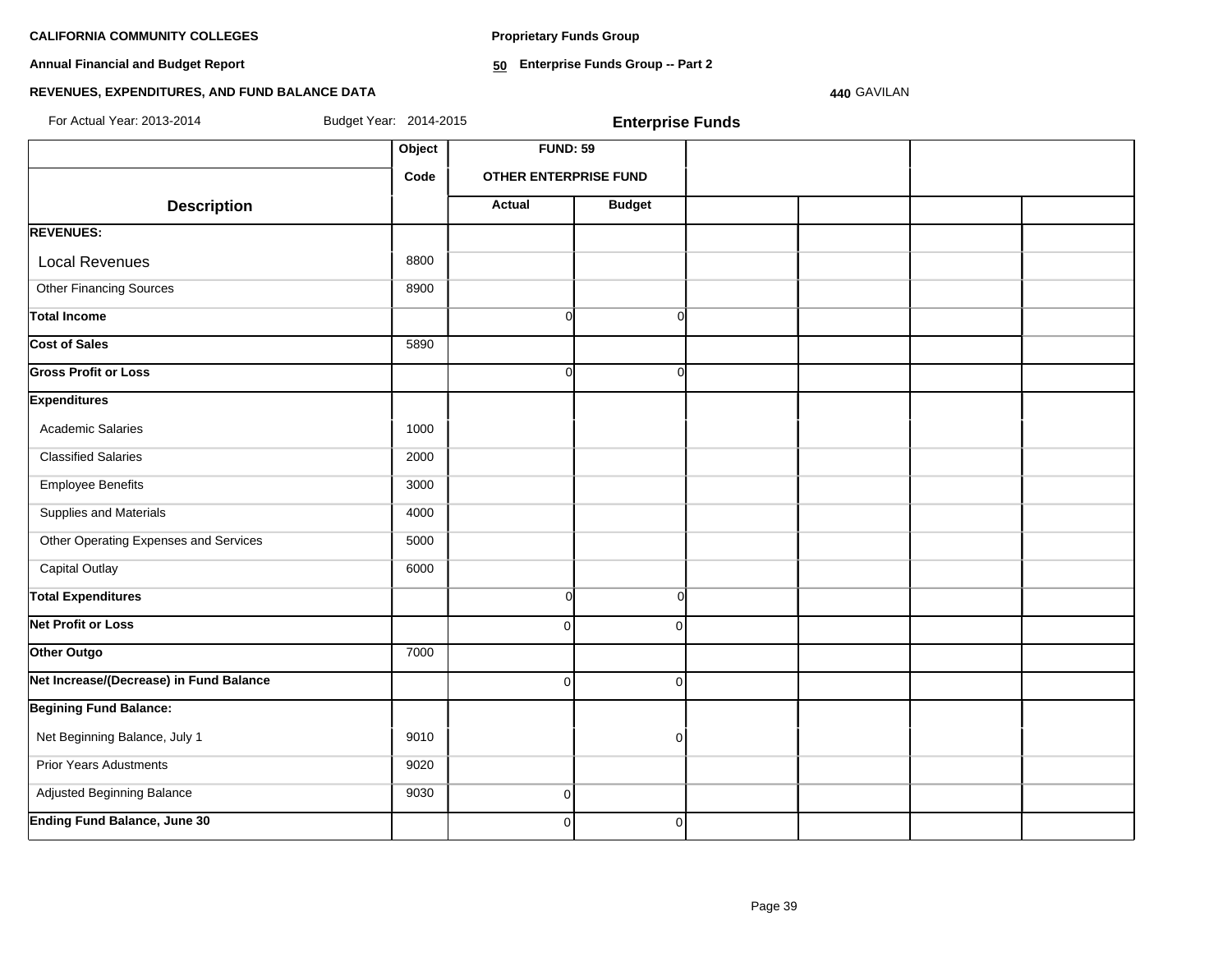**Proprietary Funds Group**

**Annual Financial and Budget Report**

**60 Enterprise Funds Group** 

### **440** GAVILAN

| For Actual Year: 2013-2014<br>Budget Year: 2014-2015<br><b>Internal Service Funds</b> |        |                            |               |                                     |                |  |  |  |
|---------------------------------------------------------------------------------------|--------|----------------------------|---------------|-------------------------------------|----------------|--|--|--|
|                                                                                       | Object | <b>FUND: 61</b>            |               |                                     | <b>FUND 69</b> |  |  |  |
|                                                                                       | Code   | <b>SELF-INSURANCE FUND</b> |               | <b>OTHER INTERNAL SERVICES FUND</b> |                |  |  |  |
| <b>Description</b>                                                                    |        | Actual                     | <b>Budget</b> | <b>Actual</b>                       | <b>Budget</b>  |  |  |  |
| <b>REVENUES:</b>                                                                      |        |                            |               |                                     |                |  |  |  |
| <b>Local Revenues</b>                                                                 | 8800   |                            |               |                                     |                |  |  |  |
| <b>Other Financing Sources</b>                                                        | 8900   |                            |               |                                     |                |  |  |  |
| <b>Total Income</b>                                                                   |        | $\Omega$                   | $\Omega$      | $\Omega$                            | $\Omega$       |  |  |  |
| <b>Expenditures</b>                                                                   |        |                            |               |                                     |                |  |  |  |
| Academic Salaries                                                                     | 1000   |                            |               |                                     |                |  |  |  |
| <b>Classified Salaries</b>                                                            | 2000   |                            |               |                                     |                |  |  |  |
| <b>Employee Benefits</b>                                                              | 3000   |                            |               |                                     |                |  |  |  |
| Supplies and Materials                                                                | 4000   |                            |               |                                     |                |  |  |  |
| Other Operating Expenses and Services                                                 | 5000   |                            |               |                                     |                |  |  |  |
| Capital Outlay                                                                        | 6000   |                            |               |                                     |                |  |  |  |
| <b>Total Expenditures</b>                                                             |        | $\overline{0}$             | $\Omega$      | $\Omega$                            | $\Omega$       |  |  |  |
| Net Profit or Loss                                                                    |        | $\overline{0}$             | $\Omega$      | $\Omega$                            | $\Omega$       |  |  |  |
| Other Outgo                                                                           | 7000   |                            |               |                                     |                |  |  |  |
| Net Increase/(Decrease) in Fund Balance                                               |        | $\overline{0}$             | $\mathbf 0$   | $\Omega$                            | $\Omega$       |  |  |  |
| <b>Begining Fund Balance:</b>                                                         |        |                            |               |                                     |                |  |  |  |
| Net Beginning Balance, July 1                                                         | 9010   |                            | 0             |                                     | $\overline{0}$ |  |  |  |
| <b>Prior Years Adustments</b>                                                         | 9020   |                            |               |                                     |                |  |  |  |
| Adjusted Beginning Balance                                                            | 9030   | $\overline{0}$             |               | $\mathbf 0$                         |                |  |  |  |
| <b>Ending Fund Balance, June 30</b>                                                   |        | $\overline{0}$             | 0             | $\mathbf 0$                         | $\overline{0}$ |  |  |  |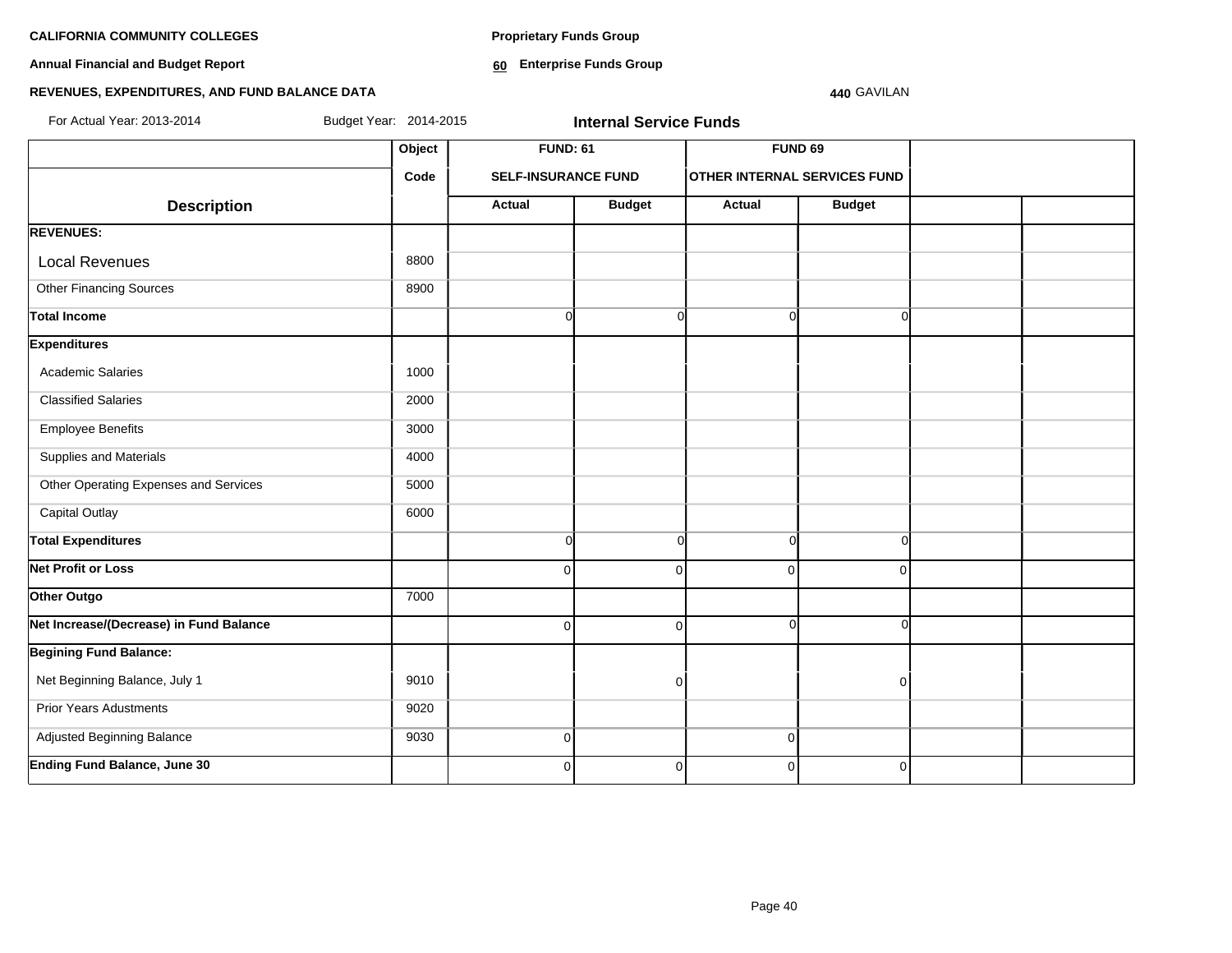**Annual Financial and Budget Report**

**Fiduciary Funds Group**

**70 Fiduciary Funds Group -- Part 1**

#### **440** GAVILAN

| For Actual Year: 2013-2014                                | Budget Year: 2014-2015 |                                       | <b>Fiduciary Funds Group</b> |                                 |                |                                   |                |  |  |
|-----------------------------------------------------------|------------------------|---------------------------------------|------------------------------|---------------------------------|----------------|-----------------------------------|----------------|--|--|
|                                                           | Object                 | <b>FUND: 71</b>                       |                              |                                 | <b>FUND 72</b> | FUND <sub>73</sub>                |                |  |  |
|                                                           | Code                   | <b>ASSOCIATED STUDENTS TRUST FUND</b> |                              | <b>REPRESENTATION FEE TRUST</b> | <b>FUND</b>    | <b>BODY CENTER FEE TRUST FUND</b> |                |  |  |
| <b>Description</b>                                        |                        | Actual                                | <b>Budget</b>                | <b>Actual</b>                   | <b>Budget</b>  | Actual                            | <b>Budget</b>  |  |  |
| <b>REVENUES:</b>                                          |                        |                                       |                              |                                 |                |                                   |                |  |  |
| <b>Federal Revenues</b>                                   | 8100                   |                                       |                              |                                 |                |                                   |                |  |  |
| <b>State Revenues</b>                                     | 8600                   |                                       |                              |                                 |                |                                   |                |  |  |
| <b>Local Revenues</b>                                     | 8800                   | 138,957                               | 47,980                       |                                 |                | 40,926                            | 42,075         |  |  |
| <b>Total Income</b>                                       |                        | 138,957                               | 47,980                       | $\Omega$                        | $\Omega$       | 40,926                            | 42,075         |  |  |
| <b>Expenditures</b>                                       |                        |                                       |                              |                                 |                |                                   |                |  |  |
| <b>Academic Salaries</b>                                  | 1000                   |                                       |                              |                                 |                |                                   |                |  |  |
| <b>Classified Salaries</b>                                | 2000                   |                                       |                              |                                 |                | 54,370                            | 52,960         |  |  |
| <b>Employee Benefits</b>                                  | 3000                   |                                       |                              |                                 |                | 28,641                            | 25,494         |  |  |
| Supplies and Materials                                    | 4000                   | 74,224                                | 29,825                       |                                 |                |                                   |                |  |  |
| Other Operating Expenses and Services                     | 5000                   | 31,503                                | 19,560                       |                                 |                | 51,300                            | 51,900         |  |  |
| <b>Capital Outlay</b>                                     | 6000                   | 28,224                                | 9,000                        |                                 |                |                                   |                |  |  |
| <b>Total Expenditures</b>                                 |                        | 133,951                               | 58,385                       | $\Omega$                        | 0              | 134,311                           | 130,354        |  |  |
| <b>Excess /(Deficiency) of Revenues over Expenditures</b> |                        | 5,006                                 | (10, 405)                    | $\Omega$                        | $\Omega$       | (93, 385)                         | (88, 279)      |  |  |
| <b>Other Financing Sources</b>                            | 8900                   |                                       |                              |                                 |                | 93,385                            | 88,279         |  |  |
| Other Outgo                                               | 7000                   | 14,135                                | 6,800                        |                                 |                |                                   |                |  |  |
| Net Increase/(Decrease) in Fund Balance                   |                        | (9, 129)                              | (17, 205)                    | $\Omega$                        | <sub>0</sub>   | ∩                                 | $\Omega$       |  |  |
| <b>Begining Fund Balance:</b>                             |                        |                                       |                              |                                 |                |                                   |                |  |  |
| Net Beginning Balance, July 1                             | 9010                   | 422,282                               | 413,153                      |                                 | $\Omega$       | $\Omega$                          | $\overline{0}$ |  |  |
| <b>Prior Years Adustments</b>                             | 9020                   |                                       |                              |                                 |                |                                   |                |  |  |
| Adjusted Beginning Balance                                | 9030                   | 422,282                               |                              | 0                               |                | $\Omega$                          |                |  |  |
| <b>Ending Fund Balance, June 30</b>                       |                        | 413,153                               | 395,948                      | $\pmb{0}$                       | $\mathbf 0$    | $\Omega$                          | $\overline{0}$ |  |  |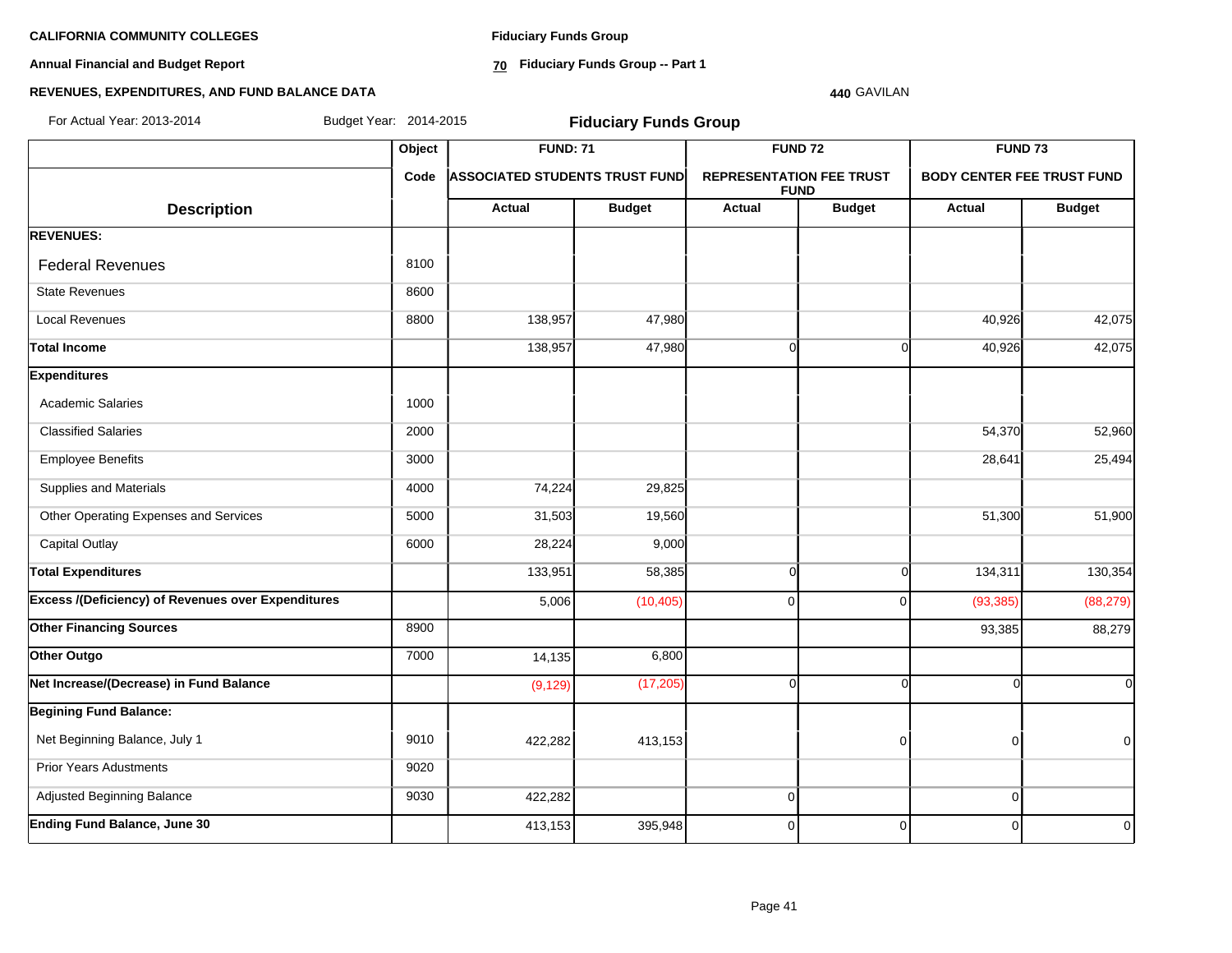**Annual Financial and Budget Report**

**Fiduciary Funds Group**

**70 Fiduciary Funds Group -- Part 2**

#### **440** GAVILAN

| For Actual Year: 2013-2014                                | Budget Year: 2014-2015 |                 | <b>Fiduciary Funds Group</b>    |               |                                                    |                |                              |  |  |  |
|-----------------------------------------------------------|------------------------|-----------------|---------------------------------|---------------|----------------------------------------------------|----------------|------------------------------|--|--|--|
|                                                           | Object                 | <b>FUND: 74</b> |                                 |               | FUND <sub>75</sub>                                 | <b>FUND 76</b> |                              |  |  |  |
|                                                           | Code                   |                 | <b>FINANCIAL AID TRUST FUND</b> |               | <b>SCHOLARSHIP &amp; LOAN TRUST</b><br><b>FUND</b> |                | <b>INVESTMENT TRUST FUND</b> |  |  |  |
| <b>Description</b>                                        |                        | Actual          | <b>Budget</b>                   | <b>Actual</b> | <b>Budget</b>                                      | Actual         | <b>Budget</b>                |  |  |  |
| <b>REVENUES:</b>                                          |                        |                 |                                 |               |                                                    |                |                              |  |  |  |
| <b>Federal Revenues</b>                                   | 8100                   | 6,504,392       | 8,682,454                       |               |                                                    |                |                              |  |  |  |
| <b>State Revenues</b>                                     | 8600                   |                 |                                 |               |                                                    |                |                              |  |  |  |
| <b>Local Revenues</b>                                     | 8800                   |                 |                                 |               |                                                    |                |                              |  |  |  |
| <b>Total Income</b>                                       |                        | 6,504,392       | 8,682,454                       | $\mathbf 0$   | $\Omega$                                           | $\Omega$       | $\overline{O}$               |  |  |  |
| <b>Expenditures</b>                                       |                        |                 |                                 |               |                                                    |                |                              |  |  |  |
| <b>Academic Salaries</b>                                  | 1000                   |                 |                                 |               |                                                    |                |                              |  |  |  |
| <b>Classified Salaries</b>                                | 2000                   |                 |                                 |               |                                                    |                |                              |  |  |  |
| <b>Employee Benefits</b>                                  | 3000                   |                 |                                 |               |                                                    |                |                              |  |  |  |
| Supplies and Materials                                    | 4000                   |                 |                                 |               |                                                    |                |                              |  |  |  |
| Other Operating Expenses and Services                     | 5000                   | 9,475           | 8,000                           |               |                                                    |                |                              |  |  |  |
| Capital Outlay                                            | 6000                   |                 |                                 |               |                                                    |                |                              |  |  |  |
| <b>Total Expenditures</b>                                 |                        | 9,475           | 8,000                           | $\Omega$      | Ŭ                                                  | $\Omega$       | $\overline{0}$               |  |  |  |
| <b>Excess /(Deficiency) of Revenues over Expenditures</b> |                        | 6,494,917       | 8,674,454                       | $\Omega$      | $\Omega$                                           | $\Omega$       | $\overline{0}$               |  |  |  |
| <b>Other Financing Sources</b>                            | 8900                   |                 |                                 |               |                                                    |                |                              |  |  |  |
| Other Outgo                                               | 7000                   | 6,494,917       | 8,674,454                       |               |                                                    |                |                              |  |  |  |
| Net Increase/(Decrease) in Fund Balance                   |                        | 0               | $\Omega$                        | ∩             | ∩                                                  | r              | $\Omega$                     |  |  |  |
| <b>Begining Fund Balance:</b>                             |                        |                 |                                 |               |                                                    |                |                              |  |  |  |
| Net Beginning Balance, July 1                             | 9010                   | O               | 0                               |               | $\Omega$                                           |                | $\overline{0}$               |  |  |  |
| <b>Prior Years Adustments</b>                             | 9020                   |                 |                                 |               |                                                    |                |                              |  |  |  |
| Adjusted Beginning Balance                                | 9030                   | $\mathbf 0$     |                                 | $\mathbf 0$   |                                                    | $\mathbf 0$    |                              |  |  |  |
| <b>Ending Fund Balance, June 30</b>                       |                        | $\overline{0}$  | $\overline{0}$                  | $\mathbf 0$   | $\overline{0}$                                     | $\mathbf 0$    | $\overline{0}$               |  |  |  |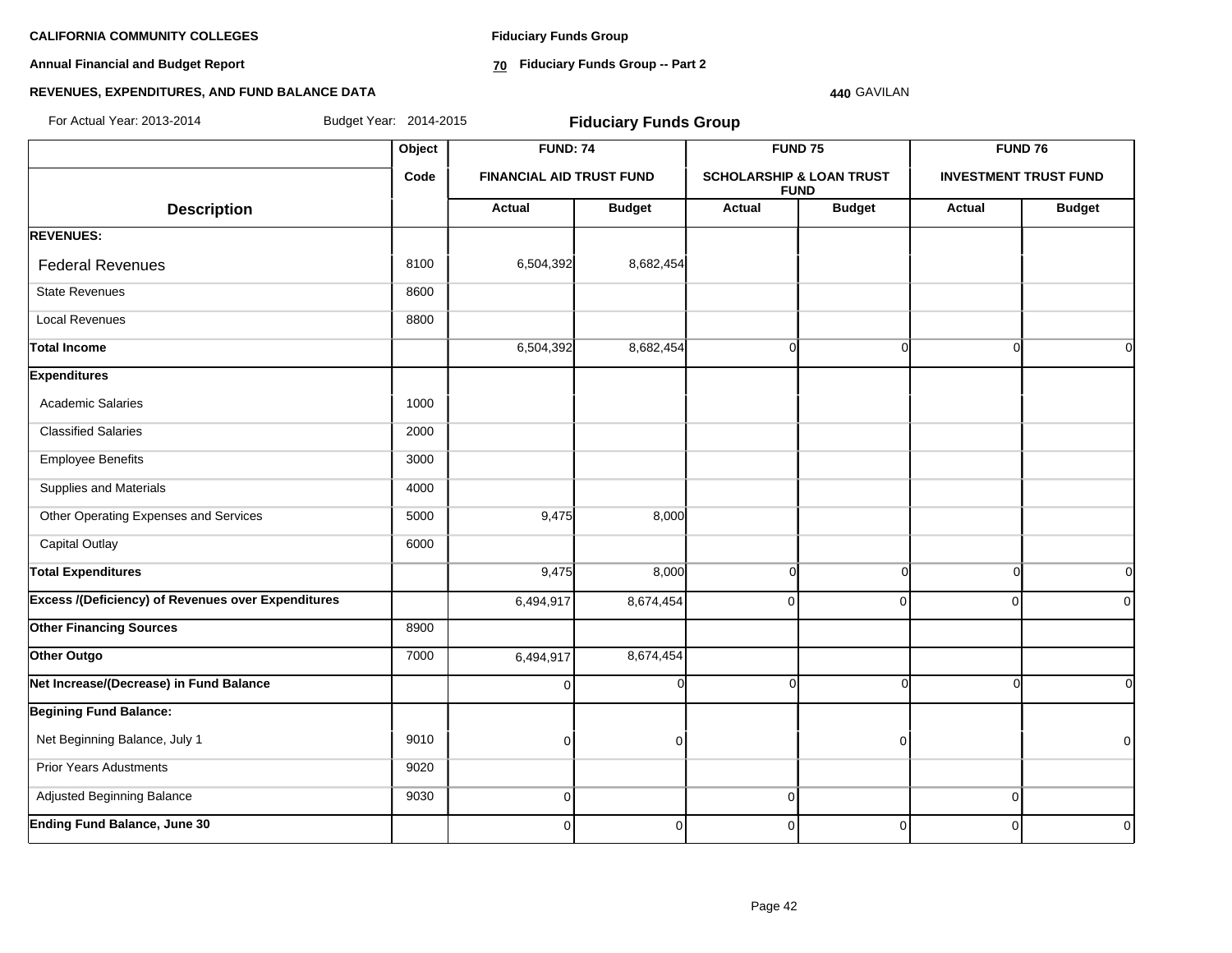**Annual Financial and Budget Report**

**Fiduciary Funds Group**

**70 Fiduciary Funds Group -- Part 3**

### **440** GAVILAN

| For Actual Year: 2013-2014                                | Budget Year: 2014-2015 |                | <b>Fiduciary Funds Group</b>     |                          |                |  |  |
|-----------------------------------------------------------|------------------------|----------------|----------------------------------|--------------------------|----------------|--|--|
|                                                           | Object                 |                | <b>FUND: 77</b>                  | FUND <sub>79</sub>       |                |  |  |
|                                                           | Code                   |                | DEFERRED COMPENSATION TRUST FUND | <b>OTHER TRUST FUNDS</b> |                |  |  |
| <b>Description</b>                                        |                        | Actual         | <b>Budget</b>                    | Actual                   | <b>Budget</b>  |  |  |
| <b>REVENUES:</b>                                          |                        |                |                                  |                          |                |  |  |
| <b>Federal Revenues</b>                                   | 8100                   |                |                                  |                          |                |  |  |
| <b>State Revenues</b>                                     | 8600                   |                |                                  |                          |                |  |  |
| <b>Local Revenues</b>                                     | 8800                   |                |                                  |                          |                |  |  |
| <b>Total Income</b>                                       |                        | $\overline{0}$ | $\Omega$                         | $\Omega$                 | $\Omega$       |  |  |
| <b>Expenditures</b>                                       |                        |                |                                  |                          |                |  |  |
| <b>Academic Salaries</b>                                  | 1000                   |                |                                  |                          |                |  |  |
| <b>Classified Salaries</b>                                | 2000                   |                |                                  |                          |                |  |  |
| <b>Employee Benefits</b>                                  | 3000                   |                |                                  |                          |                |  |  |
| Supplies and Materials                                    | 4000                   |                |                                  |                          |                |  |  |
| Other Operating Expenses and Services                     | 5000                   |                |                                  |                          |                |  |  |
| Capital Outlay                                            | 6000                   |                |                                  |                          |                |  |  |
| <b>Total Expenditures</b>                                 |                        | $\Omega$       | $\Omega$                         | $\Omega$                 | $\Omega$       |  |  |
| <b>Excess /(Deficiency) of Revenues over Expenditures</b> |                        | $\Omega$       | $\Omega$                         | $\Omega$                 | $\overline{0}$ |  |  |
| <b>Other Financing Sources</b>                            | 8900                   |                |                                  |                          |                |  |  |
| Other Outgo                                               | 7000                   |                |                                  |                          |                |  |  |
| Net Increase/(Decrease) in Fund Balance                   |                        | $\overline{0}$ | $\Omega$                         | $\Omega$                 | $\overline{0}$ |  |  |
| <b>Begining Fund Balance:</b>                             |                        |                |                                  |                          |                |  |  |
| Net Beginning Balance, July 1                             | 9010                   |                | 0                                |                          | $\overline{0}$ |  |  |
| <b>Prior Years Adustments</b>                             | 9020                   |                |                                  |                          |                |  |  |
| Adjusted Beginning Balance                                | 9030                   | $\overline{0}$ |                                  | $\overline{0}$           |                |  |  |
| <b>Ending Fund Balance, June 30</b>                       |                        | $\mathbf 0$    | 0                                | $\mathbf 0$              | $\overline{0}$ |  |  |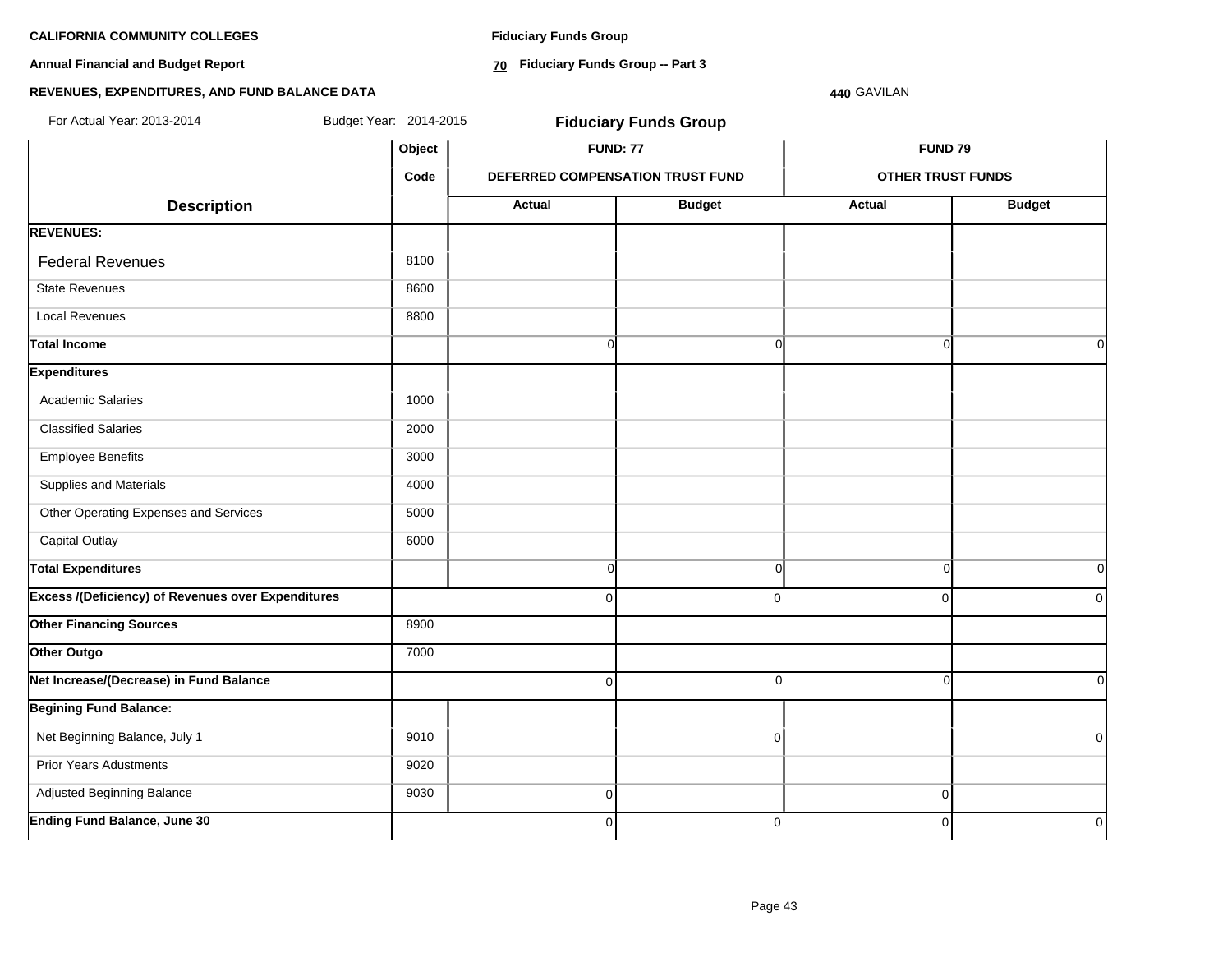**Interfund Transfer Report**

# **Annual Financial and Budget Report**

### **SUPPLEMENTAL DATA**

| For Actual Year: | 2013-2014                                  |                   | District ID: $440$<br>Name: GAVILAN |                    |
|------------------|--------------------------------------------|-------------------|-------------------------------------|--------------------|
| <b>Fund</b>      |                                            | Fund              |                                     | Amount             |
| Number In        | <b>Fund Name</b>                           | <b>Number Out</b> | <b>Fund Name</b>                    | <b>Transferred</b> |
| 12               | <b>IRESTRICTED SUBFUND</b>                 |                   | IUNRESTRICTED SUBFUND               | 1,474,024          |
| 33               | <b>ICHILD DEVELOPMENT FUND</b>             |                   | <b>I</b> UNRESTRICTED SUBFUND       | 180,450            |
| 73               | <b>ISTUDENT BODY CENTER FEE TRUST FUND</b> |                   | IUNRESTRICTED SUBFUND               | 93,385             |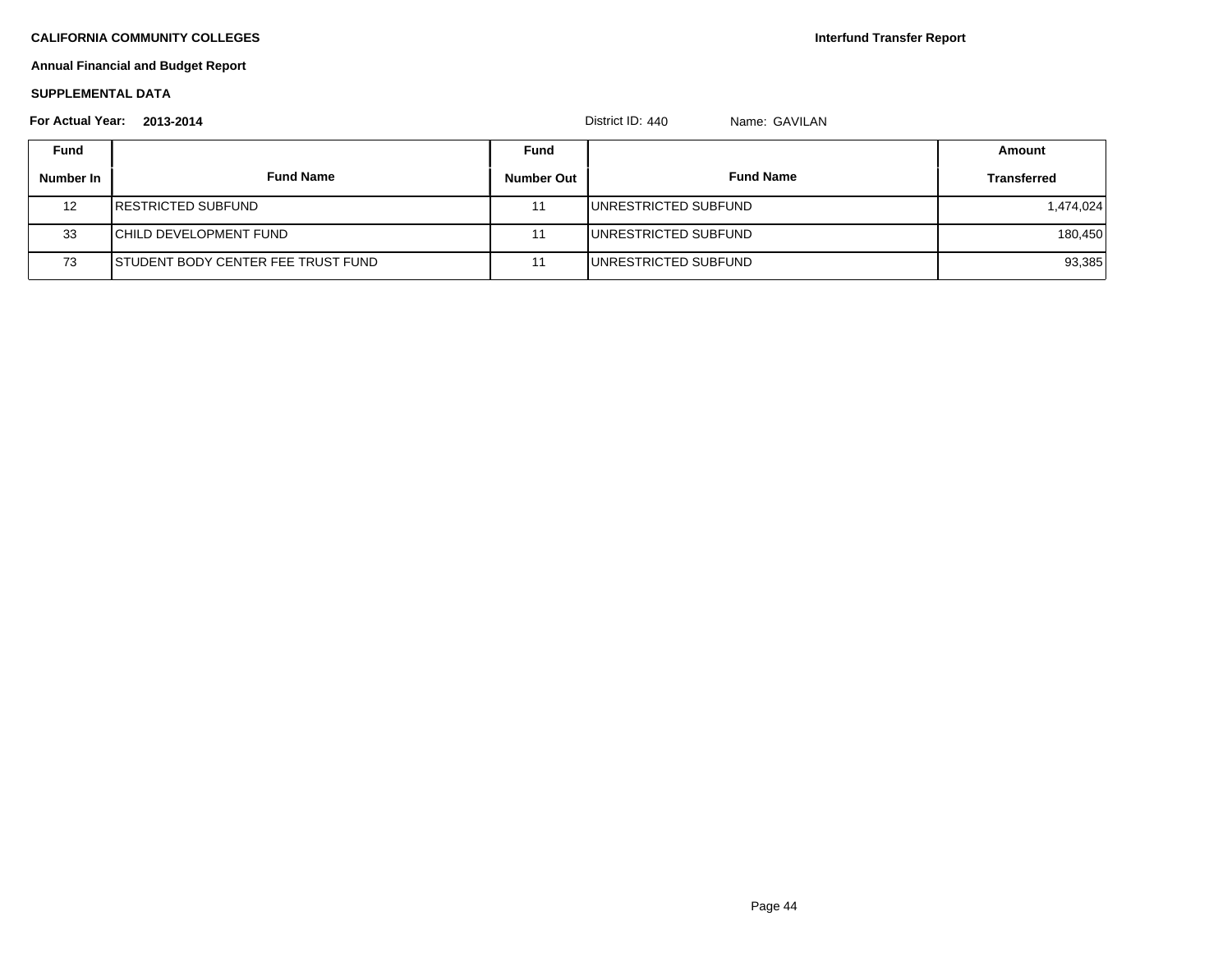| <b>Annual Financial and Budget Report</b> |                        | <b>Lottery Actual Report</b>      |                               |                         |                           |                 |                |  |  |  |  |
|-------------------------------------------|------------------------|-----------------------------------|-------------------------------|-------------------------|---------------------------|-----------------|----------------|--|--|--|--|
| <b>SUPPLEMENTAL DATA</b>                  |                        |                                   |                               | <b>L10 GENERAL FUND</b> |                           |                 |                |  |  |  |  |
| For Actual Year: 2013-2014                | Budget Year: 2014-2015 | District ID: 440<br>Name: GAVILAN |                               |                         |                           |                 |                |  |  |  |  |
| <b>Activity Classification</b>            | <b>Activity Code</b>   |                                   | <b>Unrestricted</b>           |                         | <b>Restricted Prop 20</b> |                 |                |  |  |  |  |
| Lottery Adjustments and Proceeds:         |                        |                                   |                               |                         |                           |                 |                |  |  |  |  |
| Net Beginning Balance, July 1             | 9010                   |                                   |                               |                         |                           |                 |                |  |  |  |  |
| Adjustments                               | 9020                   |                                   |                               |                         |                           |                 |                |  |  |  |  |
| Adjusted Beginning Balance                | 9030                   |                                   | $\overline{0}$                |                         |                           | 0               |                |  |  |  |  |
| Actual Fiscal Year Data                   |                        |                                   |                               |                         |                           |                 |                |  |  |  |  |
| State Lottery Proceeds:                   | 8681                   |                                   | 609,463                       |                         |                           | 155,537         |                |  |  |  |  |
|                                           |                        |                                   |                               |                         |                           | Instructional   |                |  |  |  |  |
|                                           |                        |                                   | Instructional & Institutional |                         |                           | Materials       |                |  |  |  |  |
|                                           |                        |                                   | Unrestricted                  |                         |                           | Propostition 20 | Total          |  |  |  |  |
|                                           |                        | Instructional                     | Support                       | Support                 |                           |                 |                |  |  |  |  |
|                                           |                        | Activities                        | Activities                    | Activities              | Total                     | Instructional   |                |  |  |  |  |
|                                           |                        | (AC 0100-5900)                    | (AC 6000-6700)                | (AC 6800-7390)          | Unrestricted              | (AC 0100-4900)  |                |  |  |  |  |
| <b>Expenditures</b>                       |                        |                                   |                               |                         |                           |                 |                |  |  |  |  |
| <b>Academic Salaries</b>                  | 1000                   |                                   |                               |                         | 0                         |                 | 0              |  |  |  |  |
| <b>Classified Salaries</b>                | 2000                   |                                   |                               |                         | 0                         |                 | 0              |  |  |  |  |
| <b>Employee Benefits</b>                  | 3000                   |                                   |                               |                         | 0                         |                 | $\mathbf 0$    |  |  |  |  |
| <b>Supplies &amp; Materials</b>           | 4000                   |                                   |                               |                         |                           |                 |                |  |  |  |  |
| Software                                  | 4100                   |                                   |                               |                         | $\mathbf 0$               |                 | $\mathbf 0$    |  |  |  |  |
| Books, Magazines, & Periodicals           | 4200                   |                                   |                               |                         | $\Omega$                  |                 | $\Omega$       |  |  |  |  |
| Instructional Supplies & Materials        | 4300                   |                                   | 51,466                        |                         | 51,466                    | 143,773         | 195,239        |  |  |  |  |
| Noninstructional Supplies & Mtrls         | 4400                   |                                   |                               |                         | $\Omega$                  |                 | $\Omega$       |  |  |  |  |
| <b>Total Supplies and Materials</b>       |                        | $\mathbf 0$                       | 51,466                        | $\mathbf 0$             | 51,466                    | 143,773         | 195,239        |  |  |  |  |
| Other Operating Expenses and Services     | 5000                   |                                   | 557,997                       |                         | 557,997                   | 11,764          | 569,761        |  |  |  |  |
| Capital Outlay                            | 6000                   |                                   |                               |                         |                           |                 |                |  |  |  |  |
| Library Books                             | 6300                   |                                   |                               |                         | $\mathbf 0$               |                 | $\mathbf 0$    |  |  |  |  |
| Equipment                                 | 6400                   |                                   |                               |                         |                           |                 |                |  |  |  |  |
| Equipment - Additional                    | 6410                   |                                   |                               |                         | $\overline{0}$            |                 | 0              |  |  |  |  |
| Equipment - Replacement                   | 6420                   |                                   |                               |                         | 0                         |                 | $\overline{0}$ |  |  |  |  |
| <b>Total Capital Outlay</b>               |                        | 0                                 | $\overline{0}$                | 0                       | $\mathbf 0$               |                 | $\Omega$       |  |  |  |  |
| Other Outgo                               | 7000                   |                                   |                               |                         | $\mathbf 0$               |                 | $\Omega$       |  |  |  |  |
| <b>Total Expenditures</b>                 |                        | $\overline{0}$                    | 609,463                       | 0                       | 609,463                   | 155,537         | 765,000        |  |  |  |  |
| <b>Ending Balance</b>                     |                        |                                   |                               |                         | 0                         | $\overline{0}$  | $\Omega$       |  |  |  |  |

**CALIFORNIA COMMUNITY COLLEGES Receipt and Expenditures of Lottery Proceeds**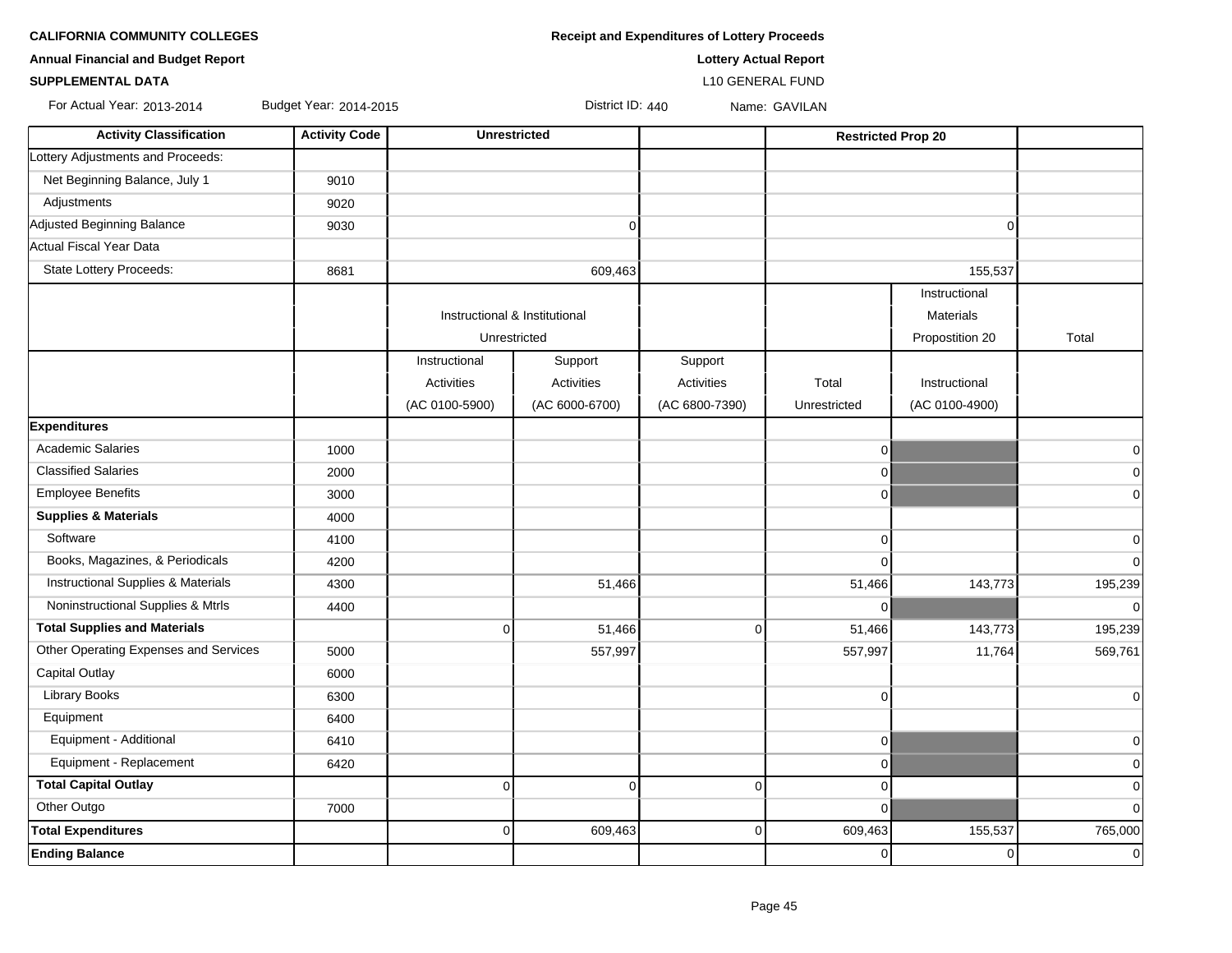**CALIFORNIA COMMUNITY COLLEGES Receipt and Expenditures of Lottery Proceeds** 

**Annual Financial and Budget Report Lottery Budget Report**

**SUPPLEMENTAL DATA** L10 GENERAL FUND

For Actual Year: 2013-2014 Budget Year: 2014-2015 **District ID: 440** Name: GAVILAN

| <b>Activity Classification</b>                | <b>Activity Code</b> | <b>Unrestricted</b>                      |                   |                   | <b>Restricted Prop 20</b> |                        |                |  |
|-----------------------------------------------|----------------------|------------------------------------------|-------------------|-------------------|---------------------------|------------------------|----------------|--|
| Lottery Adjustments and Proceeds:             |                      |                                          |                   |                   |                           |                        |                |  |
| Net Beginning Balance, July 1                 | 9010                 |                                          |                   |                   |                           |                        |                |  |
| Adjustments                                   | 9020                 |                                          |                   |                   |                           |                        |                |  |
| Adjusted Beginning Balance                    | 9030                 | $\mathbf 0$                              |                   |                   | $\Omega$                  |                        |                |  |
| Budget Fiscal Year Data                       |                      |                                          |                   |                   |                           |                        |                |  |
| <b>State Lottery Proceeds:</b>                | 8681                 |                                          | 609,463           |                   |                           | 155,537                |                |  |
|                                               |                      |                                          |                   |                   |                           | Instructional          |                |  |
|                                               |                      | <b>Instructional &amp; Institutional</b> |                   |                   | <b>Materials</b>          |                        |                |  |
|                                               |                      | <b>Unrestricted</b>                      |                   |                   |                           | <b>Propostition 20</b> | <b>Total</b>   |  |
|                                               |                      | Instructional                            | <b>Support</b>    | <b>Support</b>    |                           |                        |                |  |
|                                               |                      | <b>Activities</b>                        | <b>Activities</b> | <b>Activities</b> | <b>Total</b>              | <b>Instructional</b>   |                |  |
|                                               |                      | (AC 0100-5900)                           | (AC 6000-6700)    | (AC 6800-7390)    | Unrestricted              | (AC 0100-4900)         |                |  |
| <b>Expenditures</b>                           |                      |                                          |                   |                   |                           |                        |                |  |
| <b>Academic Salaries</b>                      | 1000                 |                                          |                   |                   | $\overline{0}$            |                        | $\overline{0}$ |  |
| <b>Classified Salaries</b>                    | 2000                 |                                          |                   |                   | $\overline{0}$            |                        | $\overline{0}$ |  |
| <b>Employee Benefits</b>                      | 3000                 |                                          |                   |                   | $\overline{0}$            |                        | $\mathbf 0$    |  |
| <b>Supplies &amp; Materials</b>               | 4000                 |                                          |                   |                   |                           |                        |                |  |
| Software                                      | 4100                 |                                          |                   |                   | $\Omega$                  |                        | $\overline{0}$ |  |
| Books, Magazines, & Periodicals               | 4200                 |                                          |                   |                   | $\Omega$                  |                        | $\overline{0}$ |  |
| <b>Instructional Supplies &amp; Materials</b> | 4300                 |                                          | 51,466            |                   | 51,466                    | 143,773                | 195,239        |  |
| Noninstructional Supplies & Mtrls             | 4400                 |                                          |                   |                   | $\Omega$                  |                        | $\overline{0}$ |  |
| <b>Total Supplies and Materials</b>           |                      | $\overline{0}$                           | 51,466            | $\Omega$          | 51,466                    | 143,773                | 195,239        |  |
| Other Operating Expenses and Services         | 5000                 |                                          | 557,997           |                   | 557,997                   | 11,764                 | 569,761        |  |
| <b>Capital Outlay</b>                         | 6000                 |                                          |                   |                   |                           |                        |                |  |
| <b>Library Books</b>                          | 6300                 |                                          |                   |                   | 0                         |                        | $\overline{0}$ |  |
| Equipment                                     | 6400                 |                                          |                   |                   |                           |                        |                |  |
| Equipment - Additional                        | 6410                 |                                          |                   |                   | $\overline{0}$            |                        | 0              |  |
| Equipment - Replacement                       | 6420                 |                                          |                   |                   | $\overline{0}$            |                        | $\mathbf 0$    |  |
| <b>Total Capital Outlay</b>                   |                      | $\overline{0}$                           | $\Omega$          | 0                 | $\overline{0}$            |                        | $\mathbf 0$    |  |
| Other Outgo                                   | 7000                 |                                          |                   |                   | $\mathbf{0}$              |                        | $\Omega$       |  |
| <b>Total Expenditures</b>                     |                      | $\overline{0}$                           | 609,463           | 0                 | 609,463                   | 155,537                | 765,000        |  |
| <b>Ending Balance</b>                         |                      |                                          |                   |                   | $\overline{0}$            | $\mathbf 0$            |                |  |